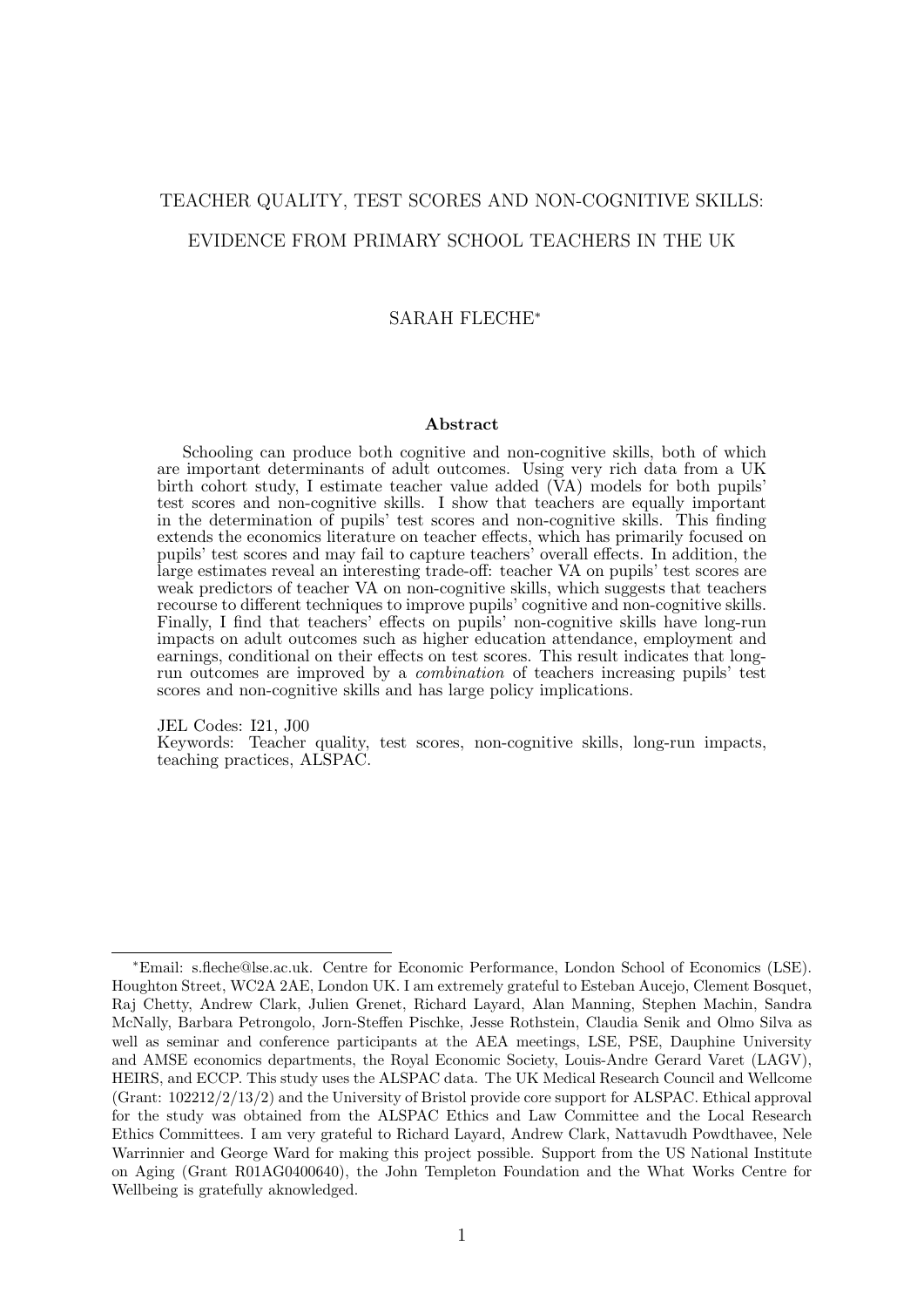# I. Introduction

Recent studies have shown that cognitive and non-cognitive skills accumulated during childhood have important impacts on adult outcomes (e.g. Heckman and Rubinstein, 200[1](#page-1-0); Heckman et al., 2006; Borghans et al., 2008).<sup>1</sup> Also, schooling can produce both cognitive skills and non-cognitive skills. However, most of the literature in economics has focused on test scores as measures of students' skills. Much less is known about the effect of schooling on non-cognitive skills (e.g. social skills, persistence, creativity and self-control). Accordingly, evaluating schooling effects based on test scores may fail to capture schooling overall effects and addresses only one dimension of what matters for child development and adult success.

This paper speaks to this issue by estimating the importance of teachers on both pupils' cognitive and non-cognitive outcomes. Policy makers and researchers agree that teachers are one of the most important school-related factors. Previous work has shown that during one year with a teacher in the 85th percentile according to value added scores (VA), pupils gain 40% more in their learning than they would with a teacher in the 15th percentile (e.g. Rockoff, 2004; Rivkin et al., 2005; Aaronson et al., 2007; Kane and Staiger, 2008; Chetty et al., 2014a). US school districts have begun to produce estimates of teachers' VA on pupils' test scores to evaluate teachers. However, it is surprising that most of the discussions on teachers' VA almost exclusively focuses on measures of cognitive ability. Accordingly, it is critical for policy that these measures reflect teachers' overall effects.

<span id="page-1-0"></span><sup>&</sup>lt;sup>1</sup>An increasing body of empirical literature sheds light on the importance of non-cognitive skills and finds that non-cognitive skills are good predictors of adult outcomes, such as labour market success, crime behaviours and health (see Heckman et al. (2015) for a review of the literature). In particular, the more recent economics literature on non-cognitive skills comes into prominence with two studies by James Heckman and co-authors. Heckman and Rubinstein (2001) find that GED recipients are more likely to engage in drug use and to commit minor crimes than either conventional high school graduates or high school dropouts, and infer that the absence of a positive economic return to GED recipiency is due to a shortfall in non-cognitive skills among those who receive this credential. Heckman et al. (2006), using adolescent measures of self-efficacy and self-esteem in the National Longitudinal Survey of Youth 1979 as indicators of non-cognitive abilities, find that non-cognitive and cognitive skills are equally important in the determination of a variety of economic and social outcomes.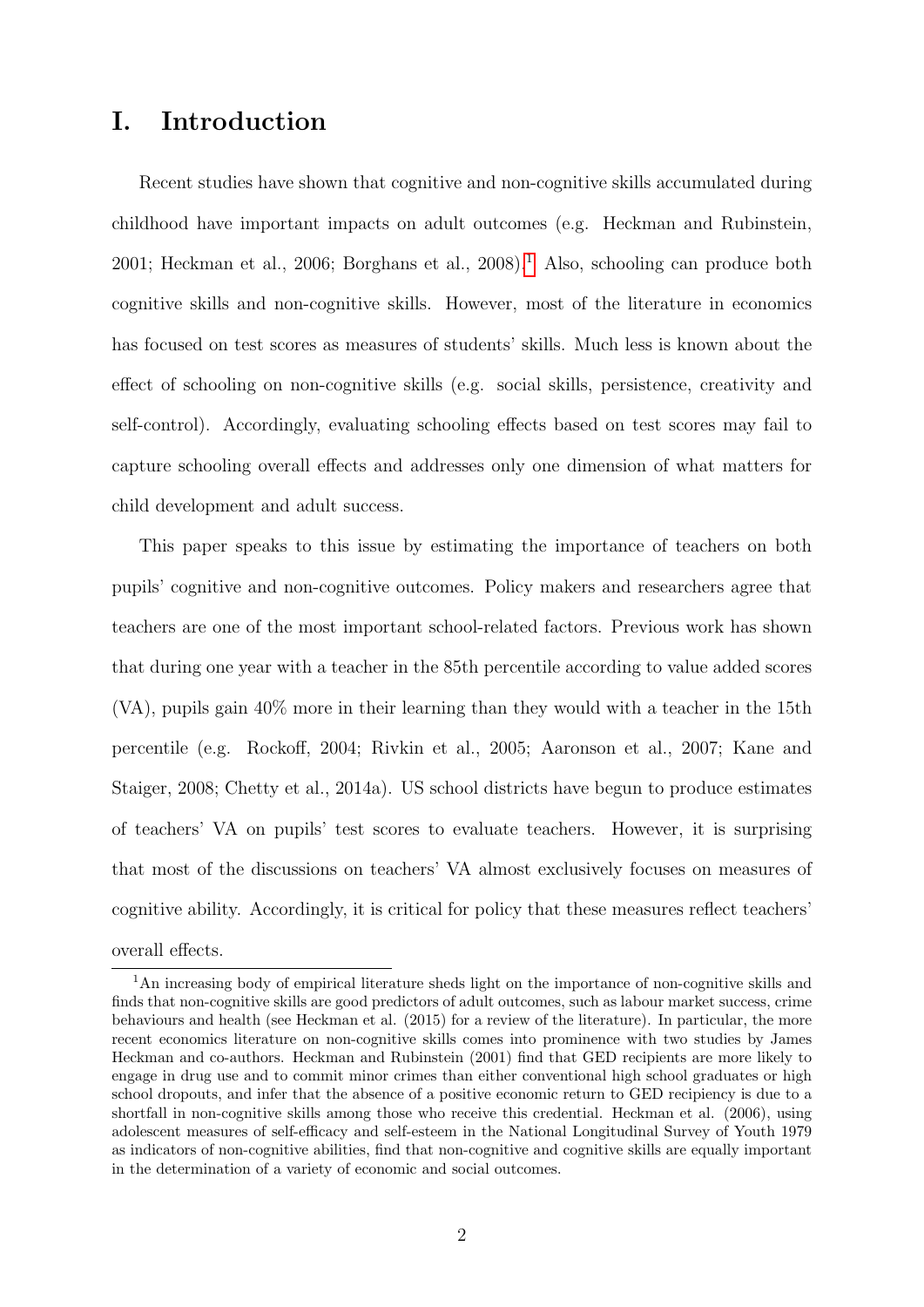Much of the neglect of non-cognitive skills in analysis of schooling effects is certainly due to the lack of any reliable measure of them. However, in recent research, economists and psychologists have constructed measures of non-cognitive skills and have provided evidence that they predict meaningful outcomes (e.g. Borghans et al., 2008; Almlund et al., 2011; Heckman et al., 2015). In a very short period of time, non-cognitive skill measures have started to be included in large scale surveys. These measures include, among others, teacher assessments of socio-emotional skills, parental reports of behaviours, selfreported beliefs about personal control, and administrative records of school suspensions. In this paper, I rely on a very rich UK birth cohort study, the Avon Longitudinal Study of Parents and Children (ALSPAC), which provides a behavioural screening test, known as the Strength and Difficulties Questionnaire, as indicator of non-cognitive abilities. It is a well-accepted questionnaire in developmental, genetic, social, clinical and educational studies. It includes 25 items on non-cognitive attributes, which are divided between 5 scales: emotional symptoms, conduct problems, hyperactivity/inattention, peer relationship problems, and pro-social behaviour. The ALSPAC data also provide teacher assignments in years 3 and 6 of primary school when the pupils were aged 8 and 11, respectively. The data are merged with the National Pupil Database which contains detailed information on pupils' test scores and exam results spanning 1991-2009.

The strength of these data allows me to make four important contributions to the literature on teacher effectiveness. First, I construct VA estimates for the teachers in my dataset, based on pupils' math test scores and non-cognitive abilities. My approach to estimate VA parallels closely that used by previous work estimating teacher VA on pupils' test scores (e.g. Kane and Staiger, 2008; Chetty et al., 2014a), except that I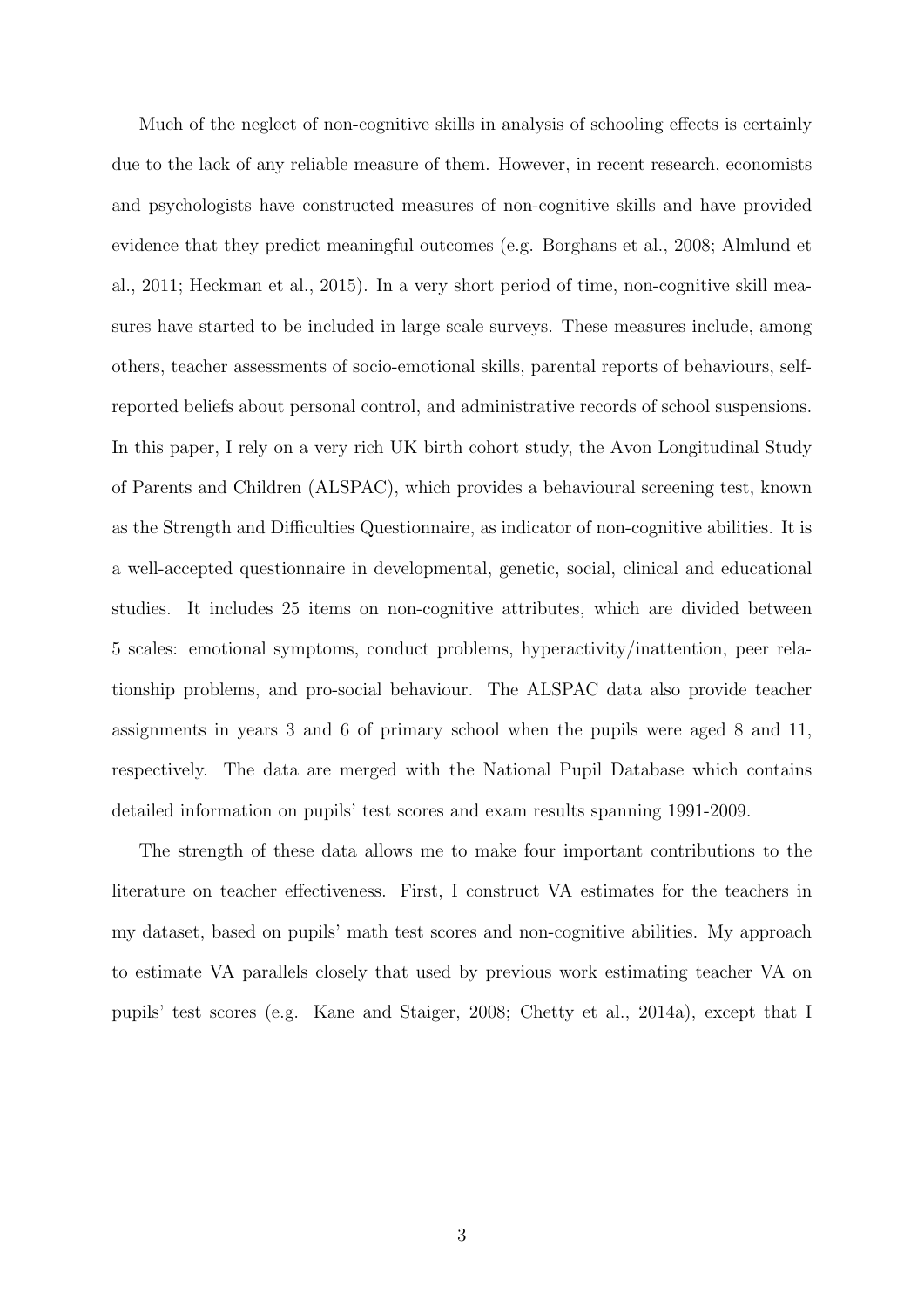also provide teachers' VA estimates on non-cognitive skills.[2](#page-3-0) Second, I use the results to test whether teachers who raise test scores also improve non-cognitive skills. If there is a weak correlation between a teacher's ability to increase cognitive and non-cognitive skills, this has important implications for how teachers are evaluated: a teacher who is good at developing pupils' non-cognitive skills, but not efficient at raising their test scores, might be rated as ineffective, thus undervaluing her contribution to pupils' learning.

Third, I leverage my research design to provide the first estimates of teachers' noncognitive effects on long-run outcomes such as higher education attendance, earnings, unemployment, and full-time job.<sup>[3](#page-3-1)</sup> Previous work has shown that teachers' impacts on test scores fade out very rapidly (e.g. Rothstein, 2010; Jacob et al., 2010; Chetty et al., 2014b). Despite this fade-out, there is evidence that teachers' impacts on test scores do create persistent improvements in successful lifetime outcomes (Chetty et al., 2014b). This would suggest that teachers may have important effects on long-run outcomes that are not reflected in their test score VA and that might be related to their non-cognitive skills VA.<sup>[4](#page-3-2)</sup> This paper addresses this apparent paradox by investigating (i) whether teachers have influence on pupils' non-cognitive skills and (ii) whether teachers' effects on non-cognitive skills have long-run impacts that are not measured by teachers' effects on test scores.

<span id="page-3-0"></span><sup>&</sup>lt;sup>2</sup>In existing work, Jackson (2012) finds that teachers have causal effects on test scores and proxies for non-cognitive skills (e.g. absences, suspensions, grades and on-time grade progression). Araujo et al. (2016) find that teachers have substantial effects on students' executive function. Mihaly et al. (2013) estimate teachers' effects on non-test score outcomes to better predict teachers' effects on test scores. Ruzek et al. (2014) find that teachers influence their students' motivation, as measured by mastery and performance achievement goals. Finally, Blazar and Kraft (2015) find that upper-elementary teachers have large effects on self-reported measures of students' self-efficacy in math, and happiness and behaviour in class. Gershenson (2016) finds that teachers have important effects on students' absences. Yet, all these studies rely on proxies for non-cognitive skills. This paper provides the first teacher VA estimates based on a well-accepted and comprehensive evaluation of non-cognitive measures.

<span id="page-3-1"></span><sup>3</sup>Only one study, Jackson (2012), has attempted to investigate this issue. He finds that teacher effects on absences, suspensions, course grades and on-time grade progression predict high school completion. However, his work does not look at long-run effects on other adult outcomes such as employment, earnings and quality of work.

<span id="page-3-2"></span><sup>4</sup>Similarly, Chamberlain (2013) finds that predictions based on test score effects have small predictive power for college attendance. More broadly, there is a growing literature on the long-term impacts of school interventions (e.g. Project STAR, the Perry and Abedecarian preschool demonstrations and the Head Start program) which also finds lasting impacts on adult outcomes depiste fade-out on test scores (see Almond and Currie, 2010 for a review).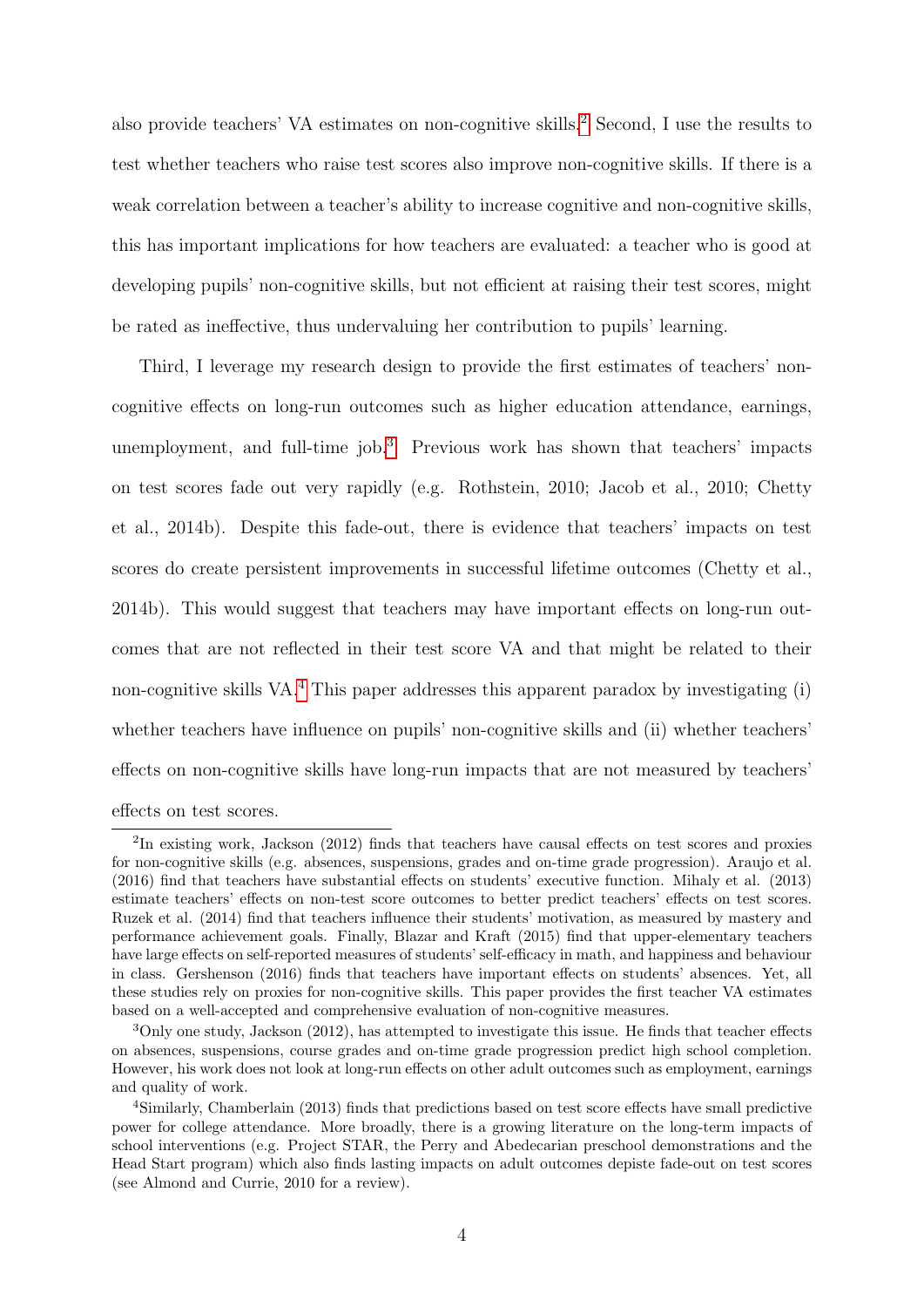Fourth, I turn my attention to the mechanisms through which teachers affect pupils' cognitive and non-cognitive skills. Prior studies (e.g Rivkin et al., 2005) find that teachers have powerful effects on reading and math achievement, but less than 10% of the variation in teacher quality is explained by observable teacher characteristics such as education or experience. The disjuncture between estimates of teacher quality and the explanatory power of observed teacher characteristics creates a clear dilemma for policy makers. This paper complements previous studies on the determinants of teacher effectiveness by (i) analysing to what extent teachers' VA on both pupils' cognitive and non-cognitive skills are associated with a number of teacher characteristics (including teacher non-cognitive skills) and teaching practices, and (ii) by testing whether different teacher characteristics and teaching practices are associated with teachers' ability to improve pupils' cognitive and non-cognitive skills.

The results are as follows. I find that teachers have large influences on pupils' noncognitive skills. The VA estimates indicate that a one standard deviation (SD) improvement in teacher VA raises normalised internalising behaviour by 0.23 SD and externalising behaviour by 0.12 SD. For comparison, a one SD improvement in teacher math VA raises normalised math test scores by 0.14 SD, consistently with estimates in prior studies.<sup>[5](#page-4-0)</sup> One concern in interpreting these results, however, is that the assignment of pupils to teachers is not random. Such sorting can lead to biased estimates of teachers' VA for both pupils' test scores and non-cognitive skills. To address this issue, I implement several tests and estimate the degree of bias in my VA estimates due to selection on parent socio-economic characteristics and lagged measures of cognitive and non-cognitive skills. I find that the selection of pupils to teachers is moderate in my database: the selection bias from parent socio-economic characteristics such as parents' education, financial difficulties, marital status, mother's age at birth, and employment history is at most 15%. Similarly, the se-

<span id="page-4-0"></span><sup>5</sup>For instance, Chetty et al. (2014a) find that a one SD improvement in teacher VA raises normalised test scores by approximately 0.116 SD in math in elementary school. See Section 3.2 for a full description of the results.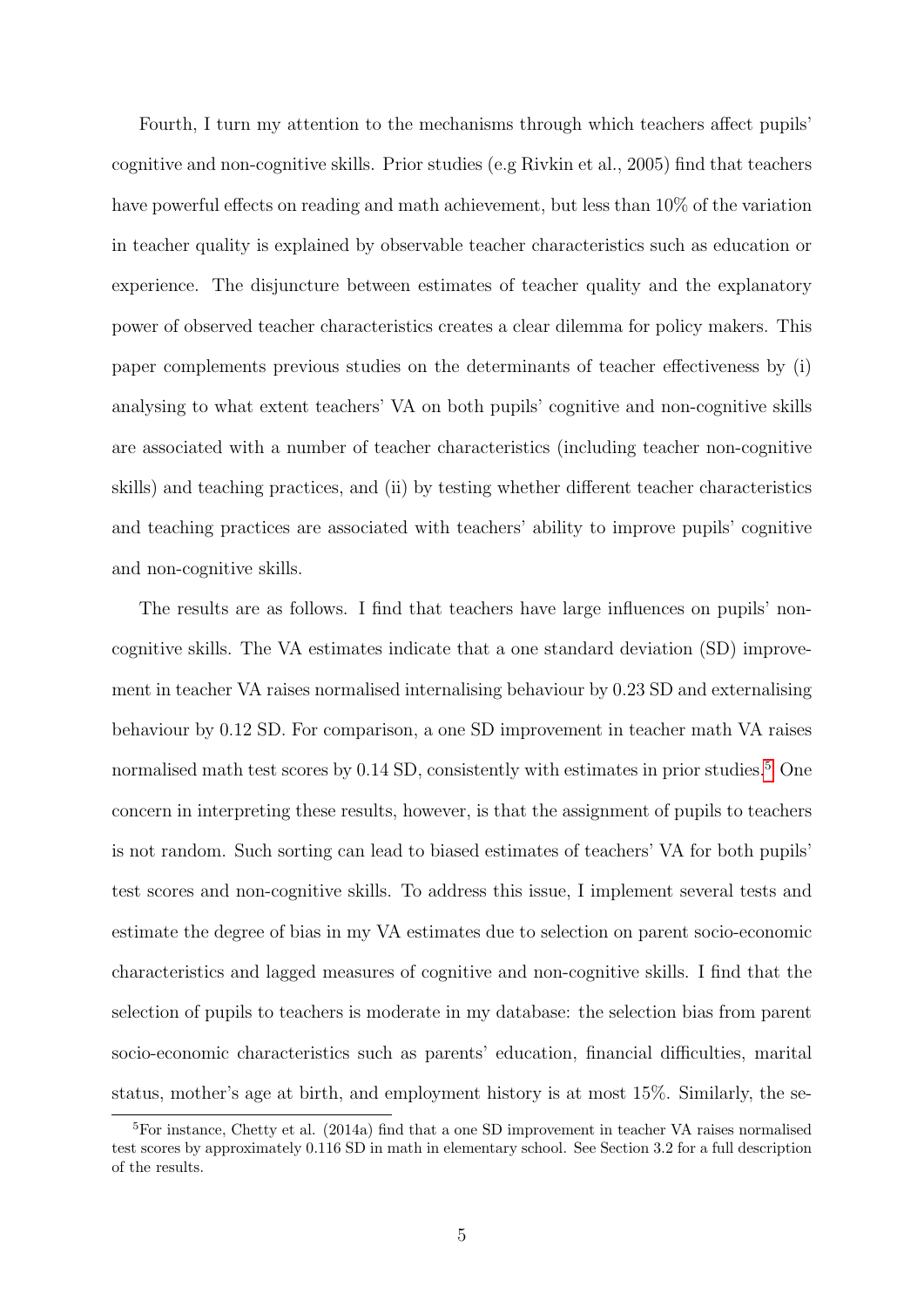lection bias from additional lagged measures of pupils' cognitive and non-cognitive ability is at most 21%. Using within-school variations, I find no selection of pupils to teachers based on observable characteristics: the selection bias from parent socio-economic characteristics is at most 0.8% and the selection bias from lagged measures of pupils' cognitive and non-cognitive ability is at most  $2\%$ .<sup>[6](#page-5-0)</sup>

The validity of my empirical results as evidence regarding the effects of teachers on pupils' non-cognitive skills might also depend on how pupils' non-cognitive skills are measured. Non-cognitive skills in the ALSPAC data are reported by parents and teachers. Results based on teacher-assessed non-cognitive skills could be driven by how teachers answered the questionnaire rather than "true" effects on pupils' non-cognitive skills. To obtain robust estimates of teachers' VA which account for teachers' reporting bias, I replicate the main analysis using parent-assessed non-cognitive skills. I also develop additional approaches including a principal component analysis and instrumental regressions. The results indicate that the VA estimates are robust to the use of these different methods. There are similarly large variations in teachers' VA estimates on non-cognitive skills.

I also find that teachers' effects on test scores and non-cognitive skills are not strongly correlated, so that many teachers who increase non-cognitive skills do not raise test scores, and vice versa. The correlations range from 0.08 between teachers' VA on math and internalising behaviour and 0.14 between teachers' VA on math and externalising behaviour. In contrast, the correlation is positive and statistically significant (0.54) between teachers' VA estimates on non-cognitive skills.

Teachers' effects on both test scores and non-cognitive skills predict substantial effects on the probability of higher education attendance, future earnings and employment. I find that a one SD improvement in teachers' VA on non-cognitive skills raises the probability of higher education attendance at age 20 by approximately 0.7 percentage points, relative

<span id="page-5-0"></span><sup>&</sup>lt;sup>6</sup>The correlation between VA estimates and parent characteristics vanishes once I control for primaryschool fixed effects. Since most sorting occurs through the choice of schools, it is important to note that parents may have little scope to steer their children towards higher-VA teachers within schools.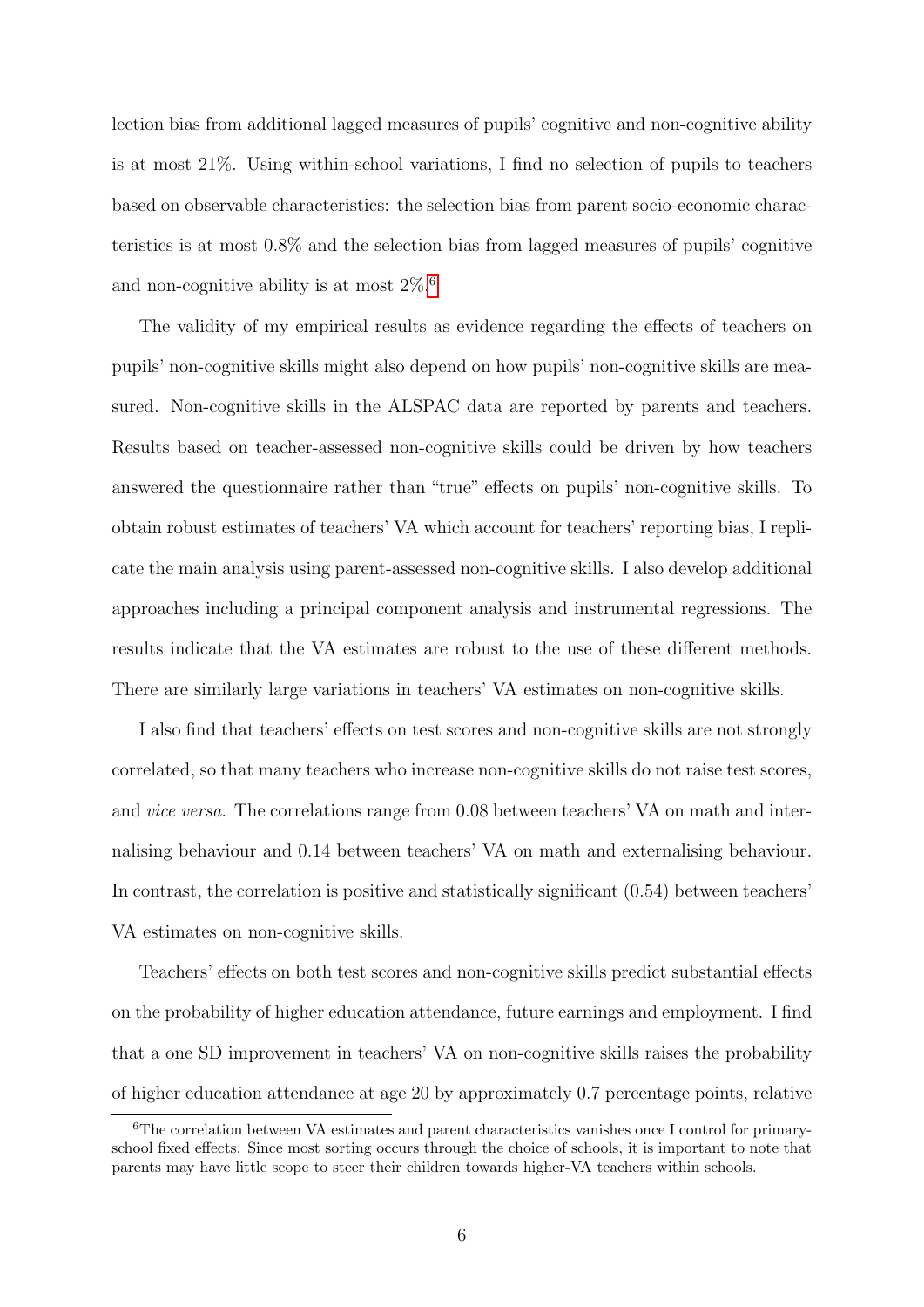to a sample mean of 50%. Improvements in teachers' VA on non-cognitive skills also raise pupils' earnings. At age 20, the oldest age at which I currently have information on pupils' earnings, a 1 SD increase in teachers' VA on pupils' non-cognitive skills raises annual earnings by roughly  $3\%$ .<sup>[7](#page-6-0)</sup> I also find that improvements in teachers' VA significantly reduce the probability of ever having been unemployed and of being in full time job at age 20. Overall, these results indicate substantial long-run teacher non-cognitive effects on pupil outcomes - conditional on their effects on test scores.

These findings on long-term outcomes may be surprising because teachers' impacts on test scores fade out very rapidly (e.g. Rothstein, 2010; Jacob et al., 2010; Chetty et al., 2014b). Turning the focus to non-cognitive skills, I provide evidence that improvements in teachers' VA on non-cognitive skills not only raise long-run outcomes but also subsequent math test scores and non-cognitive skills. A one SD increase in non-cognitive skill teachers' VA significantly raises math test scores 3 to 5 years after. Same for subsequent non-cognitive skills. These findings (i) suggest that teachers' VA on non-cognitive skills have more persistent effects over time and (ii) constitute a first piece of evidence that teachers' VA on non-cognitive skills reinforce teachers' VA on cognitive skills in subsequent years. In other words, having a teacher who increases pupils' non-cognitive skills in primary school is likely to increase academic achievement throughout the schooling process and creates returns in the labour market.

The ALSPAC data provide very rich information on teaching practices, including homework, assessments, incentives used, classroom organisation, and the teachers' sense of responsibility. I combine these variables into five categories of teaching practices, following a common and accepted terminology in the education literature: (i) instilment of knowledge and enhancement of comprehension; (ii) instilment of analytical and critical skills; (iii) instilment of capacity for individual study; (iv) instilment of social and moral behaviours and  $(v)$  individual treatments of pupils.<sup>[8](#page-6-1)</sup> The results suggest that including

<span id="page-6-0"></span><sup>7</sup>A one SD increase in teacher VA on math test scores raise annual earnings by 4%.

<span id="page-6-1"></span> $8$ See for instance Bloom (1956) and Lavy (2011).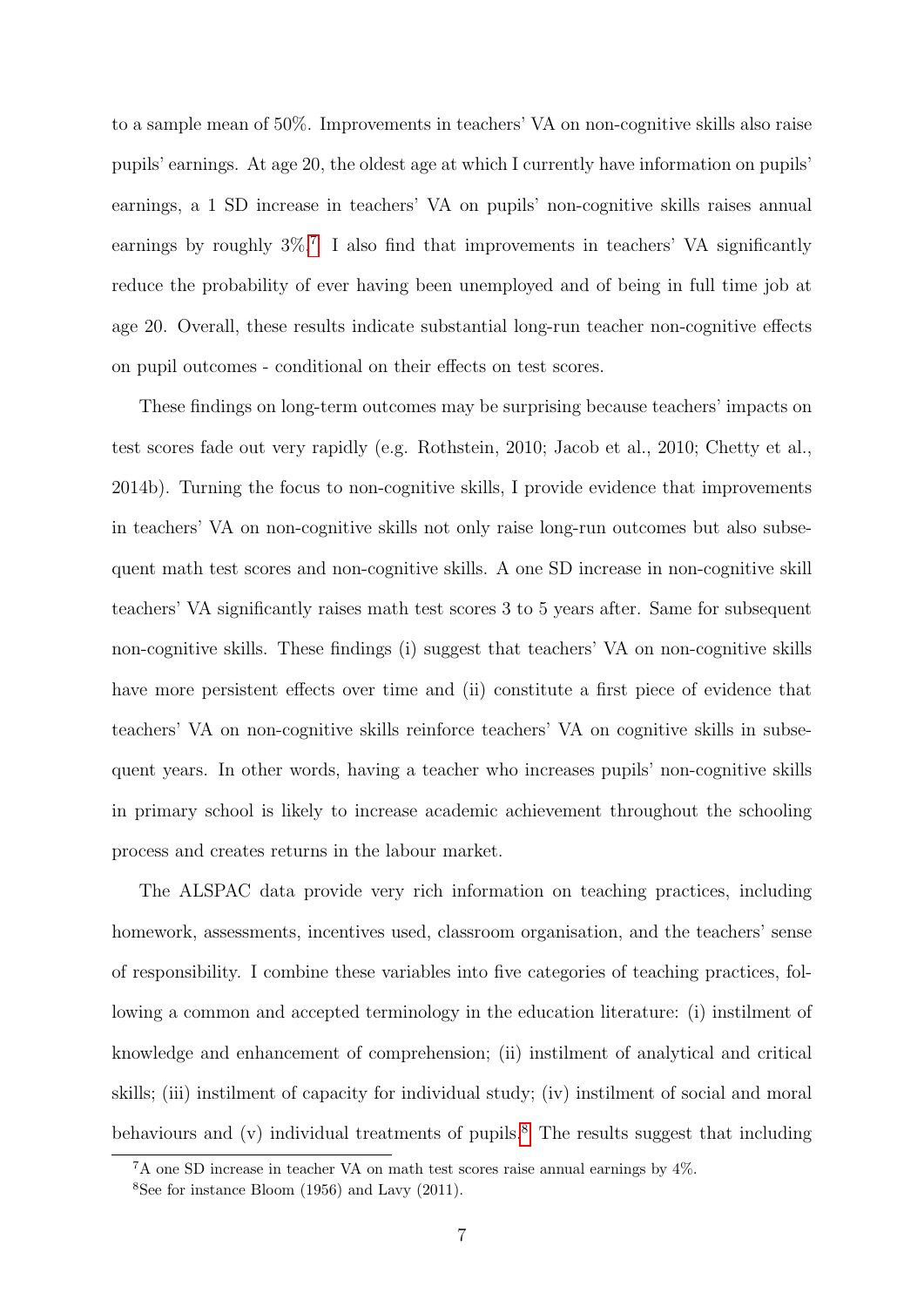teaching practices explains 15-30% of the variation in teachers' ability to enhance both pupils' cognitive and non-cognitive skills. In addition, I show that teaching that emphasises the instilment of knowledge and comprehension, often termed "traditional"-style teaching, is negatively correlated with teachers' ability to increase pupils' non-cognitive skills. By way of contrast, the use of classroom techniques that endow pupils with analytical and critical skills and a capacity for individual study, ("modern" teaching), has some positive payoffs. In addition, the individual treatment of pupils such as class activities by attainment groups has some negative effects on teachers' ability to increase pupils' cognitive skills but positive effects on pupils' non-cognitive skills.

This paper contributes to several strands of the literature. First, the importance of teachers' effects on non-cognitive skills helps to explain the previous findings (e.g. Chamberlin, 2013; Chetty et al., 2014b) that the effects of test scores VA on long-run outcomes do not reflect the total effect of teachers. The importance of non-cognitive skills also offers a potential explanation for school interventions (e.g. the Project STAR, the Perry and Abecedarian preschool demonstrations and the Head Start program) with test score effects that "fade-out" over time but reemerge in adulthood (e.g. Cascio and Staiger, 2012; Heckman et al., 2013; Chetty et al., 2011; Almond and Currie, 2010). Second, the importance of teaching practices in explaining variations in teachers' ability to improve pupils' cognitive and non-cognitive skills complements the previous findings that traditional teacher characteristics (such as education and experience) are only little correlated with teacher VA estimates (Rivkin et al., 2005; Aaronson et al, 2007). More generally, this paper is one of the first to demonstrate that non-cognitive skills can identify teachers who have large influence on pupils' short-run and long-run outcomes - but are no more effective than average in improving math test scores. In doing so, my research complements the extensive literature that assesses teachers' effects on students' test scores (e.g. Hanushek, 1971; Rockoff, 2004; Rivkin et al., 2005; Aaronson et al., 2007; Kane and Staiger, 2008; Chetty et al, 2014a; Rothstein, 2017) as it provides evidence for teachers'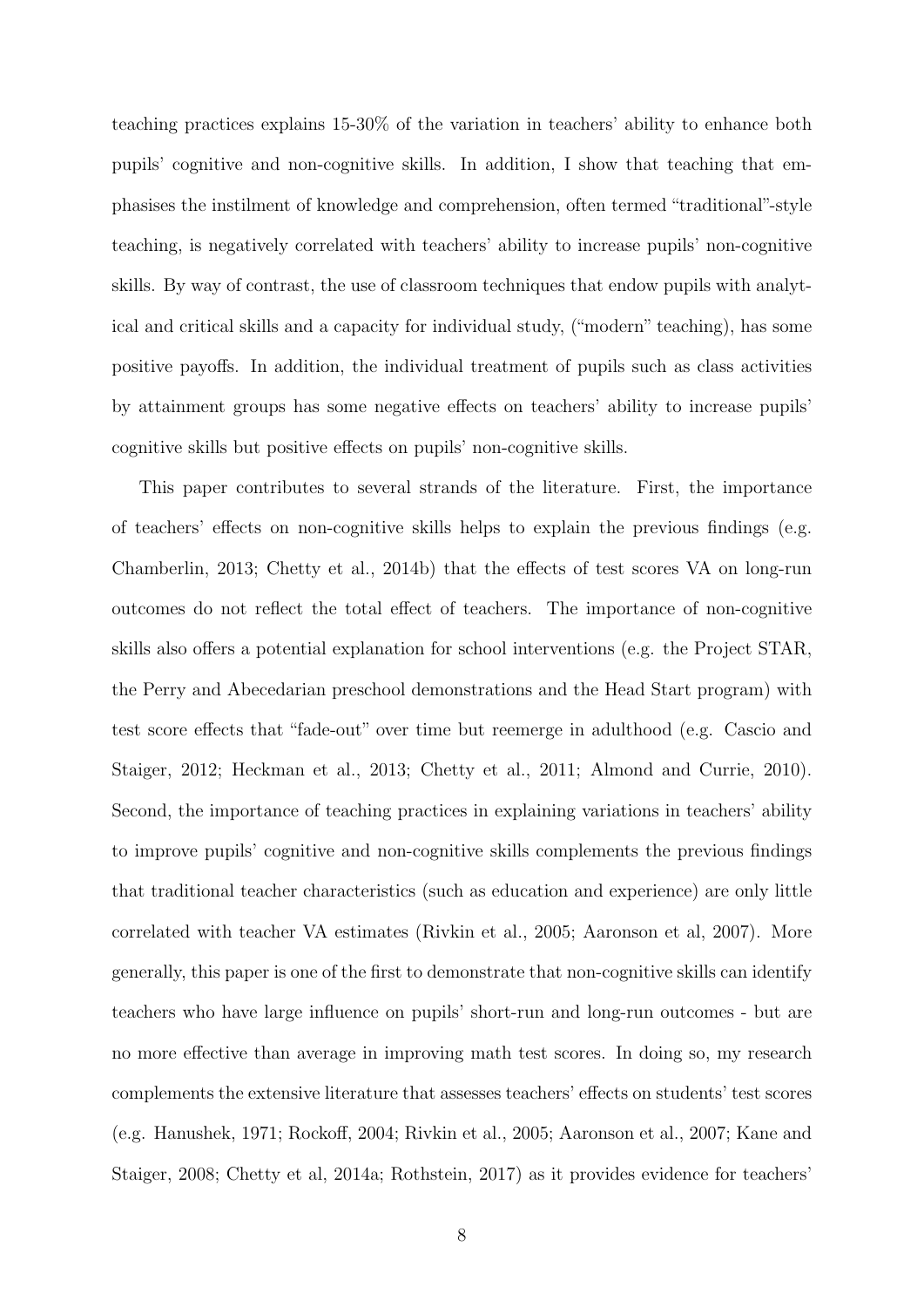effects that are not reflected in their test score VA.

The rest of this paper is organised as follows. Section II presents the data. Section III describes a simple conceptual framework to illustrate how teachers' effects can be decomposed into teachers' effects on test scores and non-cognitive skills and presents the empirical strategy. Section IV analyses the short-run teacher effects. Section V investigates teacher VA long-run impacts. Section VI tests the potential mechanisms through which teachers can influence pupils' cognitive skills and non-cognitive skills. Section VII discusses further implications of this study and concludes.

# II. Data

The unique detail and scope of the ALSPAC data are major strengths of this study. This section describes the ALSPAC data and then provides descriptive statistics.

## II.A. ALSPAC

The ALSPAC survey is a UK birth cohort study that recruited over 14,000 pregnant women who were due to give birth between April 1991 and December 1992 in Bristol and its surrounding areas, including some of Somerset and Gloucestershire. These women and their families have been followed almost every years ever since.<sup>[9](#page-8-0)[10](#page-8-1)</sup> The bulk of my analysis focuses on when the participants entered primary school. Because they were born between April 1991 and December 1992, they were assigned to three different school-year cohorts. School questionnaires in years 3 and 6 of primary school have been completed by parents, teachers and the children themselves. In addition, the ALSPAC children have been linked with the UK National Pupil Database which contains information on

<span id="page-8-0"></span><sup>&</sup>lt;sup>9</sup>14,541 is the initial number of pregnancies for which the mother enrolled in the ALSPAC study and had either returned at least one questionnaire or attended a "Children in Focus" clinic by 19/07/99. Of these initial pregnancies, there was a total of 14,676 fetuses, resulting in 14,062 live births and 13,988 children who were alive at 1 year of age.

<span id="page-8-1"></span><sup>&</sup>lt;sup>10</sup>Please note that the study website contains details of all the data that is available through a fully searchable data dictionary. http://www.bris.ac.uk/alspac/researchers/data-access/data-dictionary/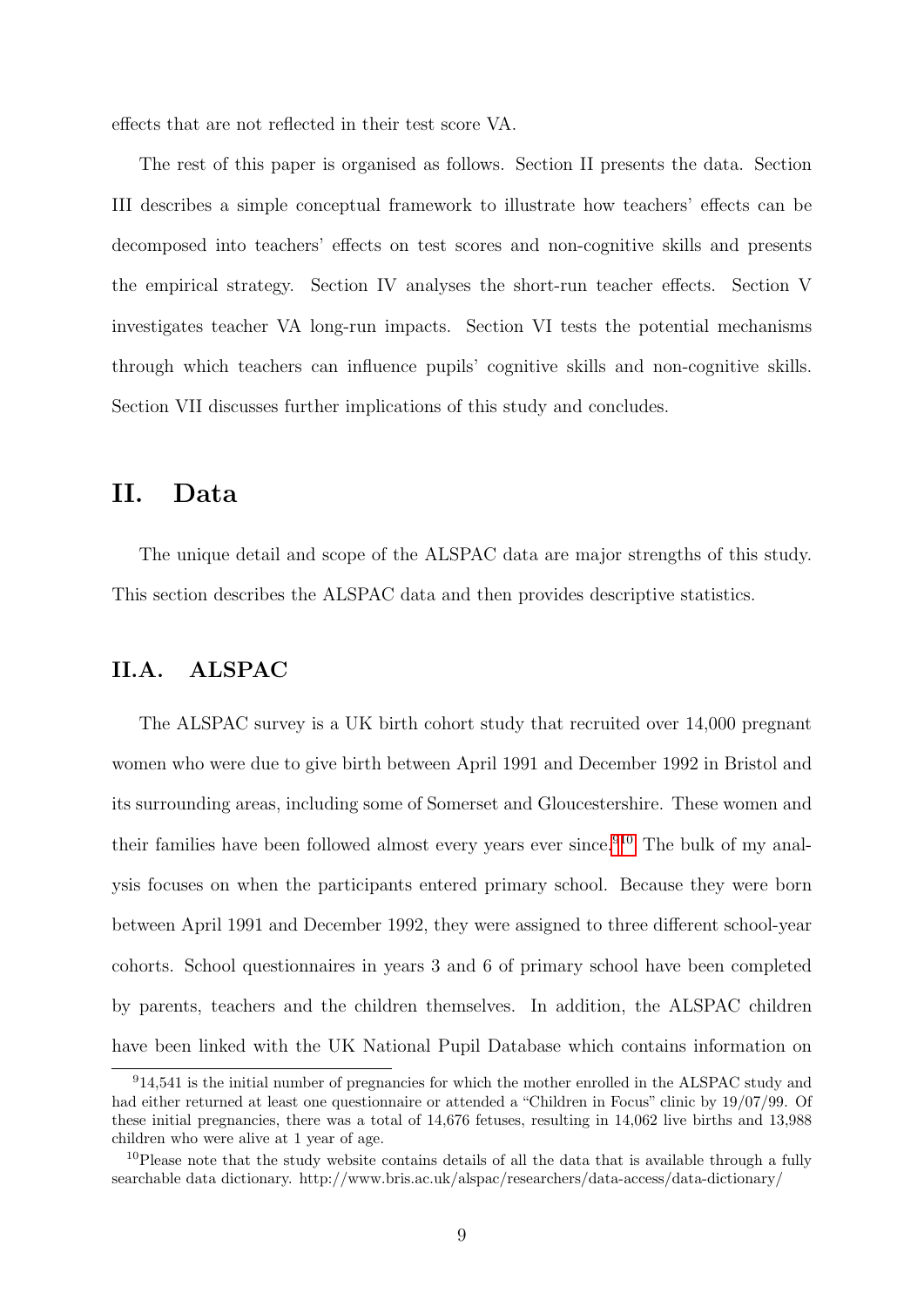math and English national test scores.<sup>[11](#page-9-0)</sup> These ALSPAC data thus include a large set of information on pupil characteristics, family background, life events, classroom, teacher characteristics and school characteristics for about 10,000 pupils in primary school.

Pupil characteristics - A number of pupil characteristics are included: test scores, non-cognitive skills as well as family and pupil background measures. In most of previous studies using administrative data, these types of information are somewhat limited. I here have detailed information on the respondent's entire history and family background that allows me to control for past (and present) pupil heterogeneity that could affect pupils' school achievement: parental education, number of siblings, parental marital status, parental employment history, parental financial problems, and mother's age at birth.

In particular, these data include a history of previous test scores that can be used as controls for past performance. In order to measure pupils' achievement, I rely on pupils' test scores from two math tests,<sup>[12](#page-9-1)</sup> administered by ALSPAC at the end of year 3 and the end of year 6 of primary school, when the pupils were aged 8 and 11, and from two national tests: Key Stage 1 (KS1) and Key Stage 2 (KS2),  $^{13}$  $^{13}$  $^{13}$  administered in year 2 and year 6, when the pupils were aged 7 and 11. I limit my main analysis to math test scores. Although I have information on English test scores for KS1 and KS2, I choose to focus on math achievement to be able to control for previous test scores in years 3 and

<span id="page-9-0"></span><sup>&</sup>lt;sup>11</sup>The National Pupil Database is provided by the Department for Education (DfE). The DfE does not accept responsibility for any inferences or conclusions derived from NPD Data.

<span id="page-9-1"></span><sup>&</sup>lt;sup>12</sup>The ALSPAC math test scores are two tests of mathematical reasoning. The items in these tests require very simple arithmetic computations. The mathematical reasoning tasks include three types of items, additive reasoning about quantities, additive reasoning about relations, and multiplicative reasoning items. All items are presented orally with the support of pictures. The children's booklets, where they are asked to write their answers, contain no text, only drawings; the story is read by the teacher to the class. The assessments contain a total of 17 items in year 3 and 35 items in year 6. It is not timed; administration usually takes approximately 25-30 minutes.

<span id="page-9-2"></span><sup>&</sup>lt;sup>13</sup>The Key State Assessments are two standardised tests of mathematical achievement, designed by the UK government and administered and scored by the teachers. One assessment, Key Stage 1 (KS1) is given to the pupils when they are in year 2 (aged 7). The second assessment, Key Stage 2 (KS2) is given to the pupils when they are in year 6 (aged 11). Both KS tests measure a variety of aspects of mathematics and are seen as valid measures of mathematical achievement because of the role that they play in the British education system.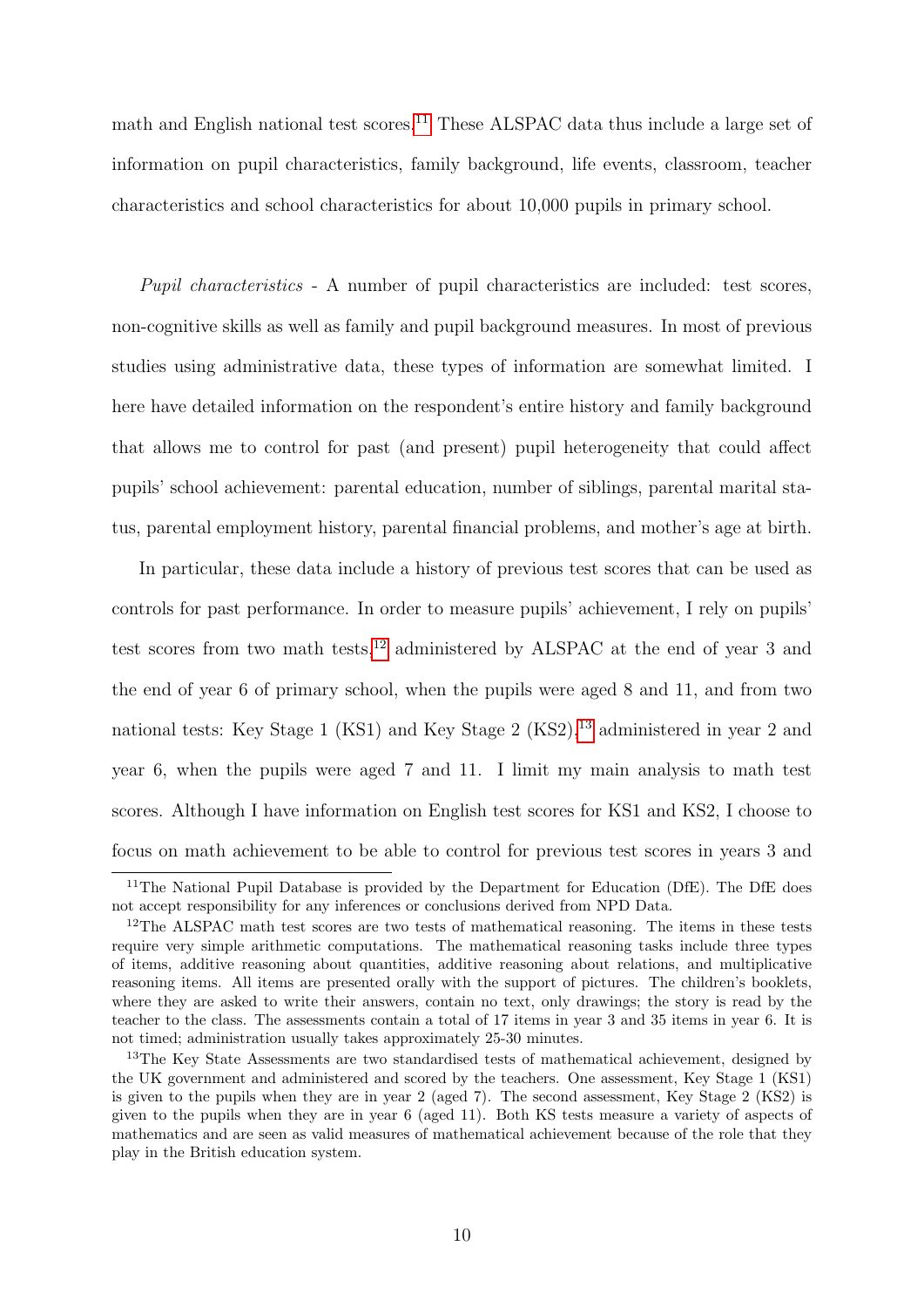6, respectively. As robustness check, however, I compute results with English test scores instead of math test scores. Very similar findings are obtained.<sup>[14](#page-10-0)</sup> Another argument is that math test scores seem to have more, or are often perceived to have more, predictive power than English scores for future productivity (e.g. Murnane et al, 1991; Grogger and Eide, 1995; Hanushek and Kimko, 2000).

Multiple math test scores are vital to control for the previous cognitive ability of pupils. I rely on a general form of the VA model of education production in which I regress math test scores in year 6 and end of year 3 on the variables of interest while controlling for initial achievement (hence at the end of year 3 and in year 2, respectively). I observe the two ALSPAC math tests and both KS1 and KS2 test scores for the majority of pupils, which provides me with a sample size of roughly 10,000 pupils. Although I have information on two math test scores in year 6, I choose to focus on KS2 math test scores in year 6 as this is a standardised test in the British education system. Results that substitute ALSPAC math test scores in year 6 for KS2 math test scores are similar, with a significant correlation of 0.8 between the two teacher quality estimates.

The key advantage of the ALSPAC data is that it also gives contemporaneous information on pupils' non-cognitive skills (in addition to academic achievement) in years 3 and 6 of primary school (when the pupils were aged 8 and 11). In particular, I rely on the Strength and Difficulties Questionnaire (SDQ) which is commonly used in developmental, genetic, social, clinical and educational studies and gives a complete behavioural screening in the following five areas: conduct problems, hyperactivity and inattention, emotional symptoms, peer relationship problems and pro-social behaviour (Goodman, 1997). The questionnaire includes 25 items in total. This includes information about "whether the pupil is restless", "overactive", "cannot stay still for long", "considerate of other people's feelings", "would rather be alone than with other youth", "is helpful if someone is hurt",

<span id="page-10-0"></span><sup>14</sup>A one SD improvement in teacher VA raises normalised English test scores by approx. 0.198 SD. This is a bit higher than previous estimates in the literature (see Chetty et al., 2014a). This is probability due to the fact that English test scores are measured only twice in my dataset, which makes the identification less robust.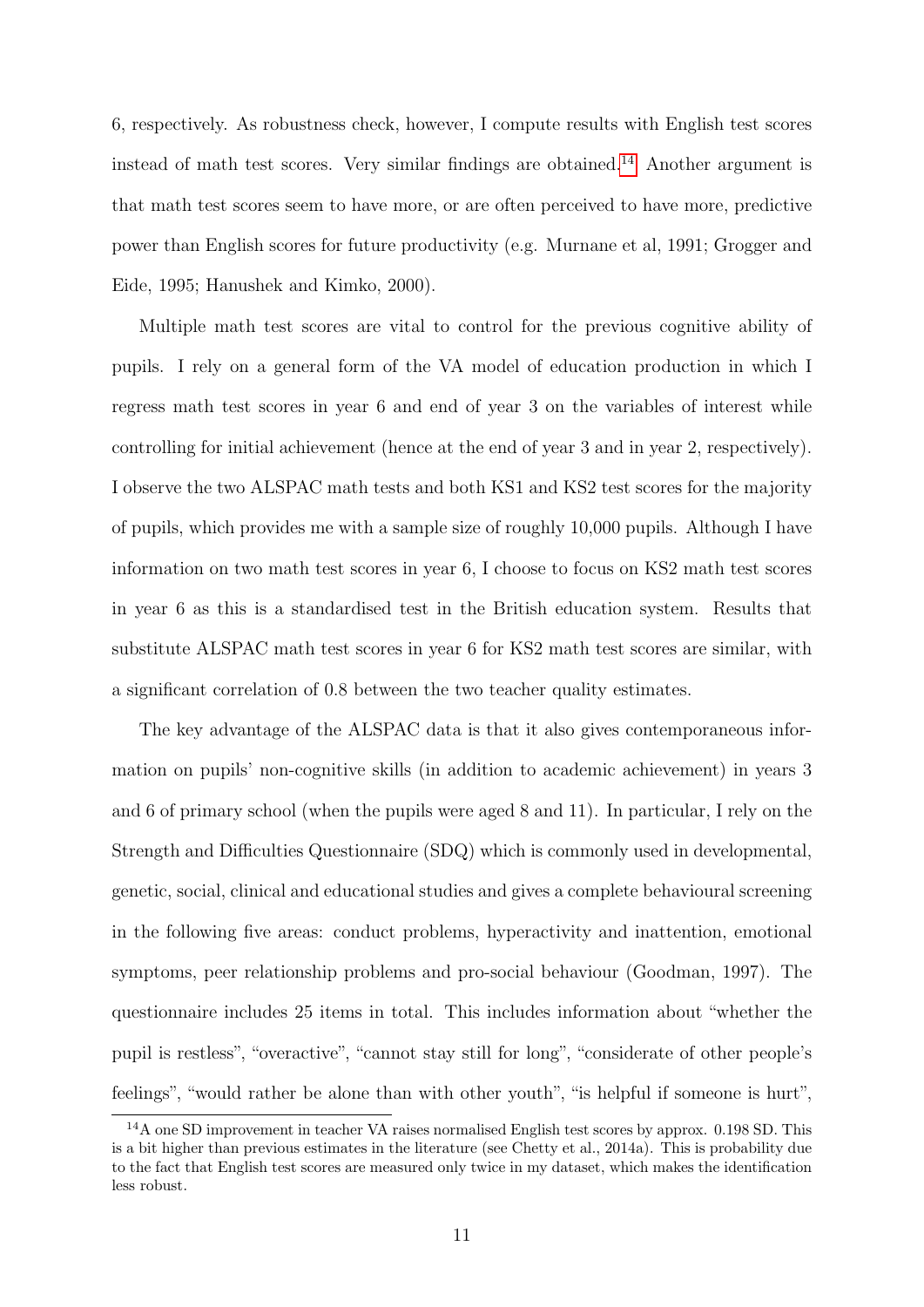"upset or feeling ill", "hast at least one good friend", "often lies or cheats", "has good attention span" and "saws tasks through to the end". Appendix C provides a detailed description of the SDQ questionnaire.

Following Goodman et al. (2010), I use two broader sub-scales as in low-risk samples such as the ALSPAC respondents the five finer sub-scales may not be able to detect distinct aspect of pupils' non-cognitive skills. The SDQ's emotional and peer subscales are combined into an "internalising" subscale (Internalising behaviour see below) and the SDQ's behavioural and hyperactivity subscales into an "externalising" subscale (Externalising behaviour see below). This provides me with two composite measures on whether the pupil has emotional issues or behavioural problems on 0-20 scales. I reverse these two scales so that higher values indicate better outcomes. For robustness checks, it is also possible to run the main analyses using the five SDQ subscales separately (see Appendix Figure B1). A key advantage of the ALSPAC data is that the SDQ questionnaires were completed by parents and teachers. Hence, instead of using one source of information, it is possible to estimate the relationship between teacher effectiveness and pupils' outcomes by measuring pupil outcomes from the perspective of both teachers and parents. This is of particular interest with subjective data. The information reported by teachers and parents has different advantages and disadvantages. Teachers' reports about pupils' internalising and externalising behaviours are useful because they provide information on pupil in-class outcomes that might differ from what parents perceive at home. On the other hand, teacher responses are also subject to bias. Teachers may answer about pupils' behaviours based on their own mental state or as a function of the class context.

School, classroom and teacher characteristics - Another important feature of the ALSPAC data is the detailed information on school, classroom and teacher characteristics that rarely appear together in other studies. This allows me to disentangle the importance of school, classroom and teacher on pupil outcomes. The ALSPAC data in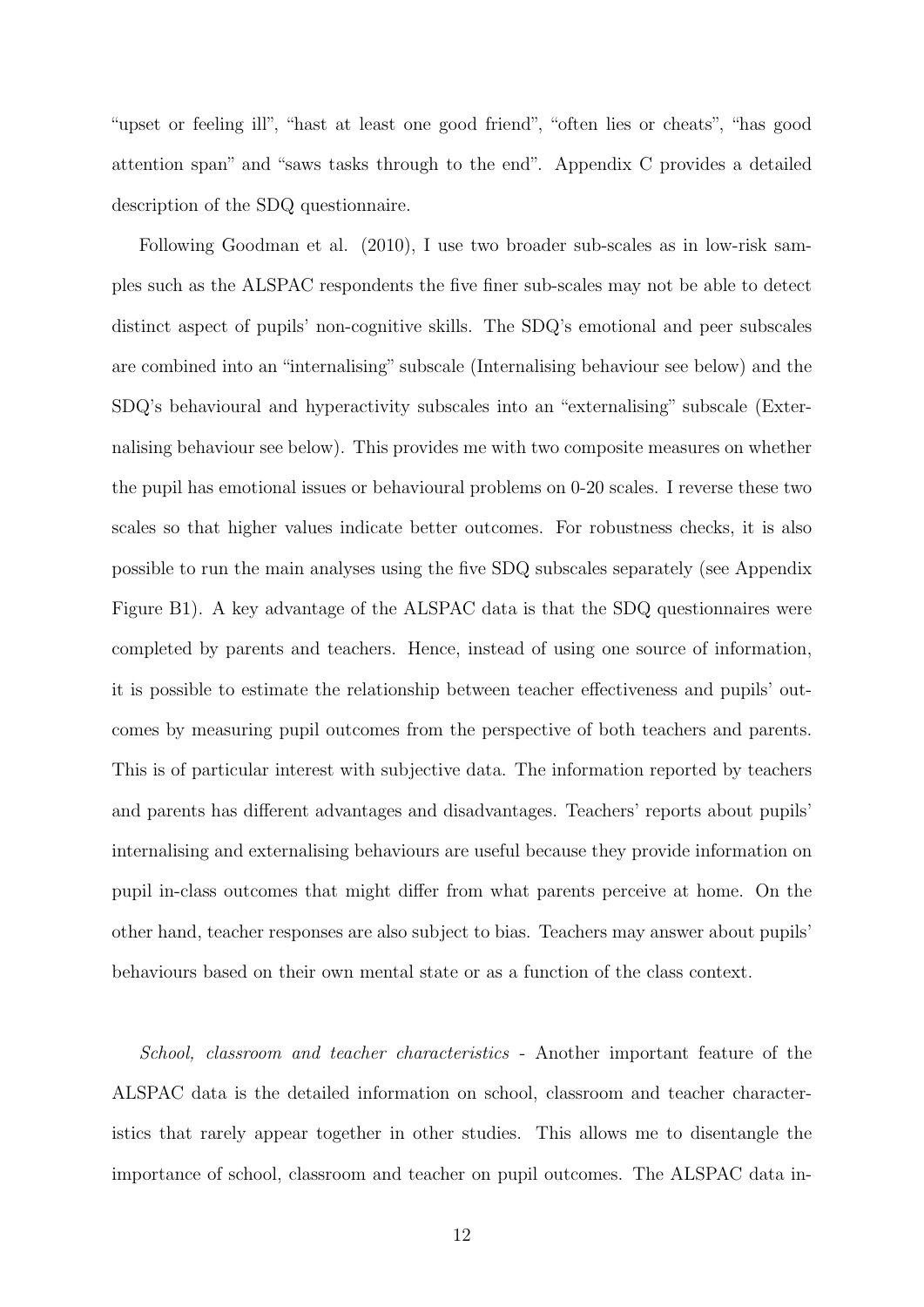clude the type of school, school size, school admission policy, frequency of staff meetings, head-teacher's gender as well as the class size, the number of exclusions in class, the percentage of free school meal pupils in the class, the percentage of SEN statemented<sup>[15](#page-12-0)</sup> pupils in the class, the percentage of pupils with home concerning problems in class, the percentage of pupils for whom English is not the first language, and class age composition.

In addition, this is the first study, to the best of my knowledge, that uses very detailed information on primary school teachers, including teacher's gender, experience at school, experience everywhere, year of certification, but also the teacher's Crown-Crisp Experiential Index (CCEI), Bachman self-esteem, job satisfaction, confidence in teaching and teaching style.[16](#page-12-1) In particular, information on teaching practices is very detailed in year 3 and 6 of primary school and includes information on: homework (type, frequency, duration), assessments (written, individual discussions, etc.), incentives used (naming pupils, competition, etc.) and classroom organisation (class ability groups, class activity groups, etc.): these are listed in Appendix C. To see the wood for the trees, I group the items under five categories that describe the teacher's pedagogical practices in the classroom: (i) instilment of knowledge and enhancement of comprehension; (ii) instilment of analytical and critical skills; (iii) instilment of capacity for individual study; (iv) instilment of social and moral behaviours; and (v) individual treatment of pupils. These categories of teacher pedagogical practices correspond to a common and accepted terminology in the educational-psychology literature (see for instance Bloom, 1956; Lavy, 2011). By relying

<span id="page-12-0"></span><sup>15</sup>Special education needs (SEN) that affect a child's ability to learn can include their behaviour or ability to socialise, reading and writing (e.g. they have dyslexia), ability to understand things, concentration levels (e.g. they have Attention Deficit Hyperactivity Disorder), physical needs or impairments.

<span id="page-12-1"></span><sup>&</sup>lt;sup>16</sup>Teacher CCEI is a sum of 23 items from the ALSPAC questionnaire which captures whether the "teacher feels upset for no obvious reason", "teacher feels like life is too much effort", "teacher feels uneasy and restless", "teacher has long periods of sadness", "teacher loses ability to feel sympathy", "teacher worries a lot", etc. The Bachman score of self-esteem consists in a sum of 11 items and measures whether "teacher feels to be a person of worth", "teacher feels to have a number of good qualities", "teacher is a useful person to have around", "teacher does job well", "teacher feels unlucky", "teacher feels their life is not usual", etc. Appendix C provides a full description of teacher CCEI and teacher Bachman self-esteem. Teacher job satisfaction and teacher confidence in teaching are drawn from the following questions: "Teacher really enjoys teaching (from 1 to 5)" and "teacher's confidence in teaching numeracy (from 1 to 3)".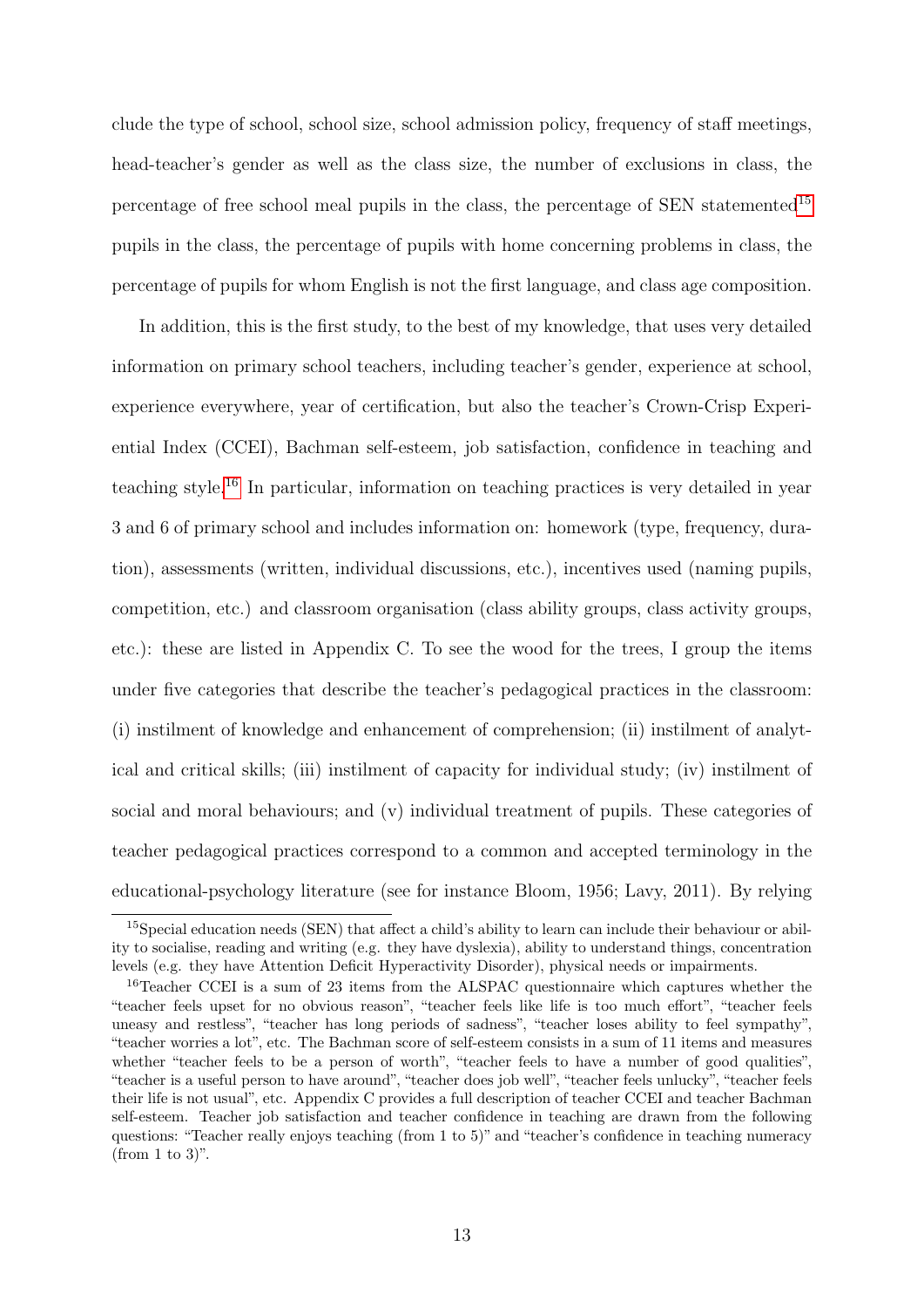on this categorisation, I avoid any arbitrariness in grouping the items in different categories, even though some may disagree with the appropriate placement of certain items. Based on these teaching categories, the data allow me to decompose teachers' VA estimates into different teaching practices and better understand the mechanisms through which teachers influence pupils' cognitive and non-cognitive outcomes.

Pupils are assigned to a class and a teacher at the beginning of the academic year and continue with the same classmates and teacher until the end of the academic year. Note, in addition, that pupils have the same teacher and classmates for the entire school day. In order to estimate teachers' VA estimates, I construct a teacher identifier based on teacher's gender, experience, year of qualification and school attendance - knowing that a teacher has only one class a year. Appendix A includes descriptive statistics for the teacher variables available. The teacher file contains 1153 teachers in 209 primary schools in year 3 and year 6. There are on average 4 to 5 teachers per school in the database, which limits the possibility of teacher misidentification. In addition, I assume that if teachers move between schools, they are assigned to different identifiers. 80% of teachers are women, with approximately 15 years of experience. Because this is a multicohort dataset, 32% of teachers are observed twice and 22% are observed three times. The average number of pupils observed per teacher per year is 14.

Long-term outcomes - Because the ALSPAC data is a birth cohort study, pupils are observed almost every years from birth to age 20. Hence this information can be used to analyse the long-term impacts of teachers.<sup>[17](#page-13-0)</sup> I define pupils' outcomes in adulthood as follows.

Higher Education Attendance. Higher education attendance is an indicator for being full-time or part-time in higher education at age 20. All colleges and universities as

<span id="page-13-0"></span><sup>&</sup>lt;sup>17</sup>As with any large cohort survey, the usual attrition bias due to dropout applies. The participated parents did not always answer every single question in every questionnaire, which means that the sample size vary across years. In section 4, I perform analyses controlling for potential bias due to attrition.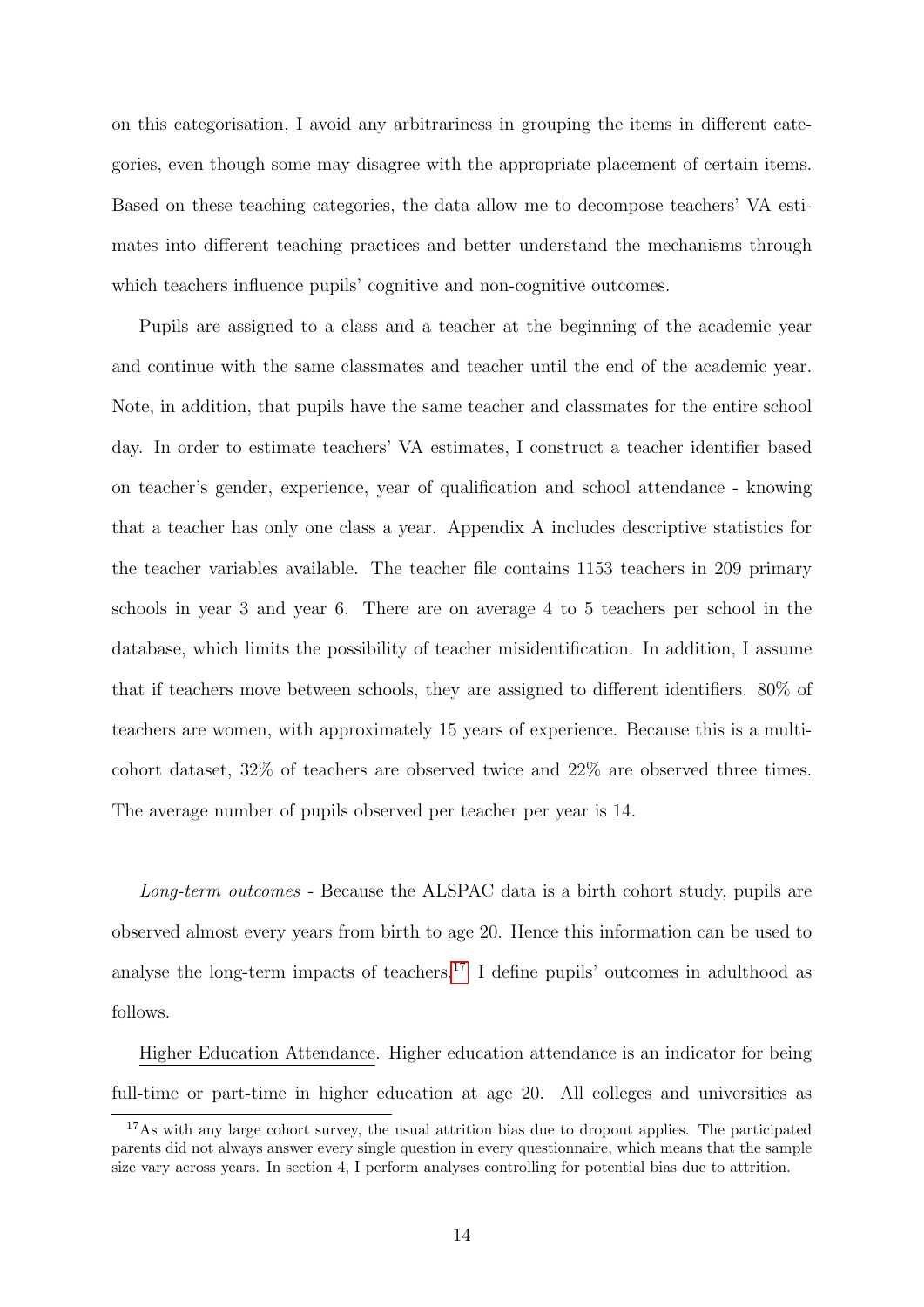well as vocational schools and other post-secondary institutions are taken into account. Comparisons to administrative data records suggest that I capture the higher education enrollment rate accurately.<sup>[18](#page-14-0)</sup>

Earnings. Information on earnings is available in the ALSPAC data at age 20. I measure earnings as the annual total take home pay (after tax and any national insurance). 63% of individuals in the sample report having earnings at age 20 and 50% of individuals in the sample report earnings above £10,572 per year.

Ever been unemployed. Information on labour force status is available in the ALSPAC data at age 20. Ever been unemployed is an indicator for ever having been unemployed at age 20. 67% of individuals in the sample report never having been unemployed at age 20.

Full-time job. Similarly 49% of individuals in the sample report being in a full-time job at age 20. This does not include people in full-time education.

Subsequent cognitive and non-cognitive skills. The ALSPAC data also provide information on subsequent math test scores and non-cognitive skills, following the primary school. In order to measure pupil achievement in later years, I rely on pupils' test scores from three national exams: Key Stage 3 (KS3), Key Stage 4 (KS4), and Key Stage 5 (KS5) administered at ages 14, 16 and 18. I also rely on parent-assessed internalising and externalising behaviours based on the SDQ questionnaire, measured at ages 14 and 16.

## II.B. Summary Statistics

Appendix Table A1 shows the summary statistics for the main sample used to estimate teacher VA models in primary school. The mean age at which pupils are observed in primary school is 9.8 years. 12% of pupils are eligible for free school meal and 3% are pupils in special education. Regarding parent characteristics, 14% have had major

<span id="page-14-0"></span><sup>&</sup>lt;sup>18</sup>The UK department of education reports that the highest educational initial participation rate is about 48% in 2014/2015 in the UK. In the data, the average higher-education attendance rate is about 50%.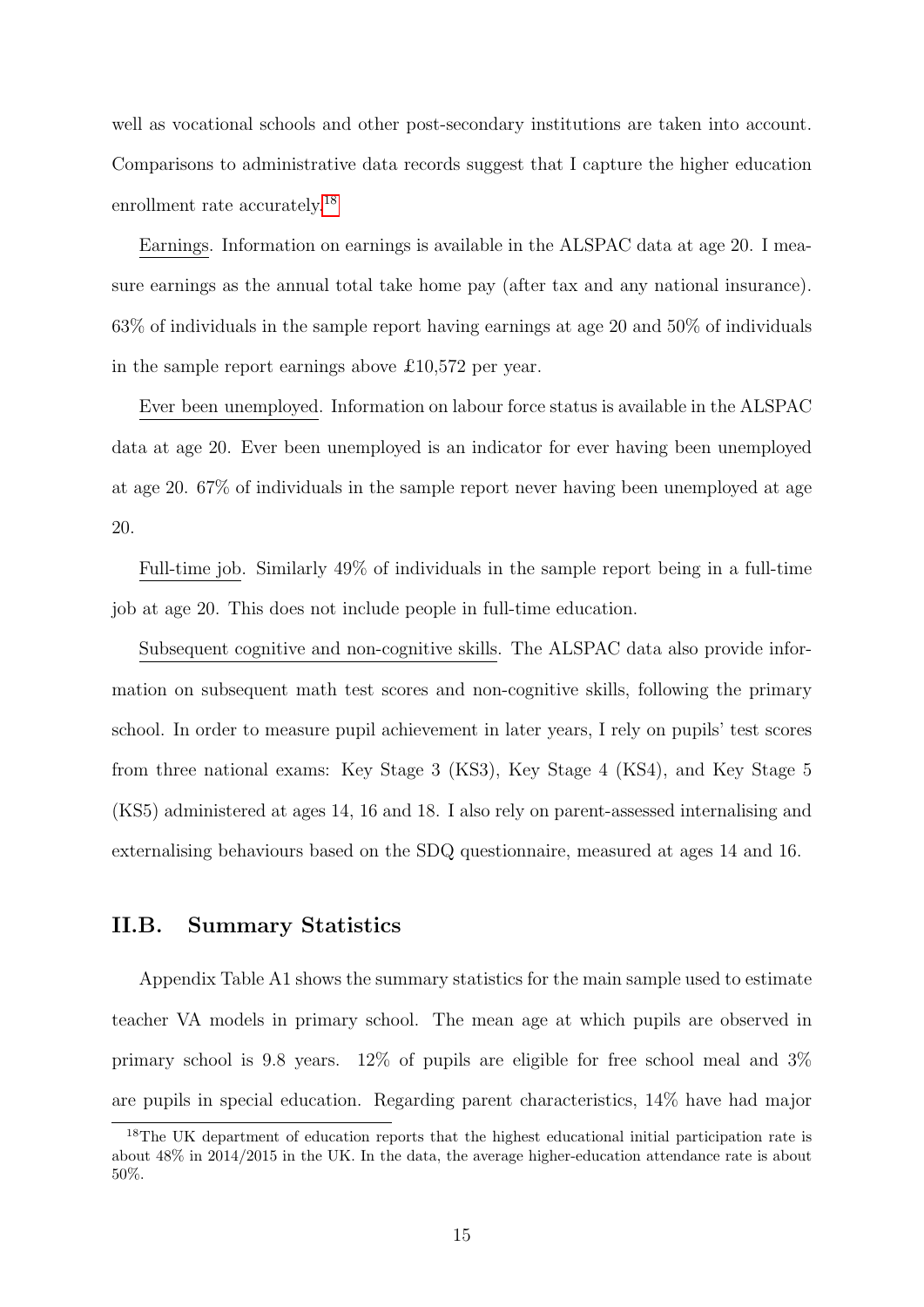financial difficulties since child birth and 74% of the mothers are currently working.

While my study focuses on only one Area - Avon - in the 2000s, the population of parents and children in ALSPAC is broadly similar to those of the rest of Great Britain. 14% of pupils were eligible for free school meals in the 2000s in Britain, and 3% were pupils in special education. 65% of the mothers were in the labour force.

If we examine the sample characteristics at child birth, 79% of mothers in ALSPAC lived in owner occupied accommodation in 1991, 79% were married and 2% were nonwhite. In Britain,  $63\%$  of mothers lived in owner occupied accommodation in 1991, 72% were married, and 8% were non-white (1991 census). In addition, a comparison of the growth standards (weights and birth lengths) for ALSPAC children and published national figures shows that they are very similar measures. Overall the sample is broadly representative of the national population of mothers with children born in the 1990's, although higher socio-economic status groups as well as people of white ethnicity are over-represented compared to the national population.[19](#page-15-0)

Table 1 presents the means and standard deviations of pupil test scores, and teachers' and parents' answers for internalising and externalising behaviours. The mean math test score in the sample is 62.1 with a standard deviation of 23.2 on a 0-100 scale. Average internalising and externalising behaviours reported by parents and teachers are similar for the full sample: 17 out of 20 for internalising behaviour and 16 out of 20 for externalising behaviour. However, Table 1 reveals that parents' and teachers' answers are not strongly correlated: the coefficient of correlation is 0.33 for internalising behaviour and 0.46 for externalising behaviour. This suggests that using both parents' and teachers' responses with different potential reporting bias can paint a broader picture and improve our understanding of the role of teachers on pupil outcomes.

Appendix Table A2 further investigates the differences in teachers' and parents' reports. For over half of pupils, the correlation between teachers' reports and parents'

<span id="page-15-0"></span><sup>19</sup>http://www.bristol.ac.uk/alspac/researchers/resources-available/cohort/represent/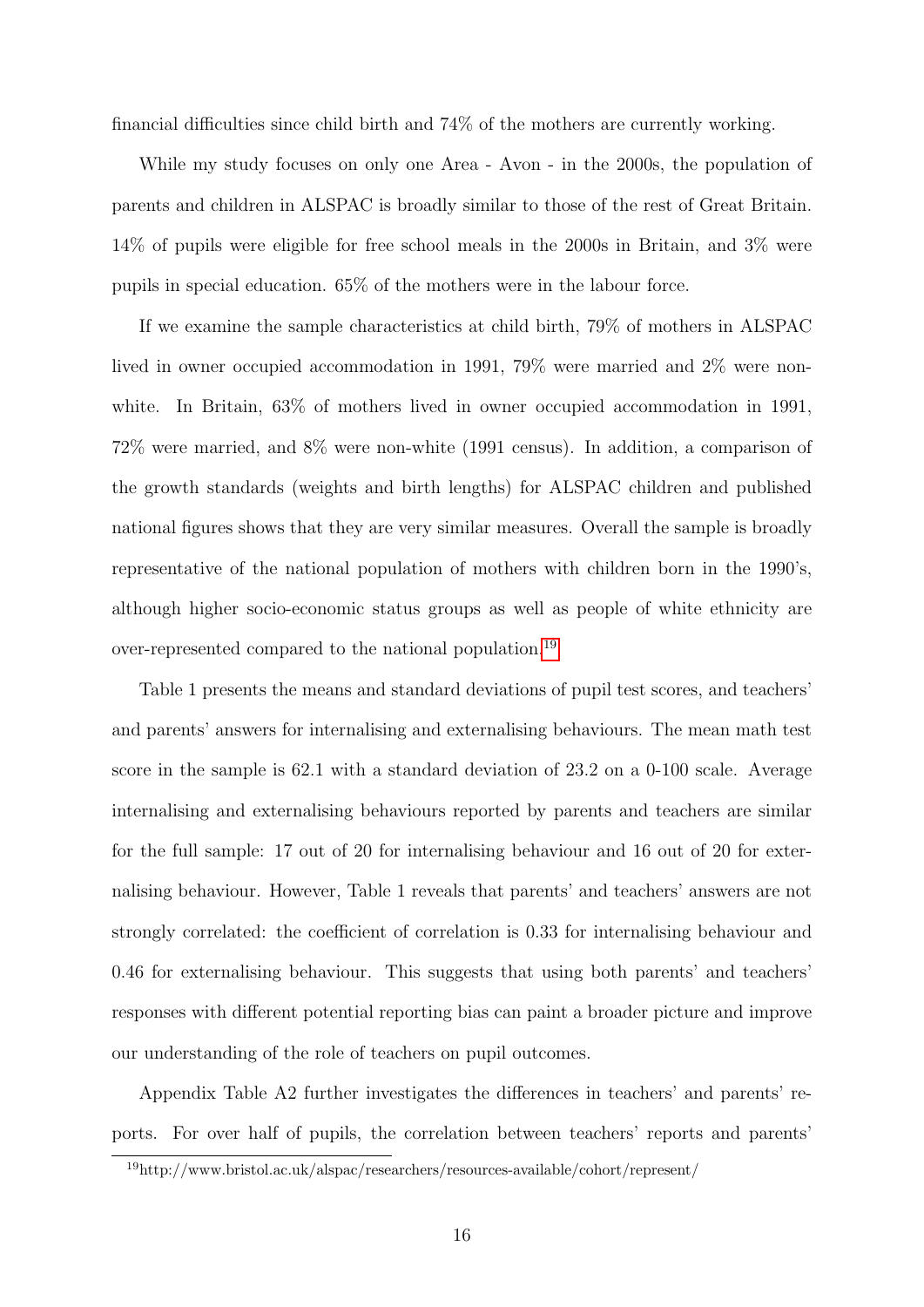reports is above 0.4. Overall, it seems that there are teachers who are better at assessing pupils' non-cognitive skills (i.e. whose reports closely match with parents' reports) while others are not. In Appendix Table A2, I estimate the correlations for each pupil between teachers' and parents' reports and then regress these on teachers' characteristics and teaching practices. I find that teachers who have taught the pupil for longer, teachers who use class activity groups and teachers who report having the responsibility to help pupils develop in their own way, are those who report non-cognitive skills that more closely match the parents' reports.

Table 1 also reports unconditional correlations of test scores and internalising and externalising behaviours and reveals some interesting patterns. The first is that test scores in math and English are relatively strongly correlated with each other (correlation  $= 0.7$ ) but are weakly correlated with internalising and externalising behaviours. Specifically, the correlations between internalising behaviour is 0.2 with math test scores and a bit under 0.2 with English test scores.<sup>[20](#page-16-0)</sup> The analogous figures for externalising behaviour are slightly higher at 0.3 and 0.4. This suggests that while pupils who tend to have better math and English test scores also tend to have better non-cognitive skills, the ability to predict non-cognitive skills based on math test scores is relatively limited. In other words, pupils who score well on standardised tests are not necessarily those who have better emotional health, and many pupils who are not well-behaved have good standardised tests.

The second notable pattern is that internalising and externalising behaviours are slightly more correlated with each other. For example, the correlations between teacherassessed internalising and externalising behaviours is 0.4 (slightly higher than the correlations between internalising on the one hand, and externalising behaviours with test scores on the other). Similarly, the correlations between parent-assessed internalising and externalising behaviours is 0.4. This suggests that pupils who have good emotional health

<span id="page-16-0"></span> $20$ Within-teacher correlations reveal similar patterns (Results available upon request).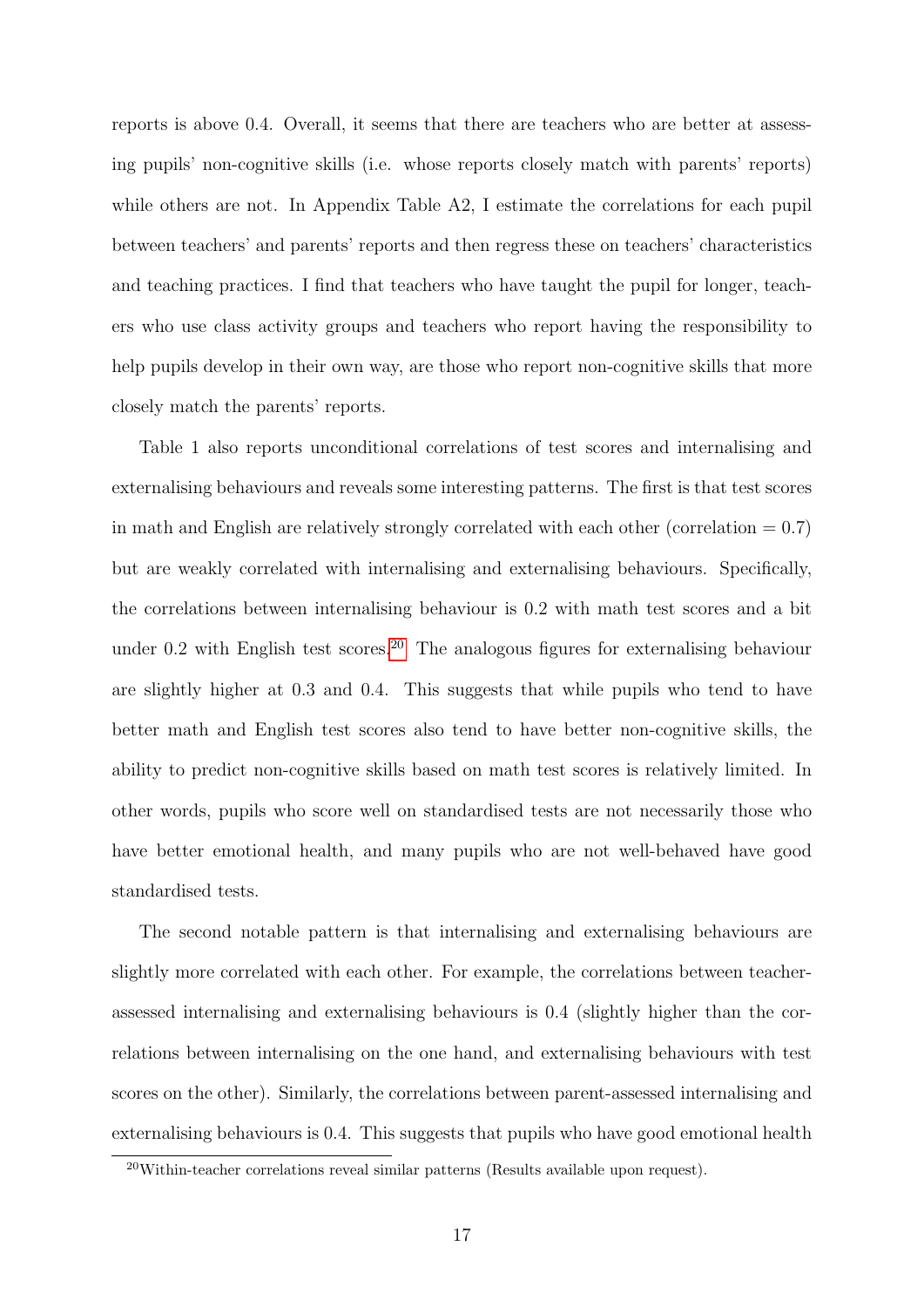tend to be better behaved.

Finally, Appendix Table A3 looks at the correlations between short-run outcomes (math test scores, internalising and externalising behaviours in primary school) and longrun outcomes (higher education attendance, earnings, ever been unemployed and being in a full-time job). Most of the previous literature on schooling effects is based on higher test scores predicting better adult outcomes. To demonstrate that non-cognitive outcomes also matter, I show that both test scores and non-cognitive measures are correlated with long-run outcomes. Note that Appendix Table A3 only reports correlations and may not represent causal relationships. In particular, these correlations do not account for socioeconomic status, demographics and school characteristics. Appendix Table A3 shows that the correlation of higher education attendance with math test scores is about 0.3 and that with internalising and externalising behaviours between 0.1 and 0.2. Similarly, the correlations of earnings and labour market outcomes with math test scores is about 0.1 and 0.1 with internalising and externalising behaviours. Overall, this suggests that interventions improving both types of skills - cognitive and non-cognitive skills - can have positive effects on long-run outcomes.

# III. Teacher Impacts on Pupil Non-Cognitive Skills

This section outlines the strategy used to estimate and predict teacher effects on pupil cognitive and non-cognitive skills in primary school. I then show the empirical results and suggest that these effects are robust to a number of tests.

### III.A. A Model of Pupil Ability and Teacher Ability

I first define a simple model following Heckman et al. (2006) and Jackson (2012) that formalises the use of both cognitive and non-cognitive outcomes to measure overall teacher effects. The main insight of this model comes from moving from a single to a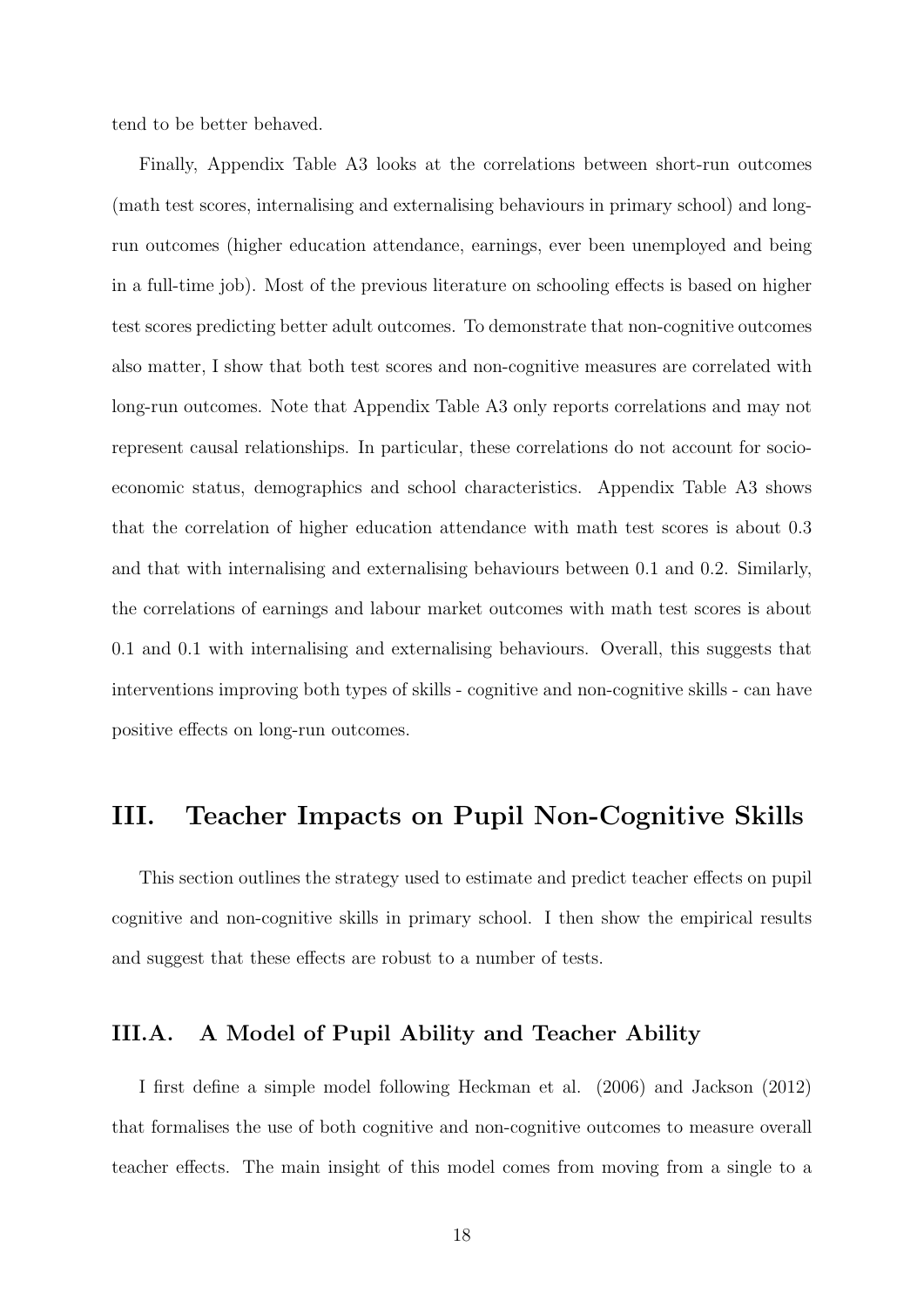multidimensional model of pupils' ability. I assume that pupil ability is two-dimensional:

$$
a_i = (a_{c,i}, a_{n,i})
$$
\n<sup>(1)</sup>

Here  $a_i$  is a pupil i's ability vector, where  $a_{c,i}$ , denotes cognitive ability and  $a_{n,i}$  denotes non-cognitive ability.

Pupil i's cognitive and non-cognitive ability are potentially affected by teacher  $j$ . Each teacher j has a two-dimensional ability vector  $t_j = (t_{c,j}, t_{n,j})$ , where  $t_{c,j}$  denotes how much teacher j affects her pupils' cognitive ability and  $t_{n,j}$  denotes how much teacher j affects her pupils' non-cognitive ability.

The total ability of pupil i with teacher j can then be modeled as a function of both pupil  $i$ 's ability and teacher  $j$ 's ability vectors:

$$
b_{ij} = a_i + t_j \tag{2}
$$

The objective of this paper is to identify the difference in pupils' outcomes between teacher j with  $t_j = (t_{c,j}, t_{n,j})$  and an average teacher with  $t_j = (0, 0)$ . Note that the teachers' estimates are normalised to be mean zero. Hence, I try to answer the following question: If a given classroom of pupils were to have teacher j with  $t_j = (t_{c,j}, t_{n,j})$  rather than an average teacher with  $t_j = (0, 0)$ , how different would their average ability  $\overline{b_{ij}}$  be?

## III.B. Estimating Teacher VA

To estimate teacher effects on pupil cognitive skills and non-cognitive skills, I estimate teacher VA models following previous work such as Kane and Staiger (2008) and Chetty et al. (2014a). The main idea is that teachers' VA are estimated using the average test scores and average non-cognitive skills of pupils that she taught in other years. I assume that school principals assign each pupil  $i$  in school year  $t$  to a classroom  $c$ . Principals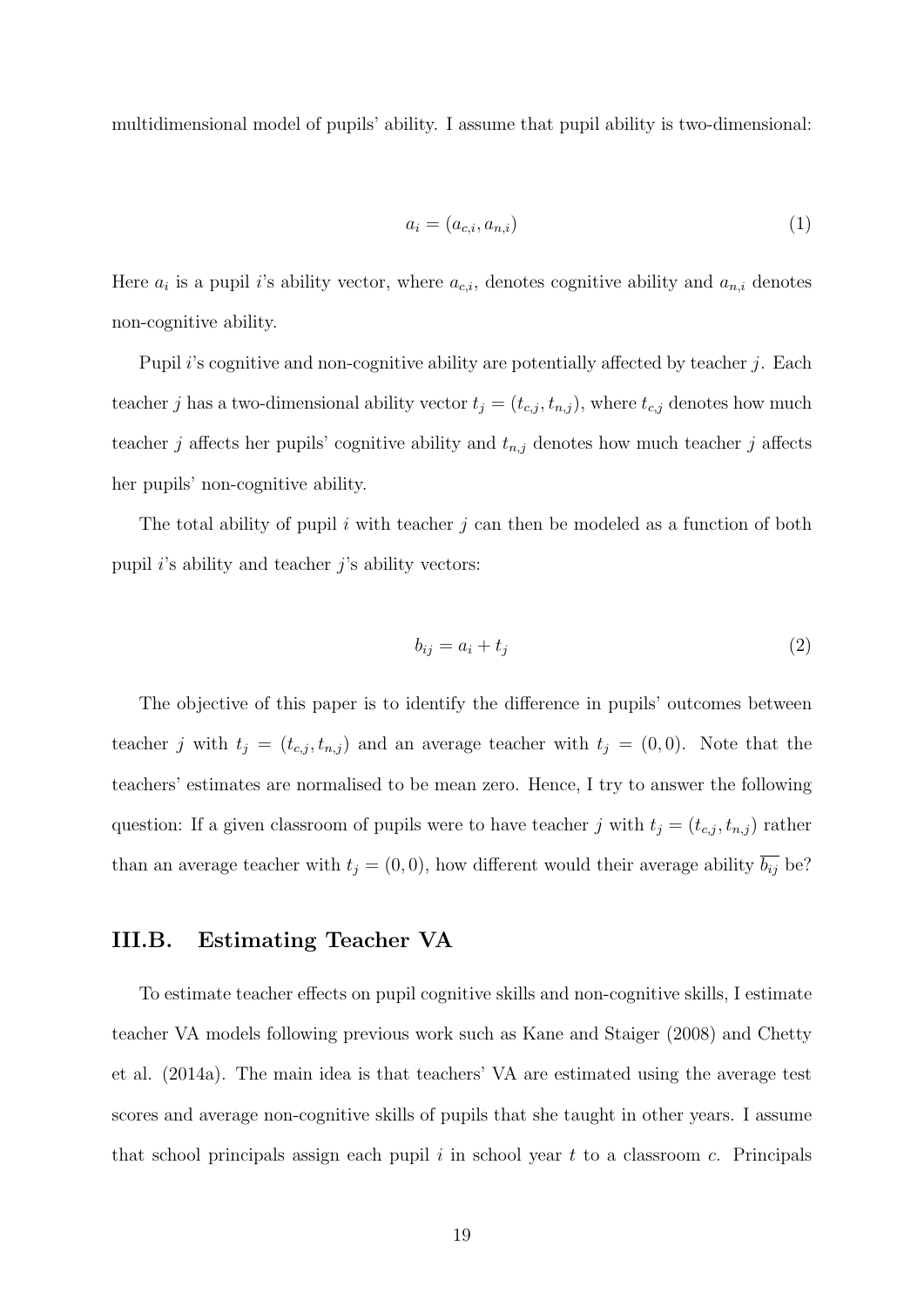then assign a teacher j to each classroom c. For simplicity, I assume that each teacher j teaches one class per year, as in primary schools.

Pupils' residuals. Within each grade-level (year 3 and year 6), I construct the test score and internalising/externalising behaviour residuals  $Y_{it}^*$ , by regressing the raw standardised pupils' outcomes  $Y_{it}$ , on a vector of covariates and teacher fixed effects. I control for the lagged dependent variable. I also control for pupil age, ethnicity, gender, health, indicators for special education needs, eligibility for free school meals, low birth weight, and number of siblings. I also include the following family controls: mother's education, father's education, family major financial difficulties, mother's age at child birth, parental marital status and mother's employment history. Finally, I also include the following class- and school-level controls: (i) class size, class-year means of the percentage of pupils eligible to free school meal, of pupils SEN statemented and of class exclusions; (ii) school size, school admission policy, frequency of staff meeting, gender of head-teacher; and (iii) grade and school-cohort dummies.

The residual of pupil outcomes after removing the effect of observable characteristics is:

$$
Y_{it}^* = Y_{it} - X_{it}\beta
$$
\n<sup>(3)</sup>

where  $\beta$  is estimated using within-teacher variation from an OLS regression of the form:

$$
Y_{it} = X_{it}\beta + \mu_j \tag{4}
$$

 $Y_{it}$  refers to the math test scores, internalising or externalising behaviours of pupil i who is enrolled in year t (t=3 or t=6) in class c with teacher j, and  $\mu_j$  is a teacher j fixed effect. As ALSPAC is a birth-cohort study and pupils are observed on numerous occasions after birth, it is possible to control for time-varying pupil characteristics, including lagged dependent variables, as well as family background. In addition, classroom charac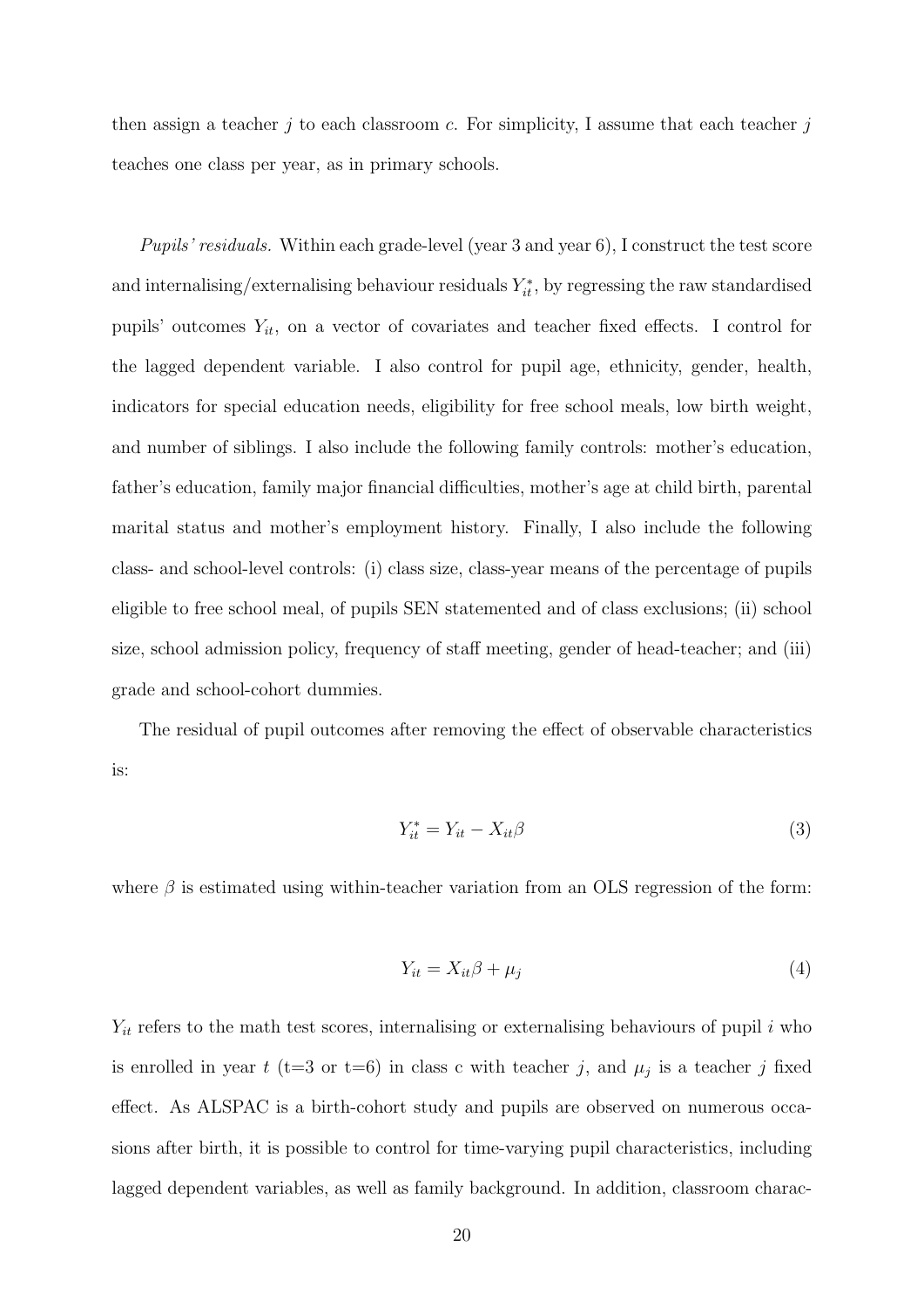teristics, school characteristics, school-cohort and grade fixed effects allow me to control for classroom, school, cohort and grade characteristics that could drive pupil outcomes.

Selection issues. A key issue that VA estimates have to address is the potential nonrandom assignment of teachers to classrooms, i.e. how to identify "similar" classrooms for the counterfactual of what pupils' outcomes would have been with the assignment of a different teacher. The specification (in equation (4)) attempts to address this issue in a number of ways: first, the VA model controls for the fact that teachers may be assigned to pupils with different initial ability. Second, including a substantial list of observable pupil and family characteristics that may be correlated with cognitive and non-cognitive outcomes allows me to control for "non-school" factors that may account for differences in teacher VA. Third, including school, classroom characteristics, and grade dummies in the VA model allows me to compare outcomes within groups of pupils in the same type of school, and classroom, and in the same grade. This removes some of the influence of the selection to school and classroom on the estimated teacher effects. Note that, because I cannot observe teachers who switch schools in this dataset, I do not include school fixed effects in equation (4). Therefore, I cannot reject the possibility that some of teachers' VA might be attributed to the school.

*Predicted VA estimates.* I would like to compare the residual outcomes  $Y_{it}^*$  of pupils who are exposed to teachers with different ability. The simplest way to do this is to compare the class-level means of pupil residual outcomes in year t between teachers. Let  $\overline{Y_{j,t}^*}$  denote the mean residual outcome in the class that teacher j teaches in year t:

$$
\overline{Y_{j,t}^*} = \sum_{i=1}^n Y_{i,t}^* \tag{5}
$$

Under random assignment of teachers to classrooms (conditional on the characteristics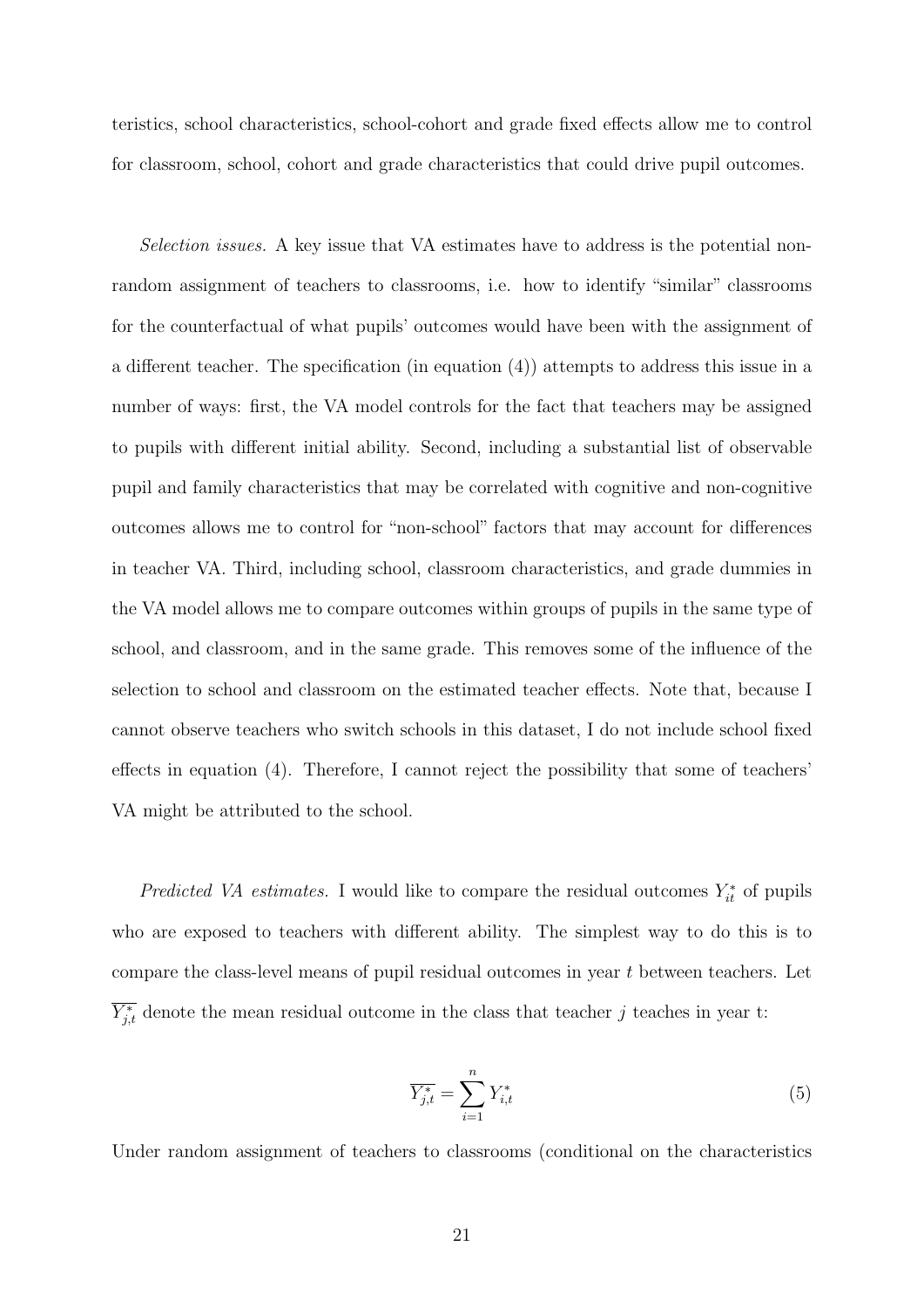controlled for in the model), these average residuals would provide consistent estimates of teacher j's effects on pupil outcomes in year t.

However, because there might be common shocks (for instance, sampling variation or classroom shocks) that affect  $Y_{it}^*$  that are unrelated to the teacher quality in year t, it is important that the estimated teacher effects in year  $t$  are not based on the pupils who are observed in year t. Doing so would produce endogeneity mechanically. To address this issue, I then form a prediction of how much each teacher will improve her pupils' test scores or non-cognitive outcomes in a given year  $t$ , based on her performance in all other years (i.e., based on the test scores and non-cognitive skills of a different set of pupils). This method produces an estimate of the variability in a teacher's predicted effect that is persistent over time. $^{21}$  $^{21}$  $^{21}$ 

I obtain the predicted effect of teacher  $i$  for the current year t based on the estimate of her effect in all other years in two steps:

Step 1: I regress the mean class-level outcome residuals in year t on class-level outcome residuals in other years:

$$
\overline{Y_{j,t}^*} = \psi_1 \overline{Y_{j,1}^*} + \dots + \psi_{t-1} \overline{Y_{j,t-1}^*}
$$
\n(6)

Step 2: I use the estimated coefficients  $\psi_1, \ldots, \psi_{t-1}$ , to predict the VA in year t based on the mean pupil outcome residuals in other years for each teacher j.

$$
\hat{\mu}_{j,t} = \sum_{s=1}^{t-1} \hat{\psi}_s \overline{Y_{j,s}^*}
$$
\n(7)

Note that if performances in the past were perfect predictors of current performance, then  $\hat{\psi}$  would be equal to 1. However, because the mean residual outcomes are estimated with error,  $\hat{\psi}$  is less than 1, so that the prediction "shrinks" the VA estimates toward zero.

<span id="page-21-0"></span><sup>&</sup>lt;sup>21</sup>Table 1 provides VA estimates without implementing this adjustment. The results are broadly similar, except that the SD of the teachers' VA estimates are higher: 0.22 in math; and approx. 0.2-0.3 in non-cognitive skills.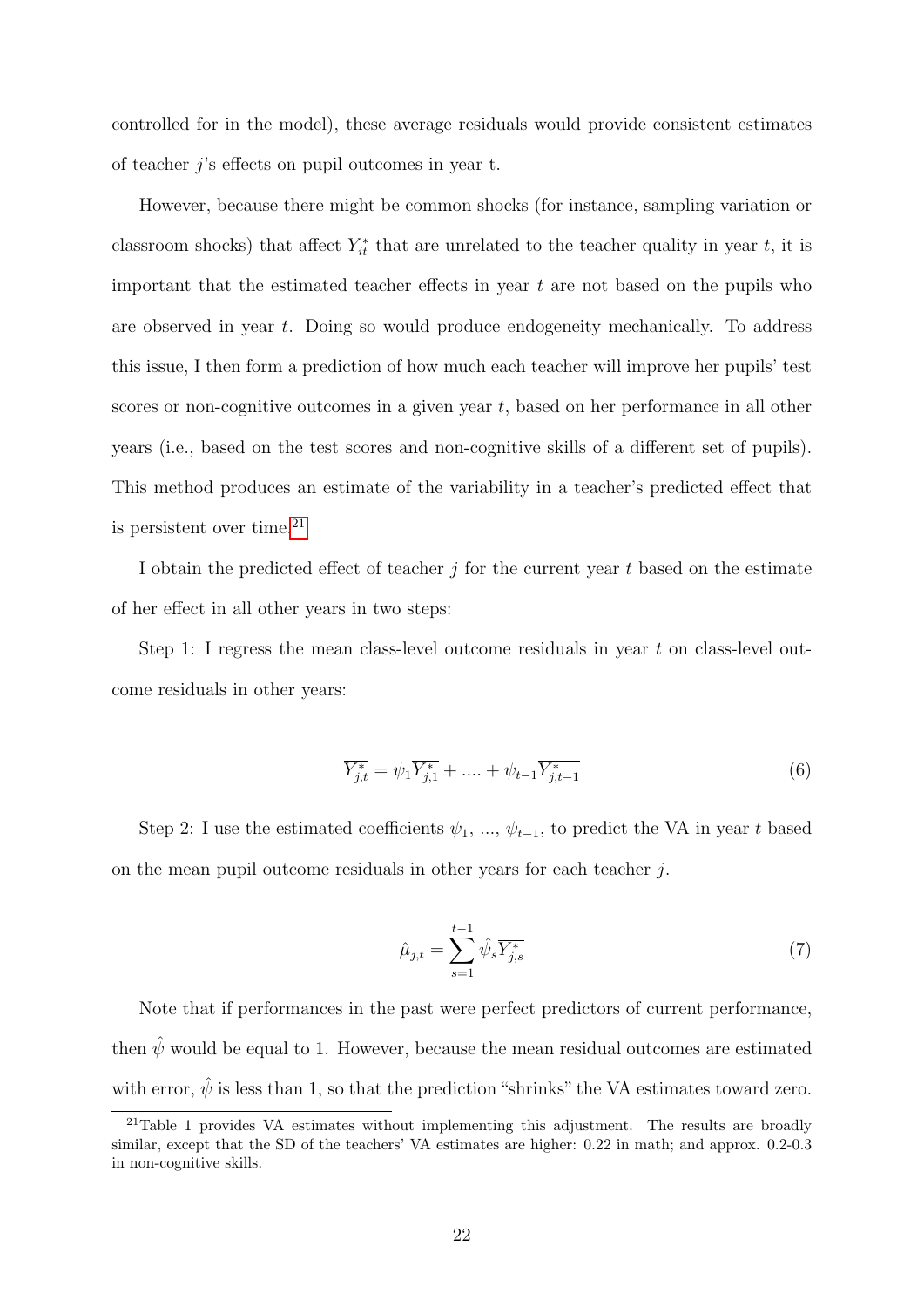In other words,  $\psi$  parallels the shrinkage factor typical in empirical Bayesian analysis. The underlying idea of the empirical Bayesian approach is to multiply a noisy estimate of teachers' VA (e.g.  $\overline{Y*_j_t}$ , the mean residuals of a teacher's pupils from a VA regression) by an estimate of its reliability. Less reliable estimates are shrunk back toward the mean (zero, since the teachers' estimates are normalised to be mean zero) to reduce the meansquared error. Nearly all recent studies on teachers' effects have used a similar approach to estimate VA (e.g. Kane and Staiger, 2008; Jackson, 2012; Chetty et al, 2014a; Rothstein, 2017).

It is important to note that  $\hat{\mu}_{j,t}$  simply represents the best linear predictor of the future outcomes of pupils assigned to teacher  $j$  in my data. This prediction does not necessarily capture the causal effect of teacher  $j$  on pupils' outcomes in year  $t$ , because the prediction could be driven by the sorting of pupils to teachers based on unobservable factors.

### III.C. Results: Teacher Effects on Pupil Non-Cognitive Skills

#### 1. The Role of Teachers

Before presenting my empirical estimates of teachers' VA, I begin with an overview of the explanatory power of school, classroom and teacher effects in explaining pupils' cognitive and non-cognitive skills. More specifically, Table 2 shows the R-squared and adjusted R-squared values from a series of regressions of the different dependent variables (math test scores, internalising behaviour and externalising behaviour) on school, classroom characteristics and teacher dummies (as in equation (4)). The first column for each dependent variable is based on a specification with only pupil characteristics, family background, lagged dependent variable, school-cohort and grade dummies. The second column adds school and classroom characteristics. The third column adds teacher fixed effects and the final column employs school rather than teacher fixed effects.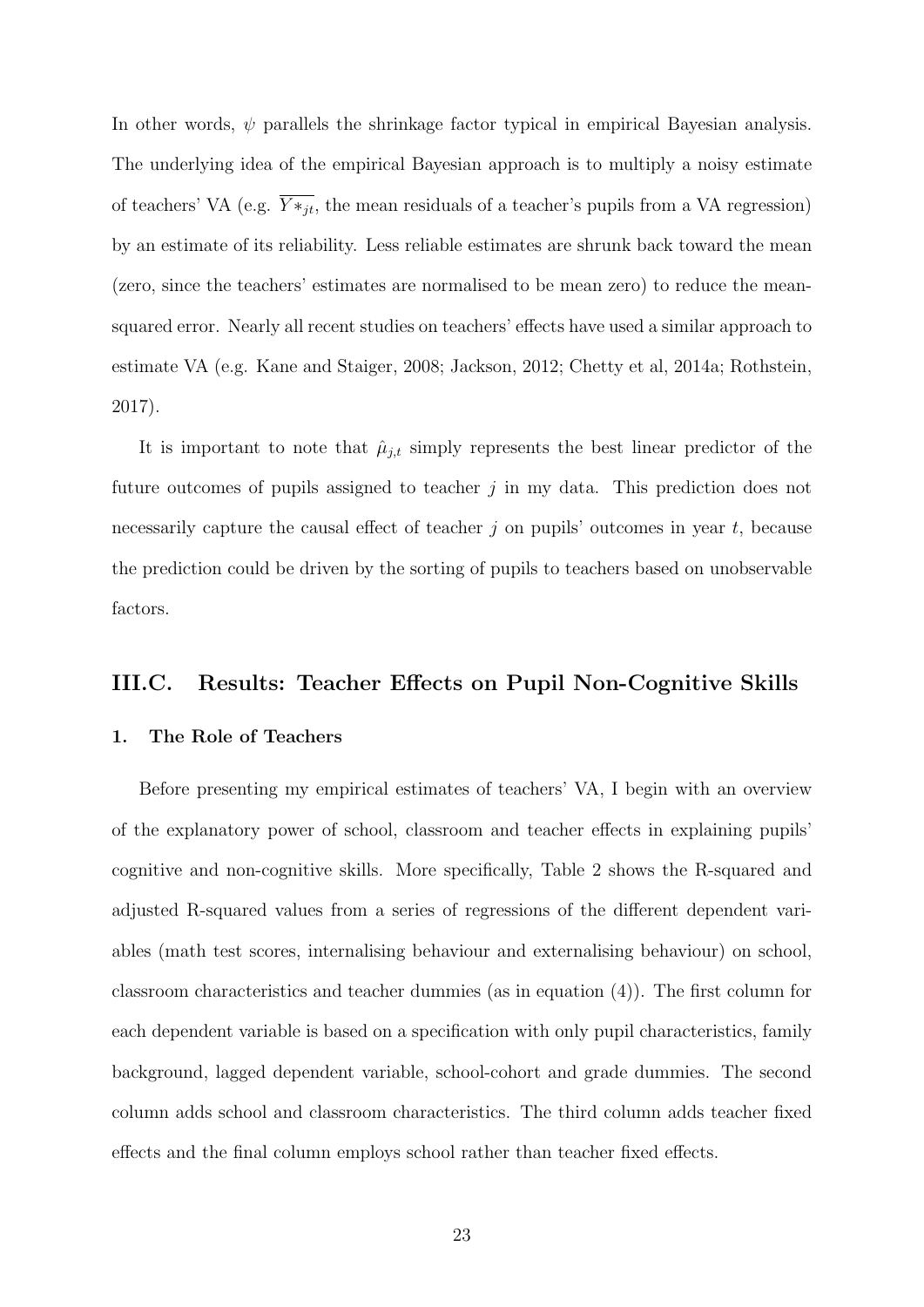The results reveal a number of interesting features. First, teacher fixed effects are significant predictors of pupils' math test scores, and internalising and externalising behaviours in years 3 and 6 of primary school, when the pupils were aged 8 and 11. The p values for F tests of the joint significance of the teacher fixed effects all fall below 0.01. Comparing columns (2) and (3), the inclusion of teacher fixed effects increases the explanatory power by 18 percentage points for math test scores, 19 percentage points for internalising behaviour and 13 percentage points for externalising behaviour. Second, the inclusion of school rather than teacher fixed effects reduces the explanatory power by 7 percentage points for math test scores, 9 percentage points for internalising behaviour and 6 percentage points for externalising behaviour. This indicates that significant variations in teacher quality exist within schools. Last, pupil characteristics, family background, school-cohort, grade dummies and lagged dependent variables explain 28% of the variation in math test scores, 10% of the variation in internalising behaviour and 24% of the variation in externalising behaviour, indicating a considerable influence of these factors on pupil outcomes.

#### 2. VA Estimates on Pupils' Non-Cognitive Skills

Table 3 presents details on the distribution of the teachers' VA estimates, specifically the SD and the 10th, 25th, 50th, 75th and 90th percentiles. As is standard in the literature, these are expressed in standard deviation on the sample distribution of math test scores, internalising and externalising behaviours in year 3 and year 6. The empirical distributions of the teachers' VA estimates are also plotted in Appendix Figures B1.

For all the dependent variables, the SD of the teachers' VA estimates is quite high, so that variations in teacher quality can potentially have a large impact on pupil outcomes. The SD of the teachers' VA estimates is 0.14 of a SD in pupil performance in math, 0.23 in internalising behaviour and 0.12 in externalising behaviour in primary school. The results suggest that moving one SD up the distribution of teachers' VA estimates is expected to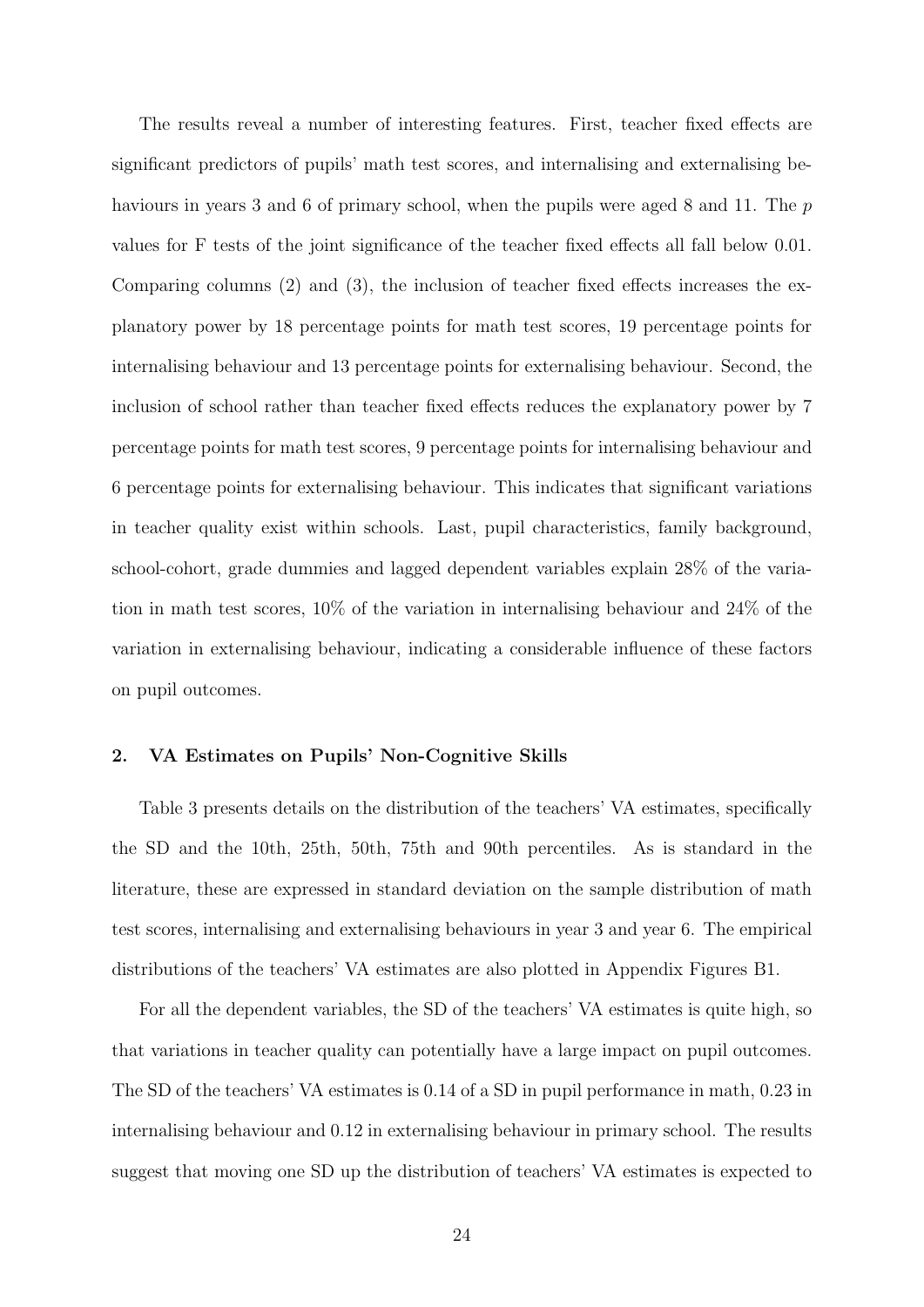raise math test scores by about 3 points on a 0-100 scale, internalising behaviour by 1 point on a 0-20 scale and externalising behaviour by 0.5 point on a 0-20 scale.

Furthermore, the gap between the 75th percentile and 25th percentile teacher is between 0.14 SD and 0.27 SD. This means that having a teacher at the 75th percentile of the quality distribution versus the 25th percentile is again associated with 3 points higher score in math on a 0-100 scale, 1 point higher in internalising behaviour scores and 0.5 point higher in externalising behaviour scores on a 0-20 scale.

These estimates of teacher effectiveness for math test scores are in line with those reported in Rockoff (2004), Rivkin et al. (2005), Aaronson et al. (2007), Kane and Staiger (2008) and Chetty et al. (2014a). Rockoff (2004) reports a 0.10 SD gain from a one SD increase in teacher quality from two New Jersey suburban school districts. Rivkin et al. (2005) lower bound estimates suggest that a one SD increase in teacher quality increases student achievement by at least 0.11 SD. In Aaronson et al. (2007), a one SD increase in teacher quality over a full year implies about a 0.15 SD increase in math test score gains. In Chetty et al. (2014), the SD of teachers' VA estimates is 0.12 in math in elementary school.

These results also provide the first estimates of teachers' VA on pupils' non-cognitive skills. Although there have been previous studies attempting to evaluate teachers' effects on non-test score outcomes, they all rely on proxies for non-cognitive skills. For instance, Jackson (2012) reports that a one SD increase in teacher quality decreases suspensions by 0.15 SD. Similarly, Araujo et al. (2016) find that a one SD increase in teacher effectiveness within one classroom is associated with a 0.07 SD growth in students' executive function scores, which measure a child's ability to regulate her thoughts, actions and emotions. My results offer the first estimates of teachers' VA, which rely on comprehensive measures of pupils' non-cognitive skills. If there is a strong correlation between teacher quality and pupils' non-cognitive skills, this is important to evaluate in details which non-cognitive skills matter.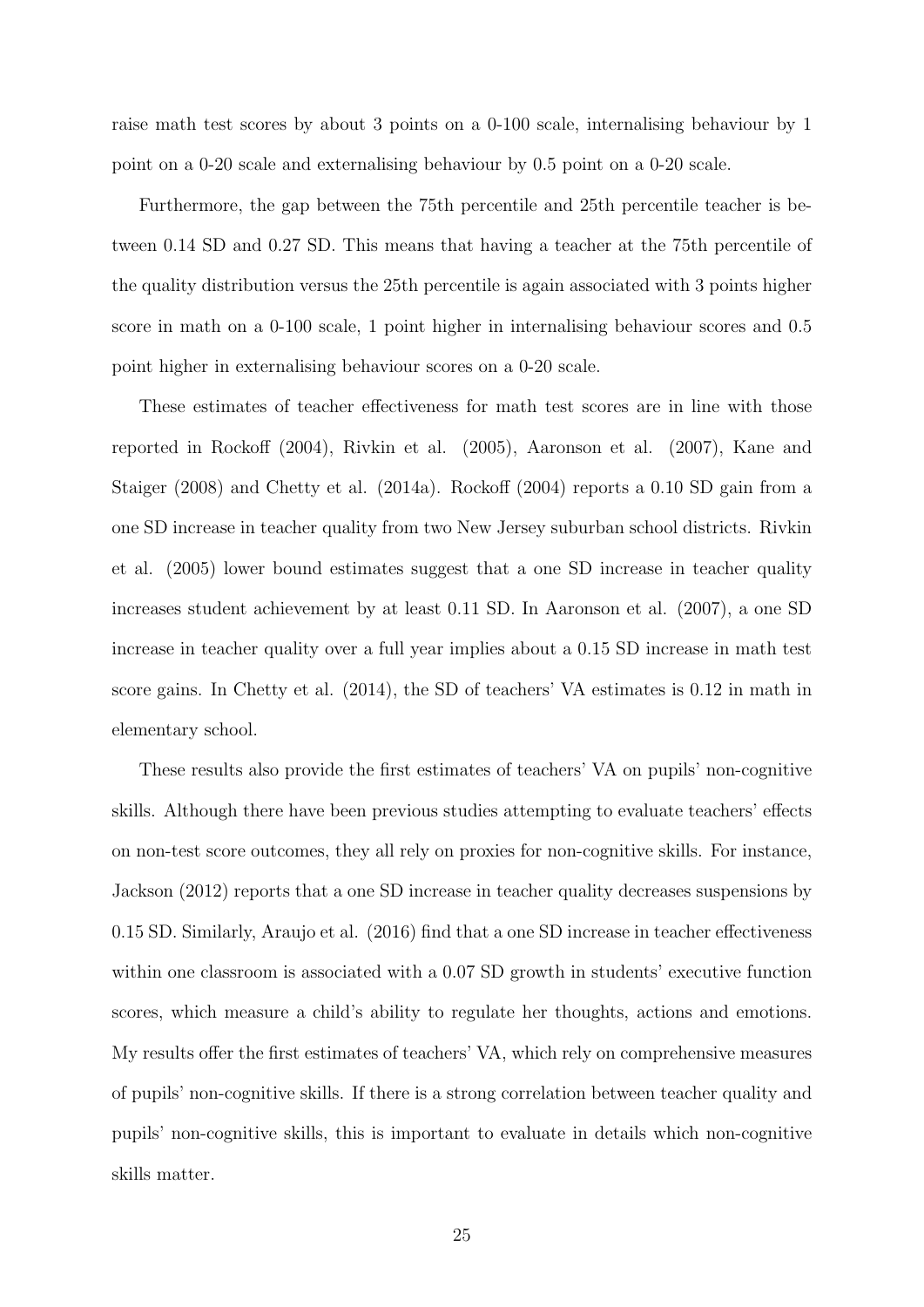#### 3. Comparing VA Estimates Across Models

In this subsection, I conduct several robustness checks in order to address potential reservations about the above estimates. Each row of Appendix Table A4 considers a different VA specification.

The first row of the table replicates the baseline VA model as a reference. In row 2, I replicate the main specification controlling in each model by prior test scores and prior internalising/externalising behaviour scores simultaneously. This specification controls more extensively for prior achievement and thus can address the suspicion that pupils are purposely placed into certain schools/classrooms or with certain teachers based not only on their previous math test scores but also their previous non-cognitive skills. In practice, I obtain very similar results: a one SD improvement in teacher VA raises math test scores by 0.15 SD; a one SD improvement in teacher VA raises internalising behaviour by 0.23 SD and a one SD improvement in teacher VA raises externalising behaviour by 0.12 SD.

Row 3 tests whether the previous estimates were sensitive to the use of teachers' reports for pupils' non-cognitive skills. I replicate the main specification using parents' reports instead. I find that a one SD improvement in teacher VA raises internalising and externalising behaviours by 0.22 SD and 0.09 SD, respectively. One might argue that both teachers' and parents' reports of pupils' non-cognitive skills suffer from measurement errors. An alternative strategy would then be to perform a principal component analysis, using the latent component of these two variables to measure pupils' internalising and externalising behaviours. Row 4 reports the results. I find that a one SD improvement in teacher VA raises internalising and externalising behaviours by 0.24 SD and 0.13 SD, respectively. Another strategy is to instrument parents' reports using teacher reports assuming that teachers' reporting biases and parents' reporting biases are not correlated. Row 5 reports the results. I find that a one SD improvement in teacher VA raises in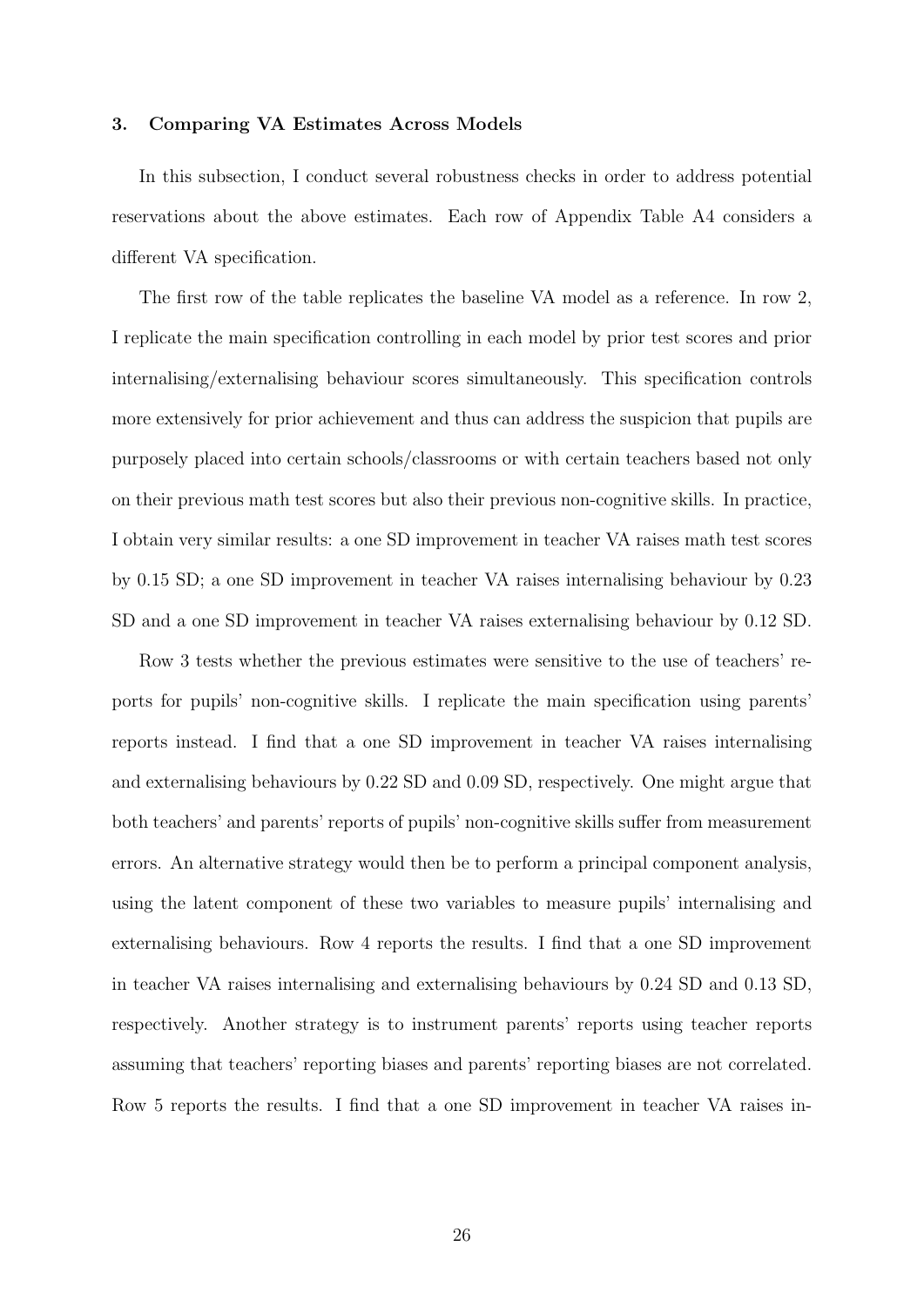ternalising and externalising behaviours by  $0.21$  SD and  $0.12$  SD, respectively.<sup>[22](#page-26-0)</sup> Row 6 replicates the results using the average of both teachers' and parents' reports. Similar results are obtained. Finally, rows 7 and 8 test whether previous estimates vary by grade-levels. I find that a one SD improvement in teacher VA raises internalising and externalising behaviours by 0.24 SD and 0.12 SD in year 3, compared to 0.17 SD and 0.10 SD in year 6.

Another concern is that these teachers' VA estimates might be biased when they are based on small populations and hence might again suffer from measurement errors (see Kane and Staiger, 2002; Aaronson et al., 2007). For instance, Aaronson et al. (2007) find that roughly 30% of the SD in estimated teacher quality is due to sampling error. In order to test this, I raise the minimum number of pupils to identify an individual teacher to 5. Row 9 reports the results. Similar findings are obtained. Overall, Appendix Table A4 suggests that the results are robust to these statistical reliability tests.

#### 4. Estimating Pupil Sorting using Parent Characteristics and Lagged Scores

Another concern is that these teachers' VA estimates will be biased due to the selection of teachers to pupils, that is pupils may be purposely placed into certain schools/classrooms or with certain instructors based on their learning potential or behavioural characteristics. This problem has been dealt with to a certain extent as I control for an extended set of pupil, family, classroom, and school characteristics. In this subsection, for information, I assess the extent to which pupils may be sorted in the estimation sample, according to observable characteristics such as parent characteristics and additional lagged outcomes. Table 4 reports the results.

 $Out-of-sample$  forecasts. Column 1 presents coefficients from a regression of actual math test scores, internalising and externalising behaviours on the teacher VA with grade

<span id="page-26-0"></span><sup>&</sup>lt;sup>22</sup>First stage regressions indicates coefficients of 0.07 and 0.14, significant at the  $1\%$  level between teachers' reports and parents' reports. First stage regressions include pupil fixed effects.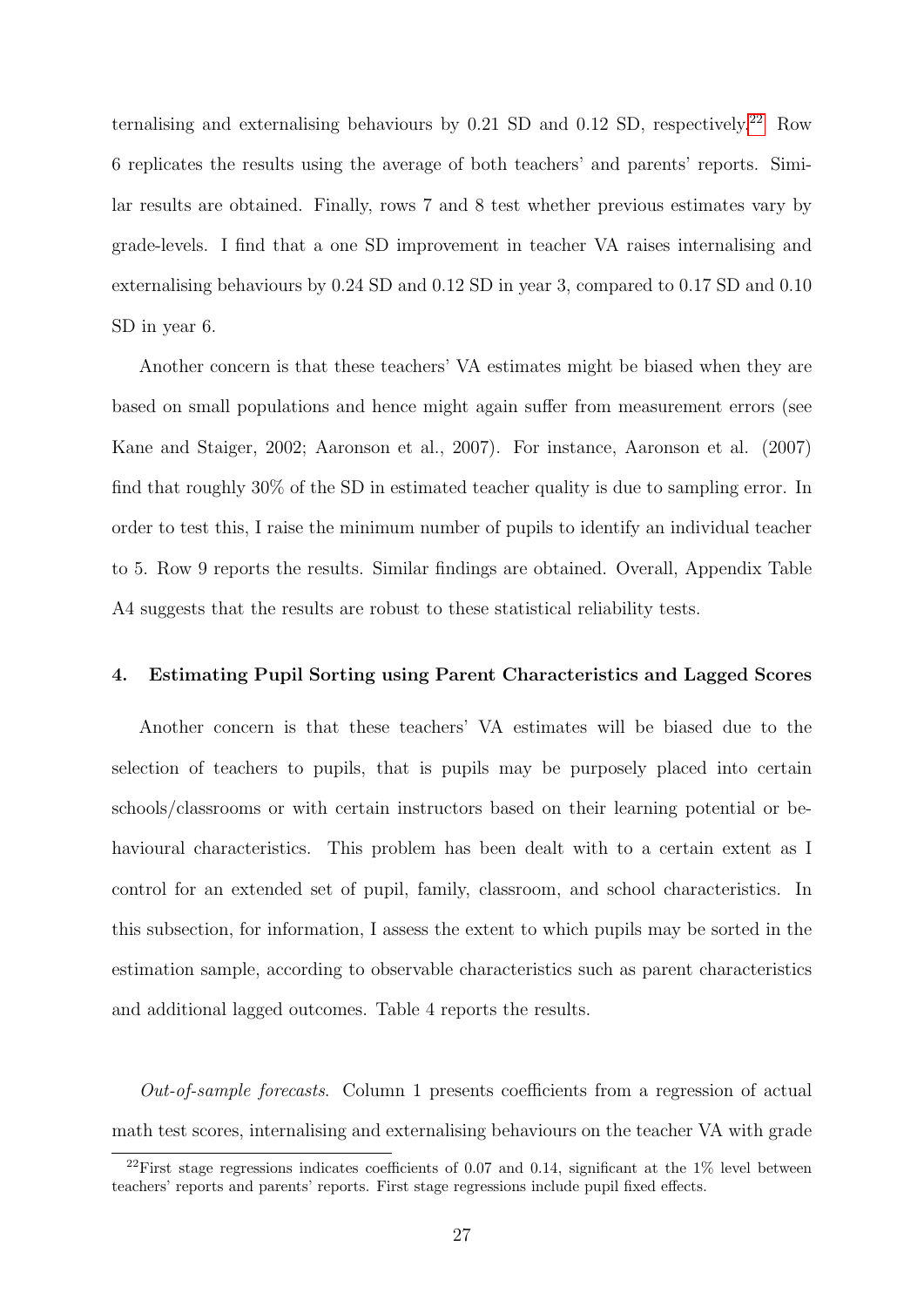and school-cohort fixed effects. I cluster standard errors at the school-cohort level. By construction, the coefficients on the teacher VA should be equal to 1. Indeed, my estimates are 1.080, 1.013 and 1.295, respectively. Similarly, Appendix Figure B2 plots the relationship between math test scores, internalising and externalisaling behaviours, dividing the VA estimates into fifty equal-sized groups and plotting the means of the outcome residuals within each bin. The best linear fit estimated in these figures is almost perfectly linear. Teacher VA have a 1-1 relationship with test score, internalising and externalising residuals throughout the distribution, showing that the linear prediction model fits the data well.

Parent characteristics - To assess the extent to which the relationship between teacher VA and test score, internalising and externalising behaviour residuals could be driven by the selection of teachers to pupils, I generate predicted test scores and non-cognitive scores for each pupil based on parent characteristics (e.g. father's education, mother's education, family major financial difficulties, mother's age at child birth, parental marital status and mother's employment history) and regress the predicted scores on teachers' VA for all three pupil outcomes.<sup>[23](#page-27-0)</sup> If there is no selection of pupils to teachers, there would be no systematic relationship between predicted outcomes and predicted teachers' effects.

Column 2 of Table 4 reports the results. There is moderate evidence of positive selection for test-score VA and non-cognitive factors VA. The coefficients are respectively 0.153, 0.015 and 0.052. This implies that the degree of bias due to selection on these parent characteristics is  $15\%$ ,  $1.5\%$  and  $5.2\%$ , respectively.<sup>[24](#page-27-1)</sup> Appendix Figure B3 presents an analog of these linear regressions. It plots the predicted math test scores, internalising and externalising behaviours against the teacher VA estimates using a binned scatter as in Appendix Figure B2. The relationship between predicted outcomes and teacher VA is

<span id="page-27-0"></span><sup>&</sup>lt;sup>23</sup>In these specifications, parent characteristics have been excluded from the teacher VA estimates.

<span id="page-27-1"></span> $24$  Excluding pupils in private school provides similar results.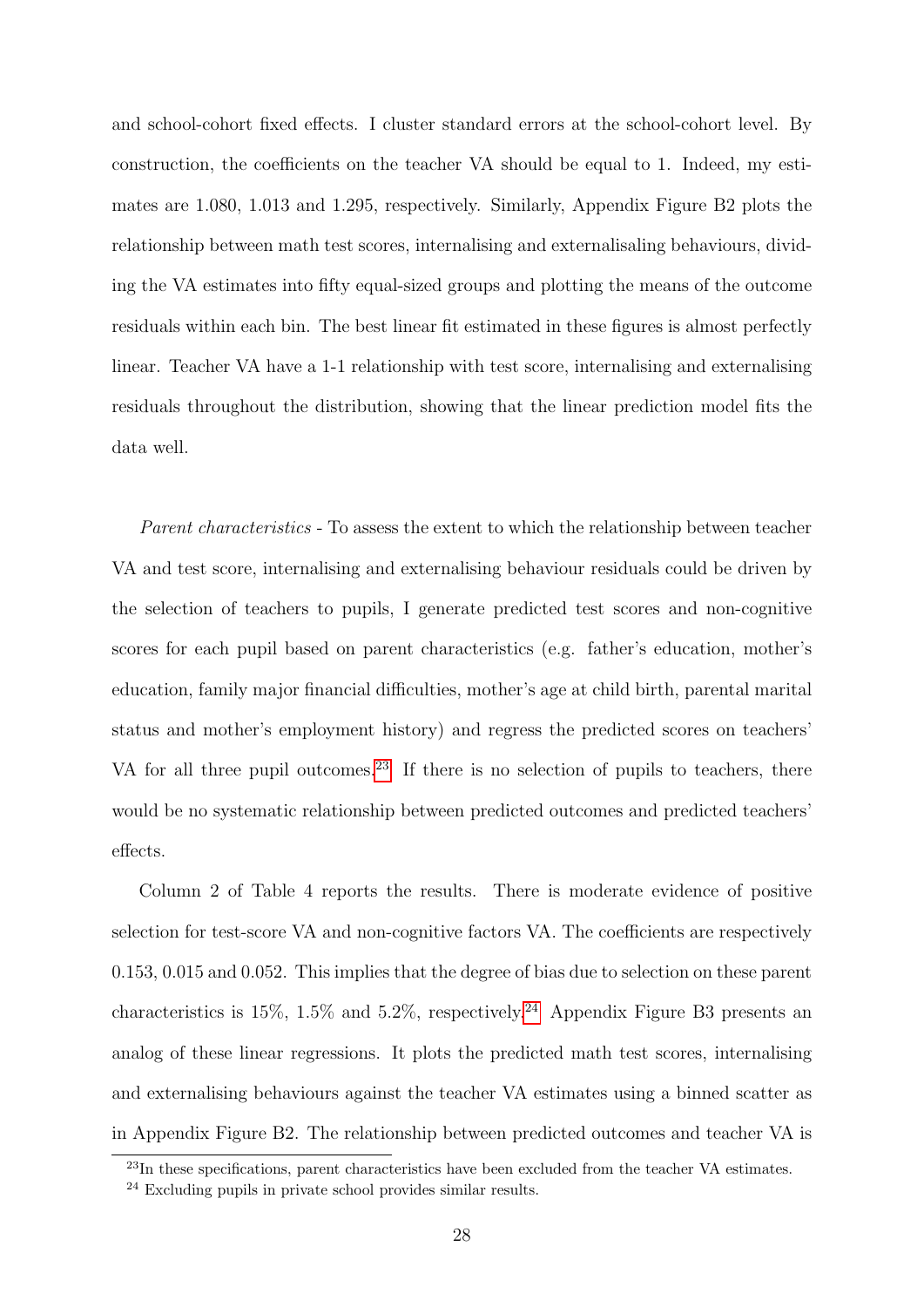nearly flat throughout the distribution, with a somewhat positive relationship for math test scores.

Column 3 of Table 4 presents a specification where school-fixed effects are included. Intuitively, the degree of bias can be estimated between schools - i.e. the extent to which pupils are sorted to teachers across schools - and within schools - based on pupils' sorting across teachers within schools. Column 3 of Table 3 indicates that there is no significant relationship between teacher VA and predicted math test scores, internalising and externalising behaviours once school-fixed effects are included.

There are several reasons why the degree of bias due to selection on parent characteristics is moderate in my database. First, variations in test scores, internalising and externalising behaviours, that correlate with parent characteristics are captured by lagged ability and other controls such as school and classroom characteristics. In other words, pupils from "better observable characteristics" families have higher test scores and better non-cognitive skills not just in the current year but also in the previous school year. Thus previous scores and previous non-cognitive skills capture a large portion of the variation in family characteristics. Second, the fact that parents sort primarly by choosing schools rather than teachers within schools limits the scope for sorting once school fixed-effects are included.[25](#page-28-0)

To further assess the degree of bias due to selection on parent characteristics, Appendix Table A4 presents regressions of several parent characteristics on the estimated teacher VA. Column 1 pools within- and between-school variation; in column 2, school fixed effects are included so only within-school variation identifies the relationship; and in column 3, the regressions are estimated on the school means to capture between-school variation. Schools with higher average math teacher VA have somewhat lower share of pupils with free school meal eligibility and higher share of pupils with highly educated parents. Note, however, that the relationships are not statistically significant for internal-

<span id="page-28-0"></span> $^{25}$ See Chetty et al. (2014a), Rothstein (2017) and Bacher-Hicks et al. (2014) for further discussion on forecasting bias.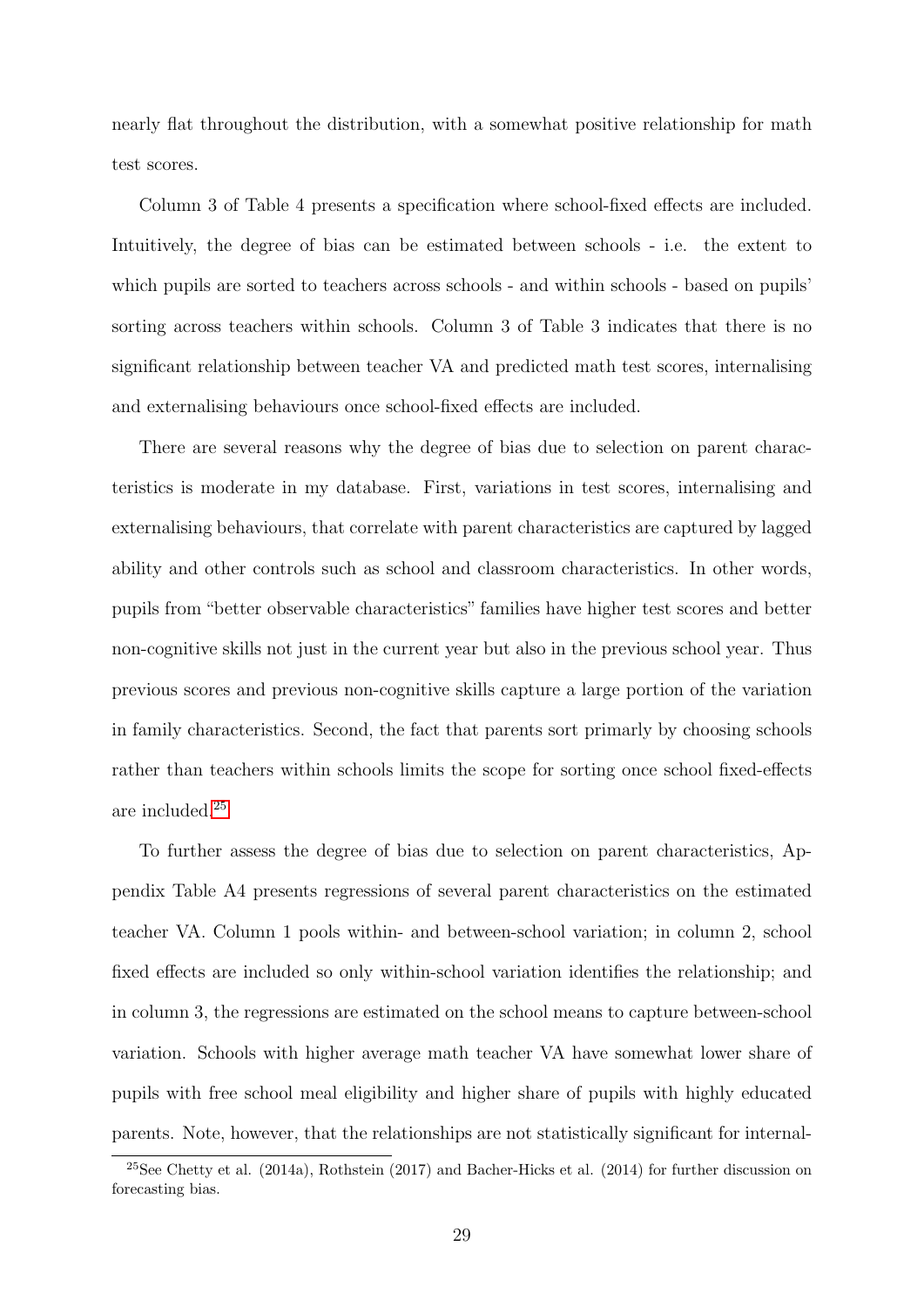ising and exernalising behaviour teacher VA. In addition, within schools, there is again no sorting based on observables and teachers with higher estimated VA are not statistically significantly more likely to be assigned pupils with free school meal elibility or pupils with highly educated parents.

Prior Ability - Another potential source of bias relates to prior test scores and prior non-cognitive skills (e.g. Rothstein, 2010 and Chetty et al. 2014a). One might wonder whether controlling for additional lags substantially affects VA estimates once I control for  $Y_{i,t-1}$ . I assess the bias due to sorting on lagged outcomes using the same approach as with parent characteristics. Columns 4 and 5 replicate columns 2 and 3 of Table 4 using predicted score residuals based on pupils' outcomes at the entry of primary school. The coefficients on teachers' VA are 0.213, 0.003 and 0.020, respectively. I conclude that the bias due to omitting additional lagged pupils' cognitive and non-cognitive skills is similarly moderate across schools and not significant within schools. The same two explanations as above apply.

Overall, this suggests that selection on two important predictors of test scores and non-cognitive skills that are usually excluded from the baseline VA models - parent characteristics and additional lagged outcomes - assure moderate bias in the baseline VA estimates on both pupils' cognitive and non-cognitive skills. There might be other sources of selection based on unobservable characteristics. However, using a quasi-experiment, Chetty et al. (2014a) have found that bias due to sorting on unobservables is minimal in models which control for lagged test scores. One can expect similar conclusions in models which control for lagged non-cognitive skills.<sup>[26](#page-29-0)</sup>

<span id="page-29-0"></span> $^{26}$ Note that I cannot replicate Chetty et al. (2014a) quasi-experiment here as I do not observe all teachers in each school at time t in my sample.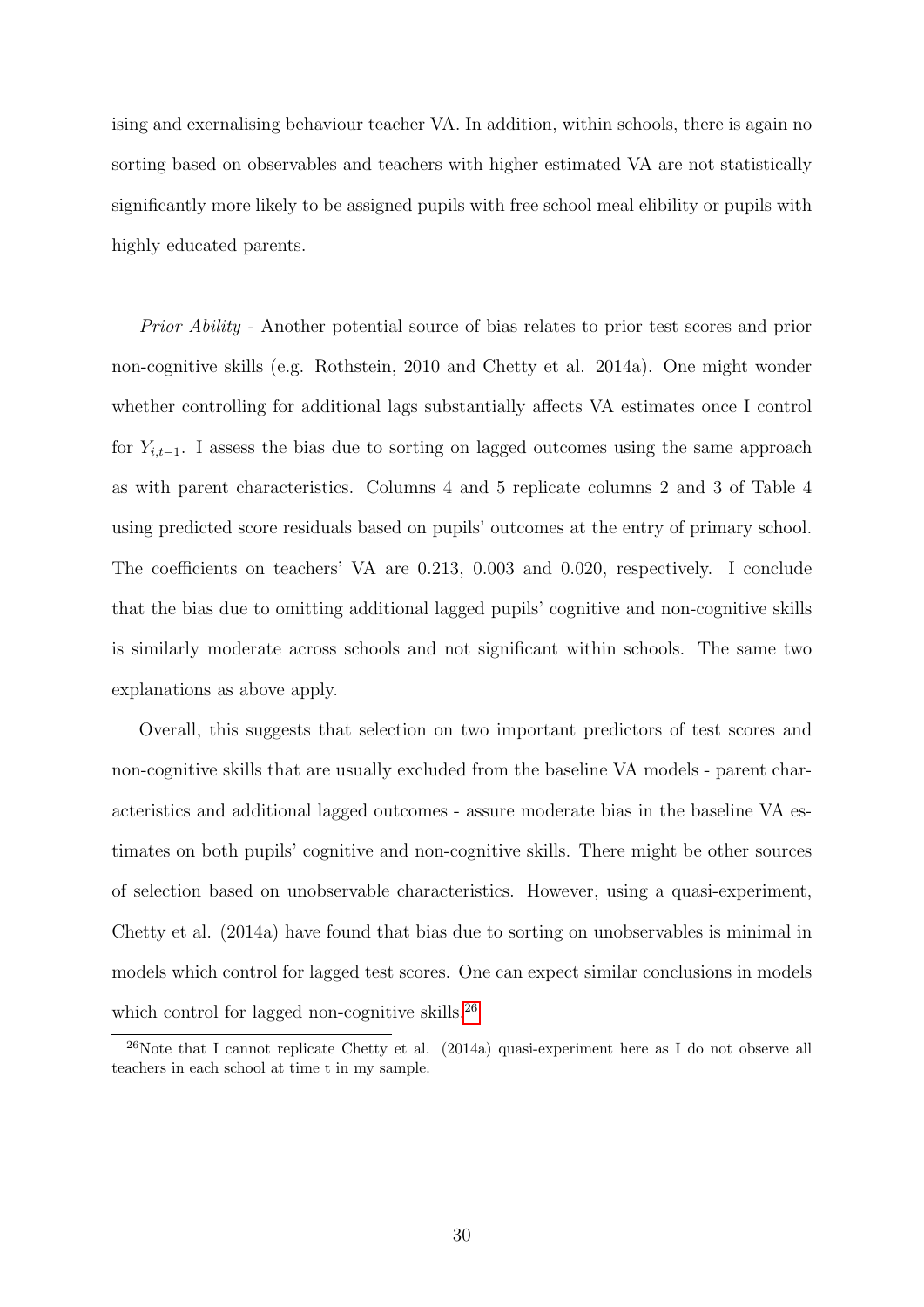# 5. The Relationship between Teacher Effects on Cognitive Skills and Teacher Effects on Non-Cognitive Skills

Having established that teachers have significant effects on test scores and noncognitive skills, this section documents the relationships between these estimated effects. Do teachers who improve math test scores also improve pupils' internalising and externalising behaviours? This question has considerable implications for how teachers are evaluated. A teacher who is good at developing pupils' non-cognitive skills, but not efficient at increasing their test scores, might be rated as ineffective, thus undervaluing her contribution to pupils' learning.

To get a sense of whether teachers who improve test scores also improve other outcomes, I calculate the correlations between the predicted teacher effects for math test scores, and internalising and externalising behaviours. The results are reported in Table 5. The bootstrapped standard errors appear in parentheses.

I find that teachers with higher math test score effects are associated with better internalising and externalising behaviours, but that the correlation is only small. The correlation between teachers' VA's on math test scores and internalising behaviour is 0.08. Similarly, the correlation between teachers' VA's on math test scores and externalising behaviour is 0.14. This indicates that while teachers who raise test scores may also be associated with better non-cognitive outcomes, most of the effects on non-cognitive outcomes are unrelated to the effects on test scores.[27](#page-30-0)

By contrast, the effects on internalising behaviour are more highly correlated with the effects on externalising behaviour, with a correlation of 0.54, consistent with rather high correlations between internalising and externalising behaviours (see Table 1). The results from parent-assessed behaviours are similar. Teacher effects on math test scores are not strongly correlated with teacher effects on internalising and externalising behaviours and

<span id="page-30-0"></span><sup>&</sup>lt;sup>27</sup>Taking into account measurement errors and multiplying the correlation estimates by the inverse of the signal-to-noise ratio provide similar results. I obtain correlations of 0.16 and 0.31 respectively. I thank Raj Chetty for suggesting this test.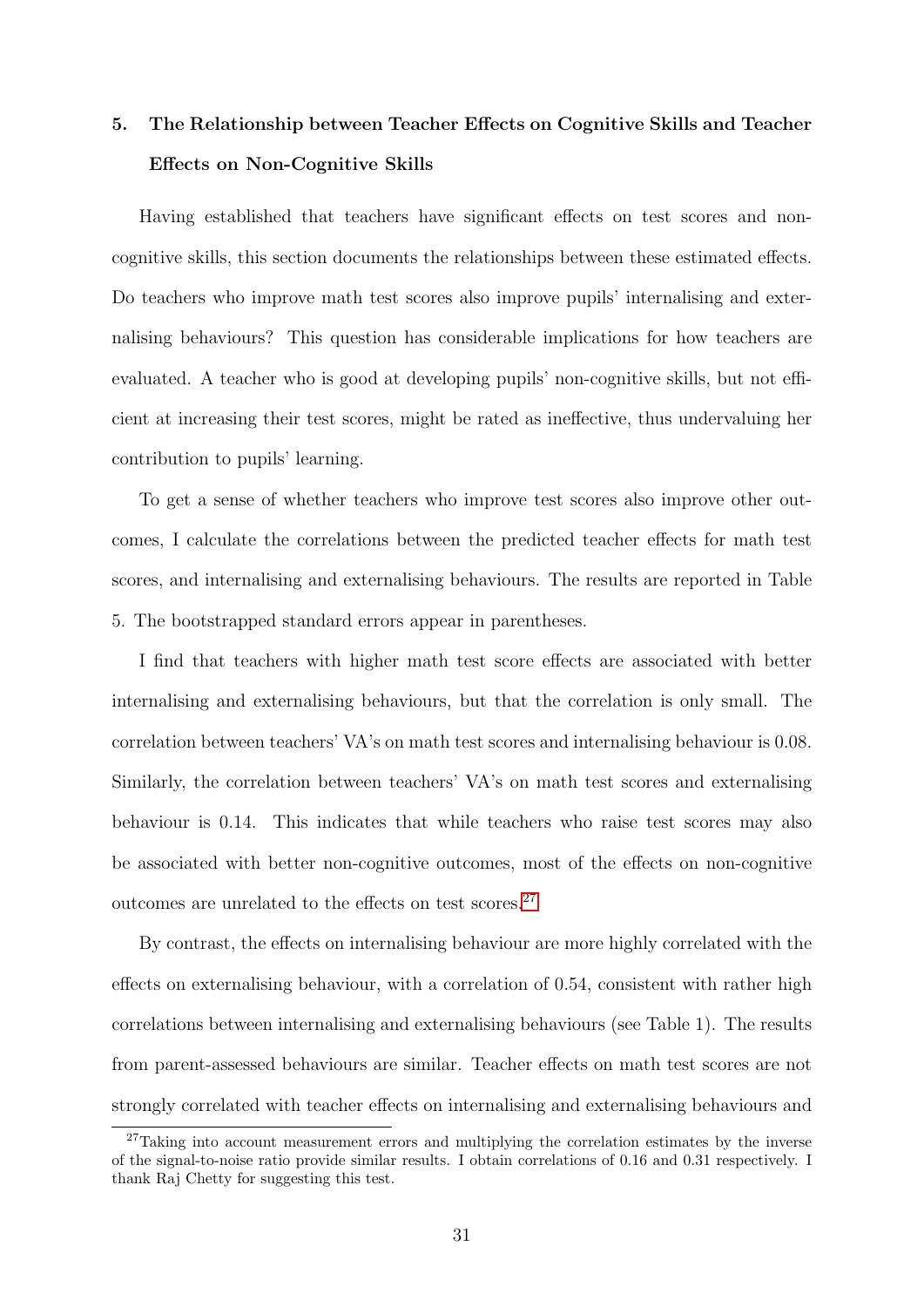the relationship between teachers' effects is robust to the measure used to capture pupils' non-cognitive skills.

Overall, teacher effects on test scores are weak predictors of teacher effects on noncognitive skills. This might suggest that teachers who raise test scores are not the "same" as teachers who increase non-cognitive skills. In other words, teacher test score effects might measure certain skills, and teacher effects on non-cognitive skills might measure a largely different but potentially important set of skills.

The validity of my interpretation of these results, however, depends on whether confouding mechanisms can produce the same findings. I consider two alternative explanations: (i) small correlations between teacher effects simply mirror the small correlations between pupils' cognitive skills and non-cognitive skills and (ii) weak correlations between teachers' effects are due to systematic bias in how teachers/parents report pupils' cognitive and non-cognitive skills. The former builds on the hypothesis that teachers who are good at improving math test scores may have little effects on pupils' non-cognitive skills, as a result of an increase in math test scores being little correlated with an increase in non-cognitive skills. The reverse holds for teachers who are good at improving pupils' non-cognitive skills. While this explanation is consistent with the small correlation between teachers' VA estimates, it is also possible that teachers have independent effects on both pupils' outcomes. The latter posits that low correlations between teachers' VA reflect low correlations between pupils' cognitive and non-cognitive skill reports. However, this explanation cannot account for the finding that small correlations between teachers' VA are robust to the measure of pupils' non-cognitive skills used (e.g. teachers' and parents' reports).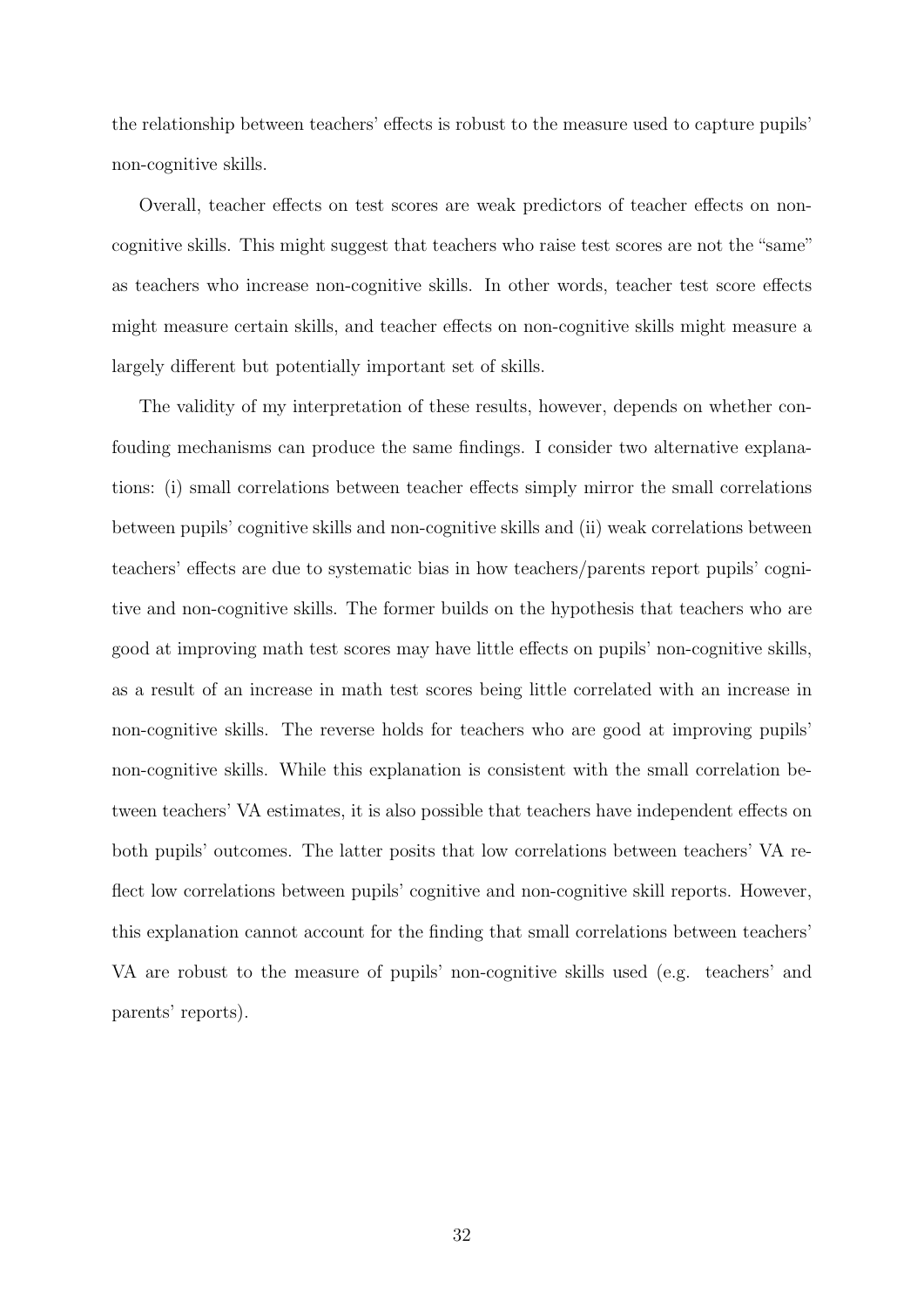# IV. The Long-Run Impacts of Teachers' Ability to Improve Non-Cognitive Skills

This section examines the long-term impacts of teachers' VA and compares the outcomes of pupils who were assigned to high math teacher VA versus high non-cognitive skills teacher VA. If there is a small correlation between a teacher's ability to increase cognitive skills and to increase non-cognitive skills, we would like to know which type of teacher is best at improving pupils' lifetime outcomes, and so in which type of teachers school systems could invest.

I estimate the long-term impacts of teachers' VA based on cross-section comparisons across pupils. I thus compare the outcomes of pupils who were assigned to teachers with different VA, controlling for a rich set of observable characteristics. I implement this approach by regressing long-term outcomes on the test score VA estimates and the noncognitive VA estimates described in the sections above. The identification assumption underlying this approach is selection on observables: the unobserved determinants of outcomes in adulthood have to be unrelated to teachers' VA conditional on observable characteristics. Although this is a very strong assumption, regressions with school-fixed effects support its validity.[28](#page-32-0)

## IV.A. Predicting Long-Run Effects

I present a simple empirical model of pupils' long-term outcomes as a function of their teachers' VA. The model is described with the higher-education attendance rate as the main dependent variable. Throughout the paper, I also replicate the analysis for other adult outcomes such as earnings, the probability of never having been unemployed and being in full-time job at age 20.

<span id="page-32-0"></span><sup>28</sup>In their paper, Chetty et al. (2014b) exploit teacher turnover as a quasi-experimental source of variation in teacher quality. Building on this idea, they estimate teachers' impacts by regressing changes in mean adult outcomes across consecutive cohorts of children within a school on changes in the mean VA of the teaching staff. Seel also Rothstein (2017) and Hacher-Hicks et al. (2014).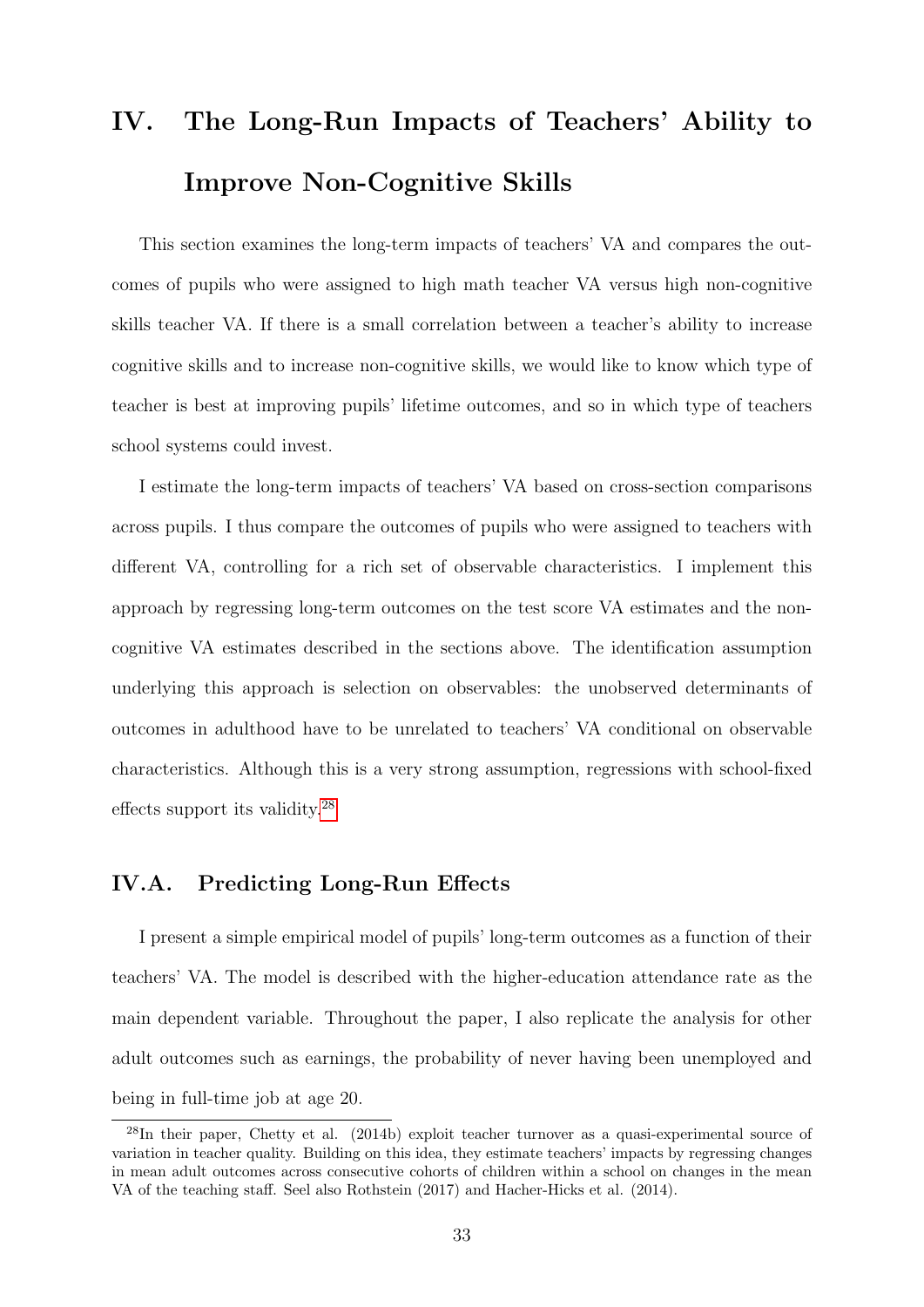Let  $HE$  denote pupil is higher education attendance in the future. Throughout the analysis, I focus on the probability of higher-education attendance residuals after removing the effect of observable characteristics. I estimate the higher education attendance residuals,  $HE_{it}^*$ , using the following equation:

$$
HE_{it} = X_{it}\beta + \mu_j + \epsilon_{it} \tag{8}
$$

where  $\mu_j$  is a teacher fixed effect and  $X_{it}$  is a vector of baseline controls including pupil, family, school and classroom characteristics.

I then model the relationship between the higher-education attendance residuals and teachers' VA in year  $t$  using the following specification:

$$
HE_{it}^* = a + \kappa \frac{\mu_{jt}}{\sigma(\mu_{jt})} + u_{it}
$$
\n<sup>(9)</sup>

Here  $m_{jt} = \mu_{jt}/\sigma_{\mu}$  denotes teacher j's "normalised VA" (i.e. teacher quality scaled in SD units of the teachers' VA distribution). The parameter  $\kappa$  represents the impact of one SD increase in teacher's VA on higher education attendance.[29](#page-33-0)

There are several important aspects when interpreting this parameter  $\kappa$ . For example, teachers' VA on both cognitive and non-cognitive skills can affect other educational inputs, that will in turn affect higher-education attendance. For example, parents might behave differently depending on changes in teacher quality, or higher VA teachers might be assigned to higher-achieving pupils. Such selection bias would lead us to overestimate the impacts of higher teacher VA in year  $t$  holding fixed the quality of teachers in subsequent  $\gamma^{\text{30}}$  $\gamma^{\text{30}}$  $\gamma^{\text{30}}$  To limit this bias, I present regressions with and without school-fixed effects, which allow me to estimate the long-term impacts of teachers' VA controlling for primary school characteristics and then compare the outcomes of pupils within schools.

<span id="page-33-0"></span><sup>29</sup>I cluster standard errors at the school-cohort level which adjusts for correlated errors across classrooms and repeated pupils observations within a school.

<span id="page-33-1"></span><sup>30</sup>For instance, the within-pupil correlation between having a high math teacher VA in year 3 and in year 6 is 0.08. Similarly this is 0.05 for internalising and externalising behaviour.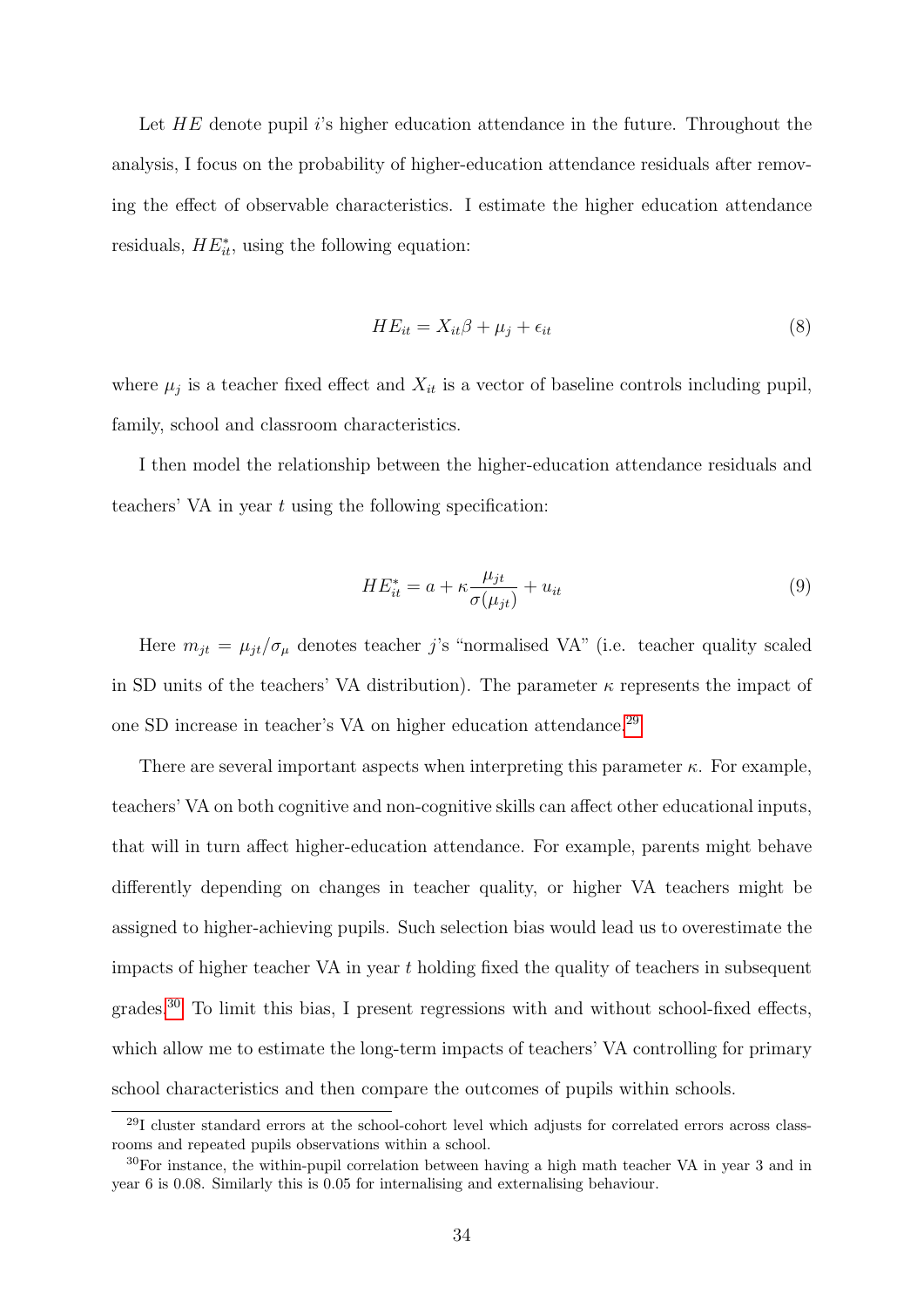There is also the concern that higher teacher quality would increase both pupils' math test scores and pupils' non-cognitive skills, and would have beneficial effects on pupils' long-term payoffs through these two channels (Chetty et al., 2014b). Without controlling for teachers' VA on non-cognitive skills, this would lead us to attribute the impacts of improving teacher quality in math on higher education attendance, while the positive effect might instead be driven by combined effects on pupils non-cognitive skills. It is hence important to identify the impact of having a higher VA teacher in math holding fixed teacher quality in internalising and externalising behaviours and vice versa. This will tell us whether higher-education attendance is more likely to be correlated with having a higher VA teacher in math or a higher VA teacher in non-cognitive skills.

Note that it is also important to check that attrition does not affect the long-term estimates of teachers' VA. Only 37.5% of the pupils in the primary school sample are observed at age 20. Attrition can be problematic if pupils who remain in my sample are those who had a high (or low) teacher VA in test scores and non-cognitive skills. To control for this, I estimate logit regressions for the probability of dropping out of the sample by age 20. The independent variables in this attrition equation are a vector of pupil and family characteristics in primary school, including pupil's gender, ethnicity, free school meal eligibility, special education needs, low birth weight, number of siblings, father's education, mother's education, family financial difficulties, mother's age at child birth and mother's employment history. I use the outcomes from the logit attrition regression to calculate inverse-probability weights and include them in my main specifications: these give more weight to observed individuals who have similar characteristics to those who are likely to attrit from the study.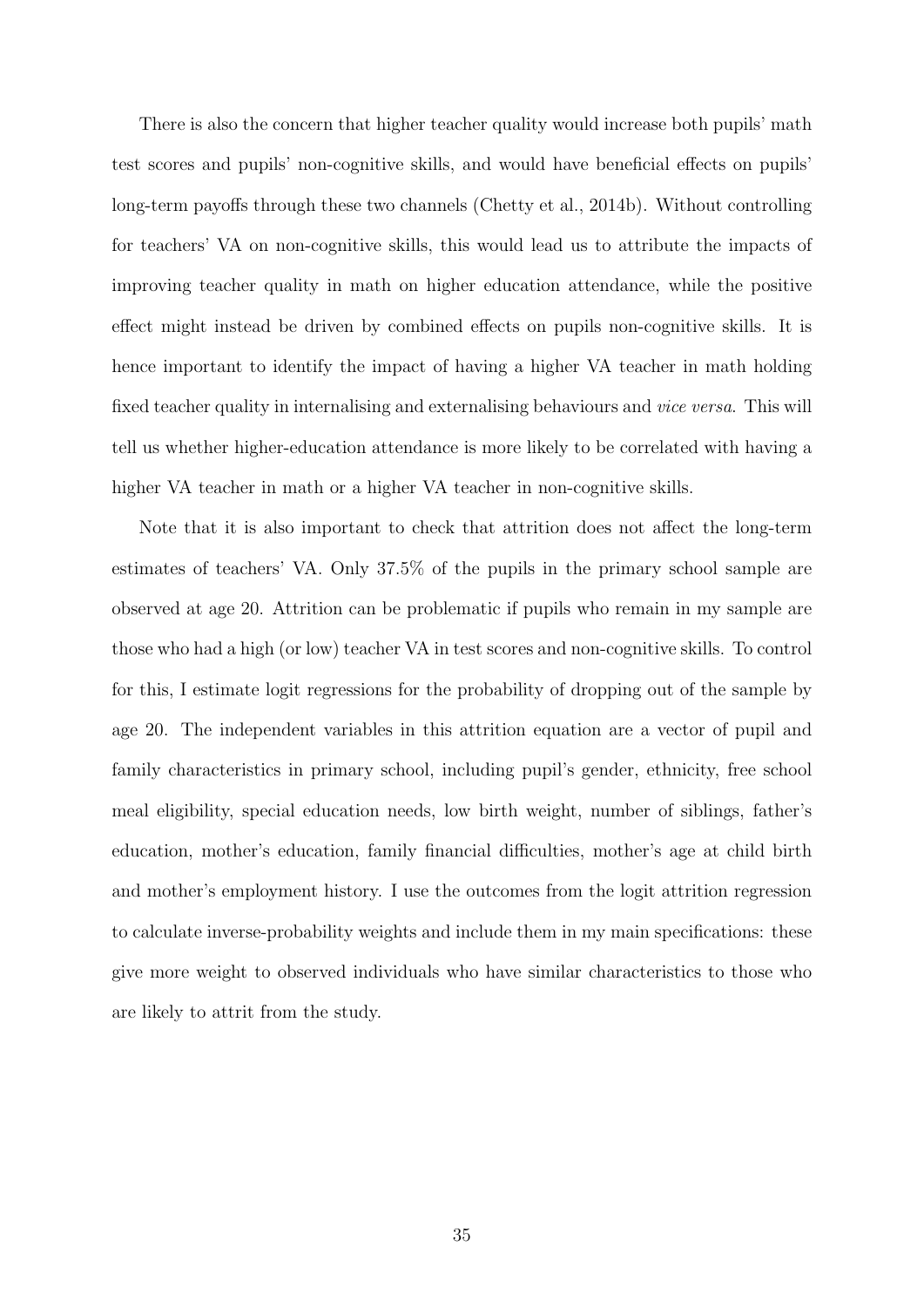# IV.B. Results: Long-run Impact of Teachers' Ability to Increase Non-Cognitive Skills

I find that both teachers' influence on pupils' math test scores and teachers' influence on pupils' non-cognitive skills have substantial impacts on adult outcomes. In addition, these effects are to some extent independent. Column 1 of Table 6 indicates that a one SD improvement in teachers' VA for internalising and externalising behaviours raises the probability of higher education attendance at age 20 by approximately 0.70 percentage points, relative to a sample mean of 50%. Similarly, a one SD improvement in math teacher VA in primary school raises the probability of higher education attendance at age 20 by 0.98 percentage points. In addition, pupils who were assigned higher VA teachers in internalising and externalising behaviours have higher earnings. The same holds for pupils who were assigned higher VA teachers for math test scores. I also find that improvements in teacher quality on both pupils' test scores and pupils' non-cognitive skills reduce the probability of ever been unemployed and of being in a full-time job at age 20 (i.e. dropping out from the school system).

#### 1. Higher Education Attendance

I begin by analysing the impact of teachers' test-score VA and teachers' non-cognitive skills VA on higher-education attendance at age 20, the oldest age at which I have information on educational achievement in my sample.

Column 1 of Table 6 provides evidence that being assigned to a higher VA teacher in math in primary school raises a pupil's probability of attending higher-education significantly. The null hypothesis that teachers' VA has no effect on higher education attendance is rejected at the 5% level. A one SD increase in a teacher's test score VA in primary school increases the probability of higher-education attendance at age 20 by 0.98 percentage points, relative to a mean higher education attendance rate of 50%. These results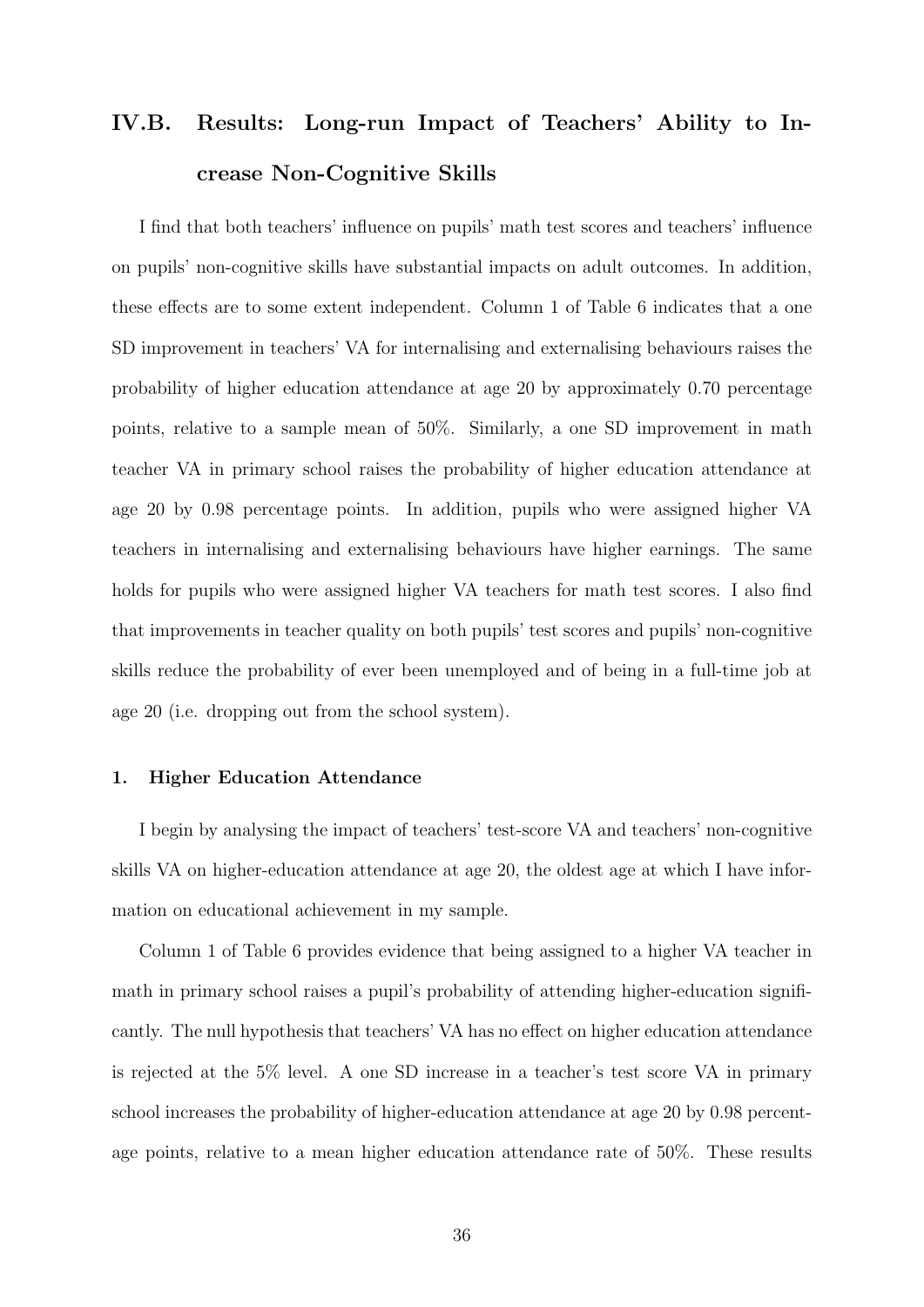are in line with Chetty et al. (2014b)'s findings. In their paper, they find that a one SD increase in teacher's test score VA in a single grade, increases the probability of college attendance at age 20 by 0.82 percentage points, relative to a mean college attendance rate of 37%. Similarly, Rothstein (2017) finds that a one SD increase in math teacher VA is associated with a 0.60 percentage point increase in college enrollment plans (and a 1.35 percentage point increase in four-year college enrollment plans) in North Carolina.

Column 1 of Table 6 also shows that being assigned a higher VA teacher in noncognitive skills in primary school raises a pupil's probability of attending higher-education significantly. A one SD increase in a teacher's internalising VA increases the probability of higher-education attendance at age 20 by 0.55 percentage points and a one SD increase in a teacher's externalising VA increases the probability of higher-education attendance at age 20 by 0.86 percentage points.

I test the validity of the estimates to the inclusion of school-cohort fixed effects in column 2; and school-fixed effects in column 3. The estimates in column 2 are very similar in magnitude to those in column 1. They indicate that a one SD improvement in math, internalising and externalising teachers' VA raises the probability of higher education attendance at age 20 by 1.03, 0.55 and 0.87 percentage points, respectively. Column 3 of Table 6 adds school-fixed effects to the school-cohort fixed effects in column 2. Again, the coefficients do not change qualitatively, although the coefficients are not significant for math and externalising teacher VA due to increases in standard errors. The fact that between-school and within-school estimates provide evidence that being assigned to a higher VA teacher in math and non-cognitive skills raise a pupils' probability of attending higher education support the assumption of non-selection on observables.<sup>[31](#page-36-0)</sup>

If both teachers' VA in math test scores and in non-cognitive skills affect pupil longrun outcomes, is it better to be assigned a high teacher VA in math or non-cognitive skills? Column 4 replicates Column 2, adding teacher VA in math test scores and teacher

<span id="page-36-0"></span> $31$ I also evaluate the robustness of these estimates to alternative measures of non-cognitive skills. Using parents' reports provide similar results. (Results available upon request)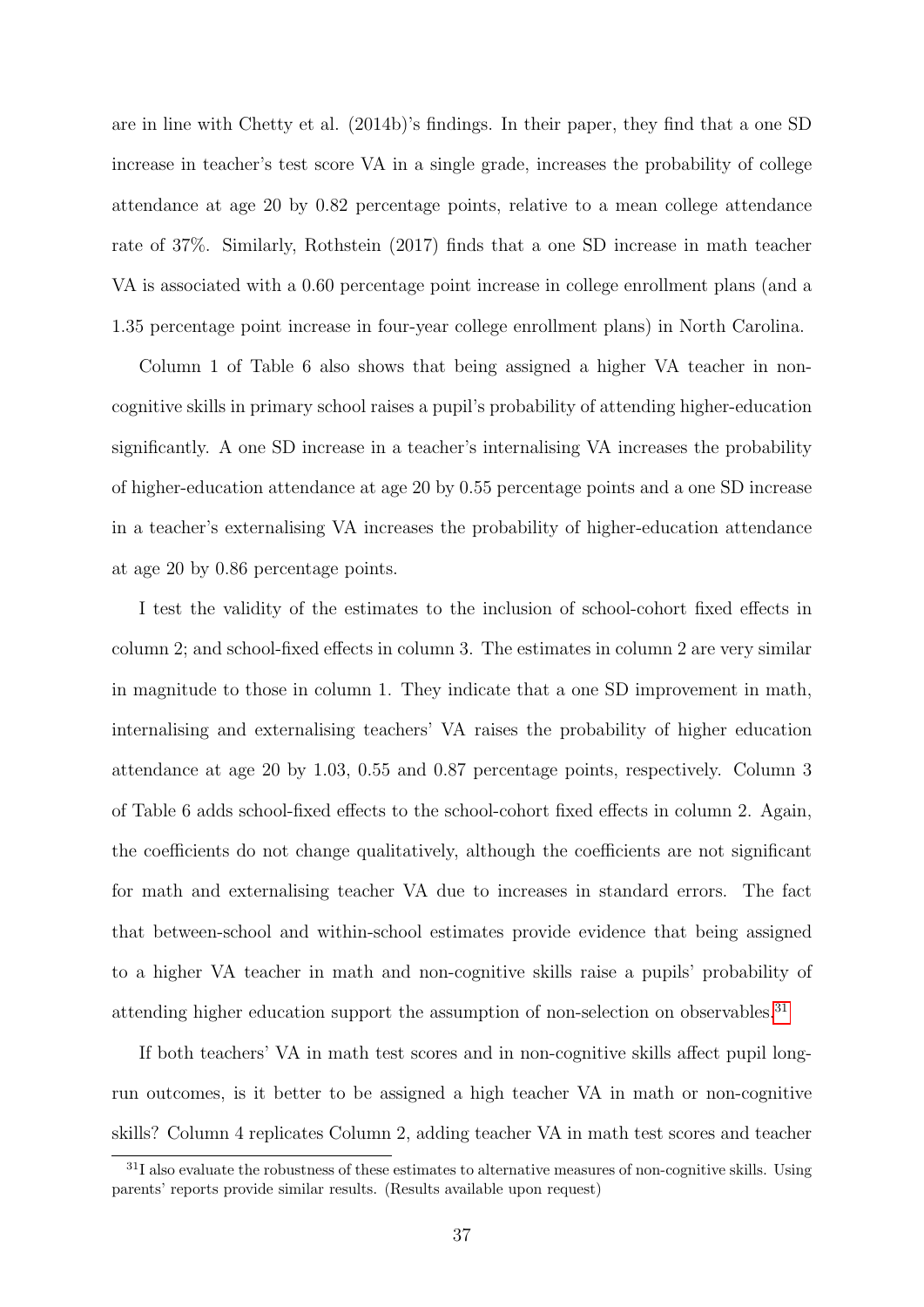VA in non-cognitive skills in the same regression. The estimates in Column 4 indicate that teachers' influence in both math test scores and non-cognitive skills significantly predict pupils' higher-education attendance and that their effects are not substituable: the coefficients on  $\kappa$  barely change when teacher VA in non-cognitive skills is added: the effect of teacher math VA is now 0.93 percentage points. In addition, the coefficients on teacher VA in math and non-cognitive skills - are all significant. These results suggest that the two competences are complements and policy makers should aim to improve teachers' ability to increase both test scores and non-cognitive skills in order to increase higher-education attendance rates.

#### 2. Earnings

I now turn to earnings at age 20, the only age at which I have information on pupils' future earnings. Although pupils with earnings in full-time paid jobs are a rather selected sample, this can provide a first piece of information on teachers' VA impacts on pupils' future earnings. In addition, early earnings are found to be good predictors of earnings at later ages (Haider and Solon, 2006).

Table 6 reports the results. Higher VA teachers in both math and non-cognitive skills have significant impacts on earnings, with the null hypothesis of  $\kappa = 0$  rejected with a p-value below 0.05 in each case. A one SD increase in teachers' VA increases earnings at age 20 by £480 for math, £132 for internalising and £487 for externalsing behaviours, with mean earnings in the regression sample of approx.  $\pounds 10,454$ . This is in line with Chetty et al. (2014b)'s findings who show that a one SD increase in teacher VA in a single grade increases earnings at age 28 by \$350, i.e. 1.7% of mean earnings in the regression sample.

Columns 2 and 3 of Table 6 evaluate the robustness of these estimates to the inclusion of school-cohort and school-fixed effects. These specifications mirror previous regressions of higher education attendance but use earnings at age 20 as the dependent variable. As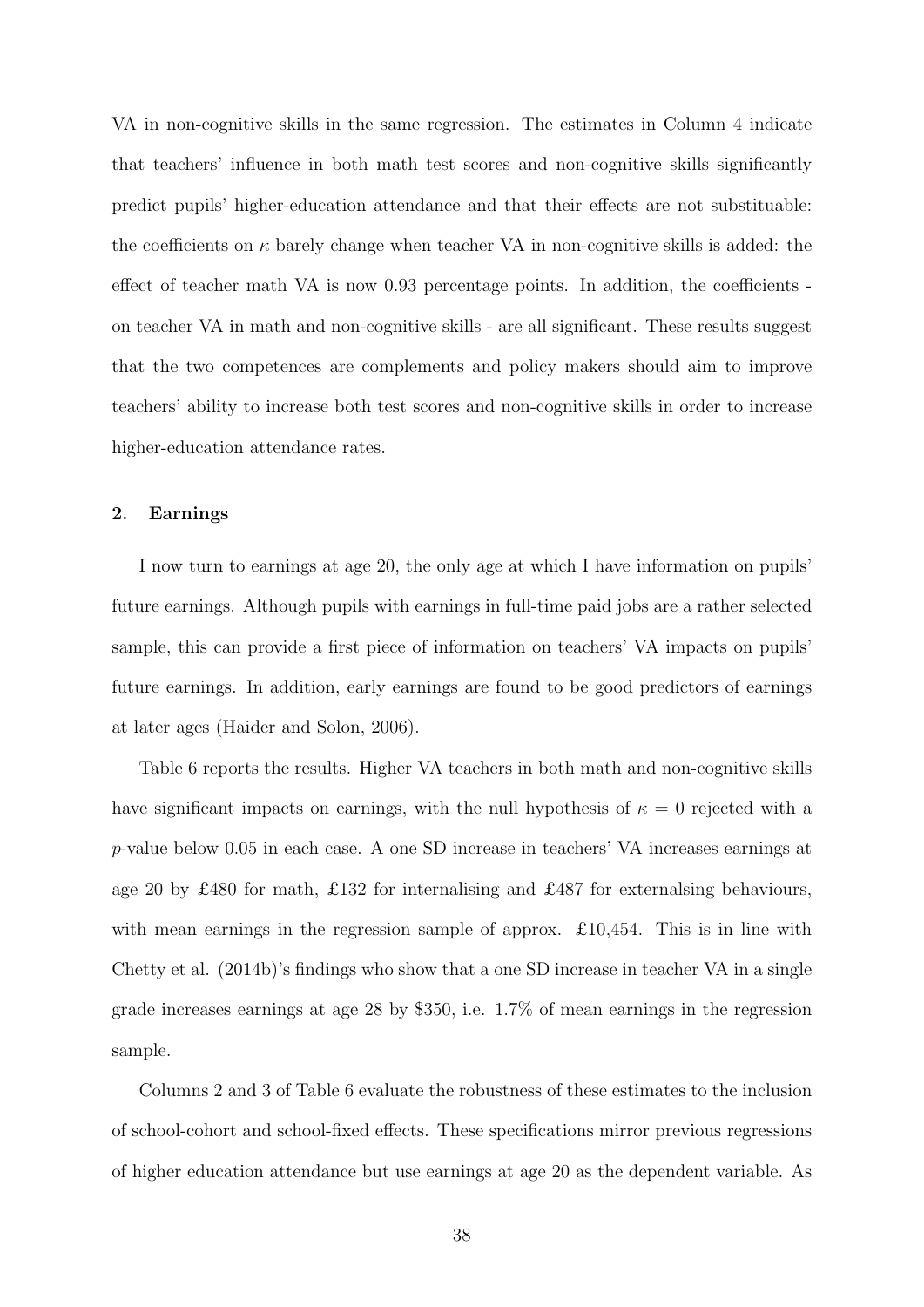with higher education attendance, controlling for school-cohort and school-fixed effects has relatively small qualitative effects on the point estimates, supporting the idea that long-term estimates are not biased by how pupils are assigned to teachers across schools. The largest of the three estimates implies that a one SD increase in teachers' VA in math raises earnings by £544 and a one SD increase in teachers' externalising behaviour raises earnings by £700. To interpret the magnitude of these coefficients, consider the increase in earnings from an additional year of schooling, which is around 9% (see Gunderson and Oreopoulosm, 2010; Oreopoulos and Petronijevic, 2013). Having a teacher in the first decile of the externalising VA distribution (1.20 SD gap compared to the mean) is therefore equivalent to missing  $(1.20*(3\%))/9\% = 1/3$  of the school year when taught by a teacher of mean quality. These are large effects.

Column 4 adds teachers' VA in math test scores and teachers' VA in non-cognitive skills in the same regressions. Teachers' influence on non-cognitive skills remains statistically significant when holding constant teachers' influence on math test scores to predict pupils' future earnings. This suggests again, that higher VA teachers in both math and non-cognitive skills have independent effects on pupils' future earnings.

Extensive Margin - When analysing earning effects, one might want to distinguish between the extensive and intensive margins. In Table 6, I regress an indicator for having never been unemployed at age 20 on teachers' VA in math test scores, teachers' VA in internalising behaviour and teachers' VA in externalising behaviour, successively. A one SD increase in teachers' VA in math raises the probability of having never been unemployed at age 20 by 0.54 percentage points. A one SD increase in teachers' VA internalising behaviour raises the probability of having never been unemployed at age 20 by 0.64 percentage points. And a one SD increase in teachers' VA externalising behaviour raises the probability of having never been unemployed at age 20 by 0.46 percentage points.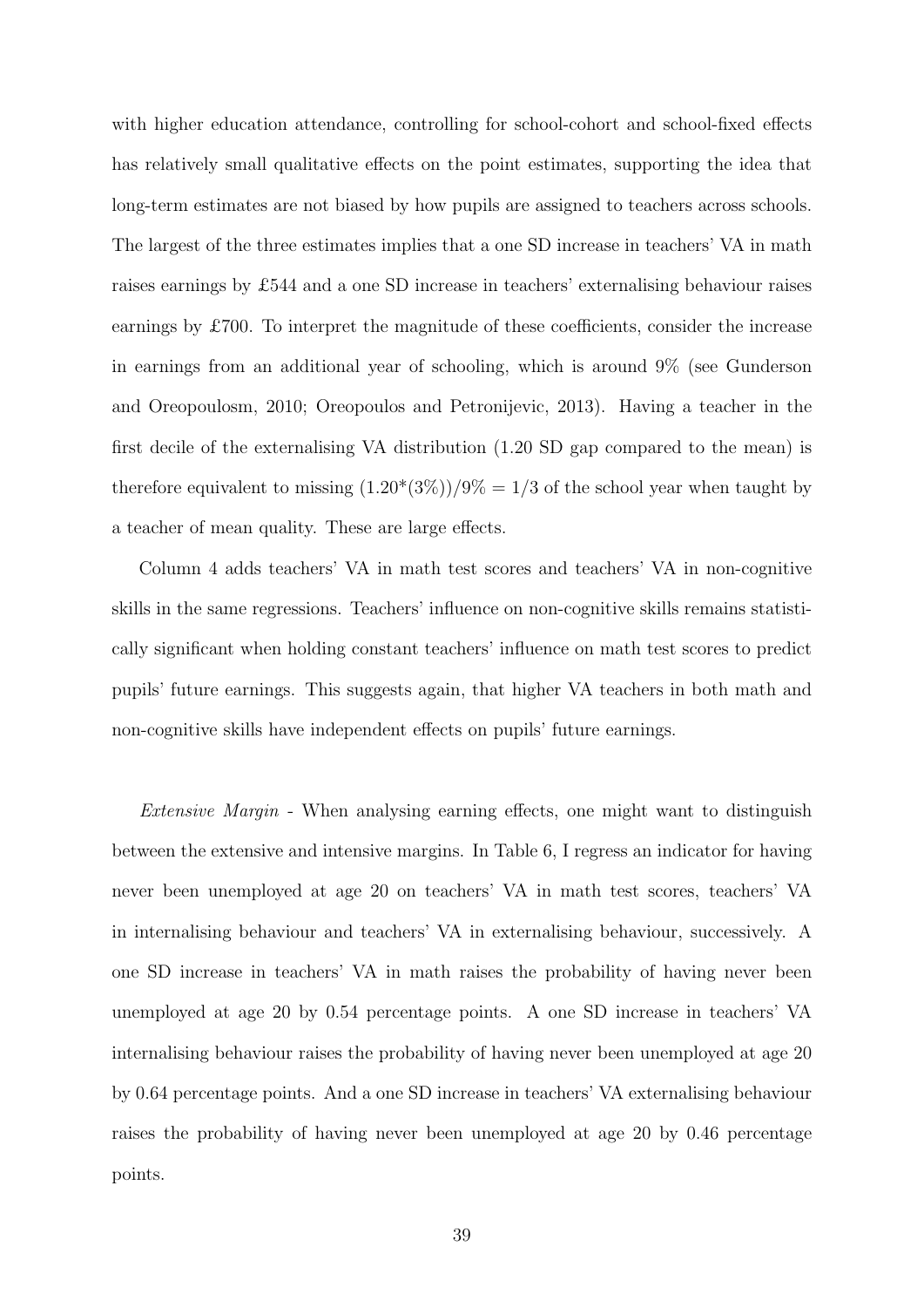Column 4 of Table 6 replicates the baseline specification in column 2, adding simultaneously teachers' VA in math test scores and teachers' VA in non-cognitive skills. Again, the effects do not change qualitatively from specifications where they are entered one by one. This indicates that high teachers' VA in math and non-cognitive skills have large effects on the intensive margins, but also on the extensive margins.

Finally, Table 6 replicates the analysis using the probability of being in a full-time job at age 20 as the dependent variable. Similar results are obtained. Having a higher VA teacher in primary school who improves pupils' cognitive and non-cognitive skills, reduces the probability of being in full-time jobs at age 20 by 1.5, 0.77 and 1.00 percentage points respectively, consistently with previous results showing significant impacts on the probability of higher education attendance.

Hence, teacher's influences on both math test scores and non-cognitive skills are important for pupils' long-term outcomes. They have significant effects on education and labour market outcomes at age 20. In addition, their effects appear to be complementary and significant both between and within-schools. These results complement the previous literature finding that cognitive skills and non-cognitive skills predict a variety of adult outcomes, including academic achievement, employment and financial stability (see Heckman et al. (2015) for a review). Researchers have also found that non-cognitive skills predict long-term outcomes as well as test scores (Chetty et al., 2011; Heckman and Rubinstein, 2001; Lindquist and Vestman, 2011; Mueller and Plug, 2006).

#### 3. Fade-out or Persistent Effects?

The final set of outcomes I consider are teachers' impacts on test scores and noncognitive skills in subsequent years. Appendix Figure B4 plots the impacts of teachers' VA (in math test scores and non-cognitive skills) on subsequent math test scores at  $t + 3$ ,  $t + 5$  and  $t + 7$ . See Table 7 for the underlying coefficients. To construct this figure, I residualise raw test scores  $Y_{i,t+s}$  with respect to the baseline controls using within-teacher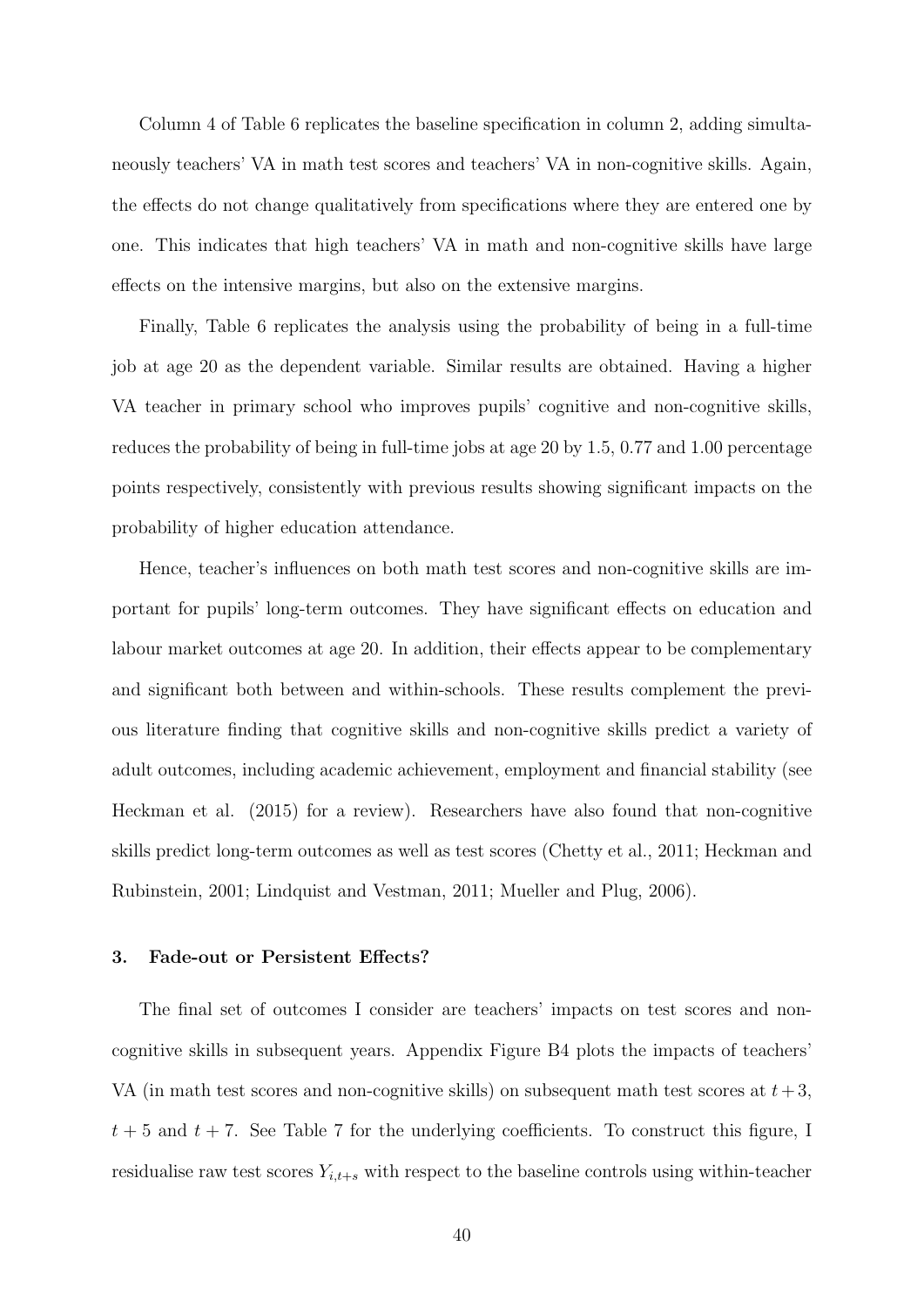variation and then regress the residuals  $Y_{i,t+s}^*$  on  $\hat{\mu}_{jt}$ . I scale teachers' VA in units of pupils' outcome SDs in these estimates - by using  $\mu_{jt}$  as the independent variable instead of  $m_{jt}$  - to facilitate the interpretation of the regression coefficients, which are plotted in Appendix Figure B4. The coefficient for math teacher VA at  $s = 0$  is not statistically different from 1. The results then suggest that teachers' impacts on math test score fade out rapidly in subsequent years. Again these results align with existing evidence that improvements in education raises contemporaneous scores, then fade out in later years, only to reemerge in adulthood (Deming, 2009; Heckman et al,. 2010; Chetty et al., 2014b).

What about teachers' non-cognitive VA and subsequent math test scores? The story is different here. There is evidence that teachers' impacts on non-cognitive skills persist in subsequent years. The coefficients are positive and statistically significant at  $s = 3$ and  $s = 5$ , with no evidence of fade-out. This finding directly addresses the question of a reemergence effect in adulthood and adds to the idea that teachers' non-cognitive skills effects are good predictors of long-term outcomes because (i) they are more persistent and (ii) they reinforce the influence of teachers on math test scores.

In addition, Table 7 examines the impact of math teacher VA on non-cognitive skills in subsequent years. Again, there is evidence that teachers' impacts on math test scores have significant influence on pupils' non-cognitive skills at  $s = 3$ , supporting the idea that teachers have long-term effects on pupils' outcomes that are not reflected in their test scores' impacts.

## V. Explaining Teacher VA Estimates

The estimates in the previous sections show that (i) teachers influence both pupils' academic skills and pupils' non-cognitive skills; (ii) teachers vary in their ability to enhance pupils' cognitive and non-cognitive skills and there seems to be a weak correlation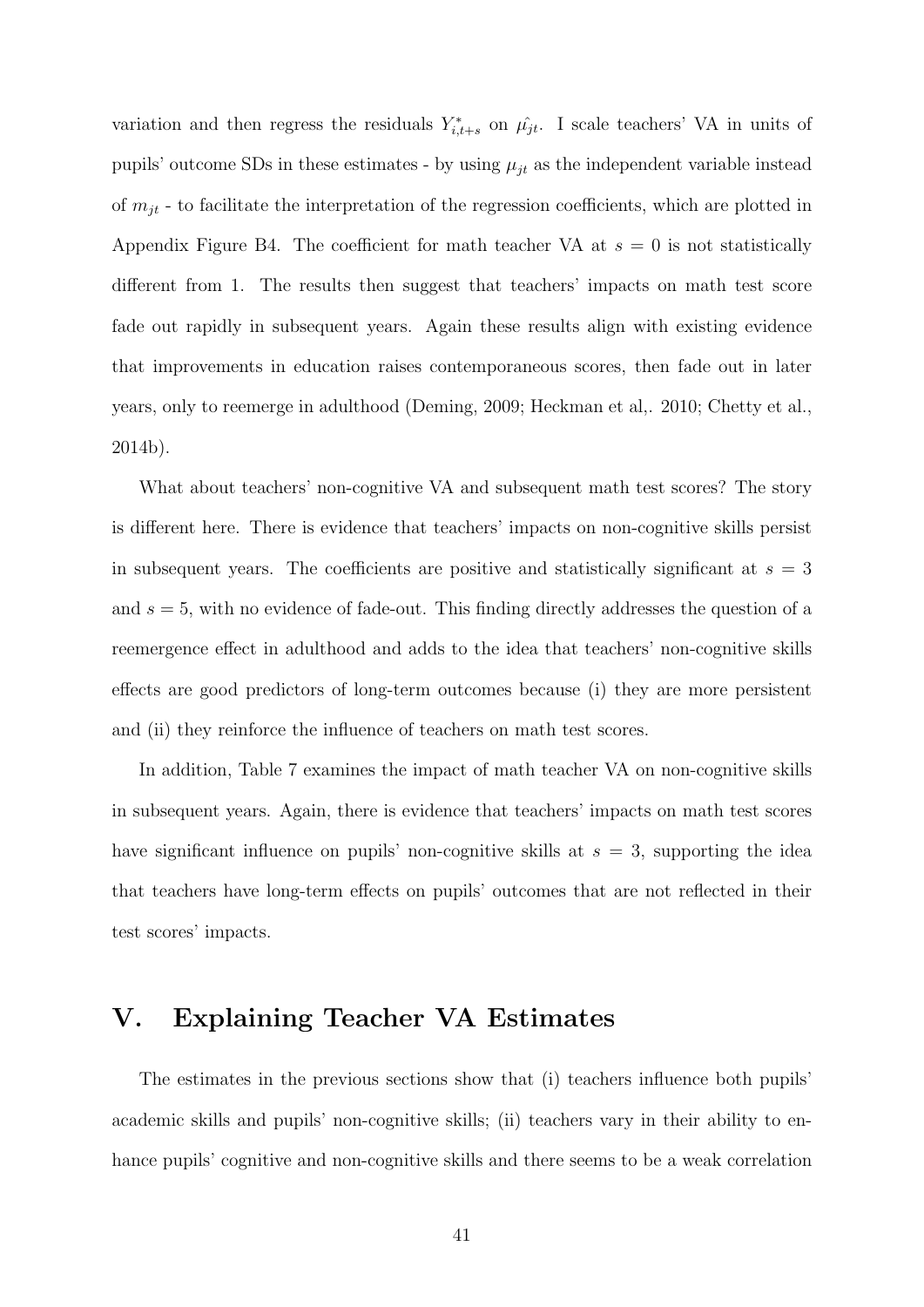between a teacher's ability to increase cognitive and non-cognitive skills; and (iii) long-run outcomes are improved by a combination of teacher's ability to increase cognitive skills and non-cognitive skills.

One can then ask which teacher traits are associated with improvements in pupils' cognitive and non-cognitive skills. In this section, I decompose the teachers' VA estimates based on cognitive skills and non-cognitive skills into a range of teacher characteristics and teaching practices to better understand the relationship between teachers' total estimated impacts on pupils' outcomes and teaching capacities. If teachers' VA on test scores are weak predictors of teachers' VA on non-cognitive skills, this may suggest that teachers hence recourse to different techniques to improve pupils' test scores and non-cognitive skills (Jackson, 2012; Blazar and Kraft, 2015; Gershenson, 2016).

## V.A. Decomposition of Teacher VA Estimates

I model the relationship between teachers' VA, teacher characteristics and teaching practices using the following linear specification:

$$
\mu_{jt} = a + T_{jt}\lambda + TP_{jt}\gamma + u_{jt} \tag{10}
$$

where  $\mu_{jt}$  refers to the estimated teacher j effect in year t.  $T_{jt}$  is a vector of teacher characteristics which includes gender, experience, self-esteem, confidence in teaching, job satisfaction and  $TP_{jt}$  is a vector of teaching practices. There are several advantages in using a two-step procedure (i.e. first estimating teachers' VA and then decomposing the teachers' VA into different teacher components). First, estimating teachers' VA in a first step allows for a more general specification than the one that could be made by considering teacher characteristics. Second, the first step estimates in equation (4) of the coefficients for school and classroom characteristics and for pupil characteristics are independent from the specification chosen for the teacher characteristics effects in the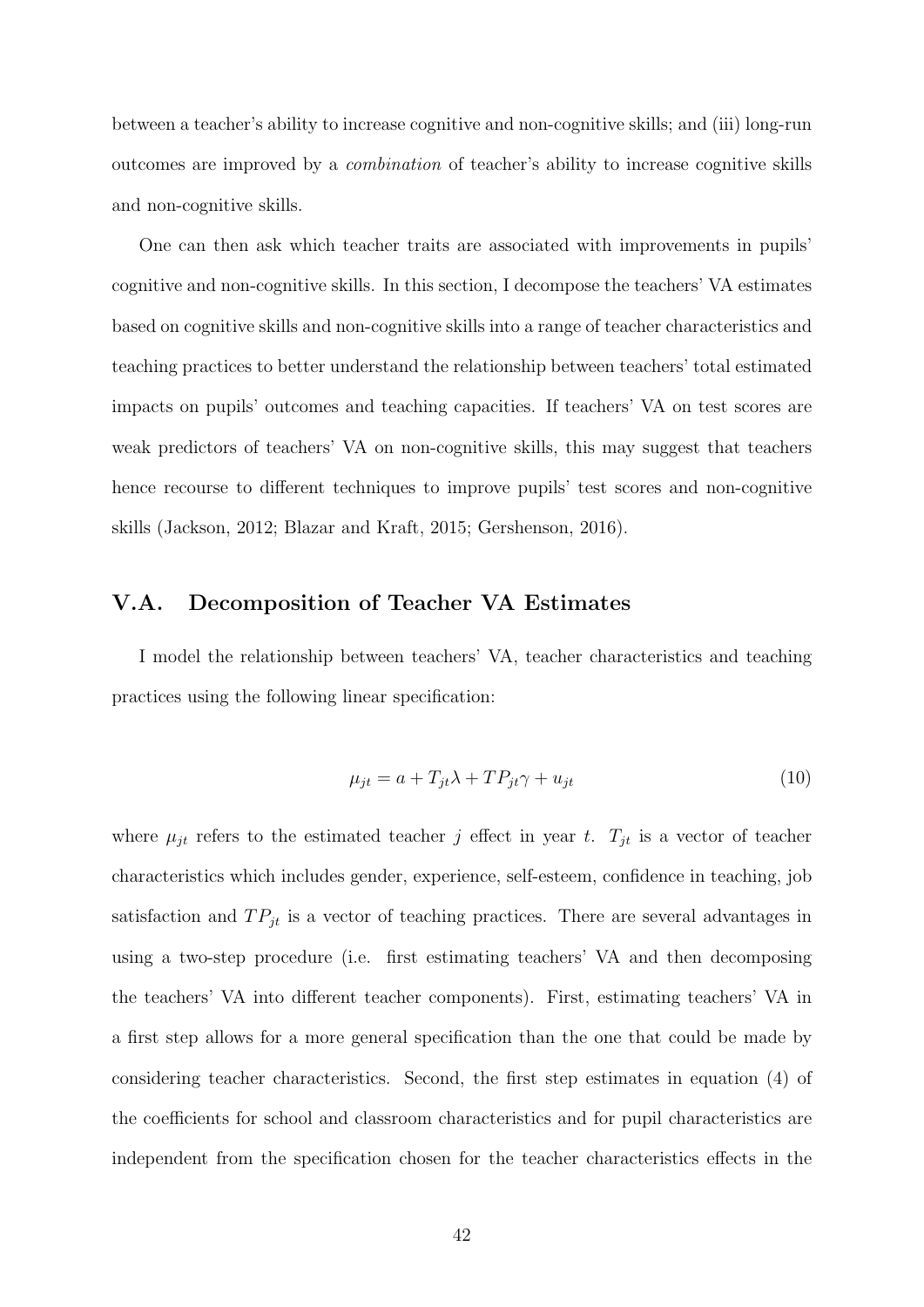second step (equation (10)). Changing the specification in the second step does not affect the estimates from the first step. Third, the two-step procedure allows me to consider both individual and aggregate error terms, which deals with the heteroscedasticity issues raised by Moulton (1990).

There are still some endogeneity issues. One legitimate concern is that teacher characteristics or teaching practices are endogenous to teacher quality. High-quality teachers are more likely to be satisfied with their job or to choose certain teaching methods than others. One way to deal with this would be a quasi-natural experiment, with exogenous changes in school policy or teaching methods.[32](#page-42-0) Another would be to instrument teacher satisfaction using exogenous life events. There is probably no way to reject such concerns definitively, but one test is to examine whether individual teacher characteristics (for instance, self-esteem, confidence in teaching, job satisfaction) and teaching practices are relatively stable over time and do not vary with the characteristics of pupils in the class. Appendix A reports the results. There is no evidence of significant changes in teacher practices over time. Note in addition, that because the teachers' VA estimates are based on the pupil that the teacher taught in other years, this bias is rather limited here.

### V.B. Results: The Decomposition of Teacher VA Estimates

Table 8 reports the R-squared of different teacher characteristics in explaining teachers' VA to improve math test scores, internalising and externalising behaviours. All the teachers' VA estimates are based on the full specification described in previous sections.

#### 1. Teacher's Gender and Experience

First and foremost, traditional observable characteristics - such as gender and experience - explain at most 7% of the total variation in teacher VA (based on all three pupil outcomes). This is consistent with previous work (Hanushek, 1971; Rivkin et al.,

<span id="page-42-0"></span><sup>&</sup>lt;sup>32</sup>The ALSPAC data provides information on head teacher and school policy that can be exploited in future research.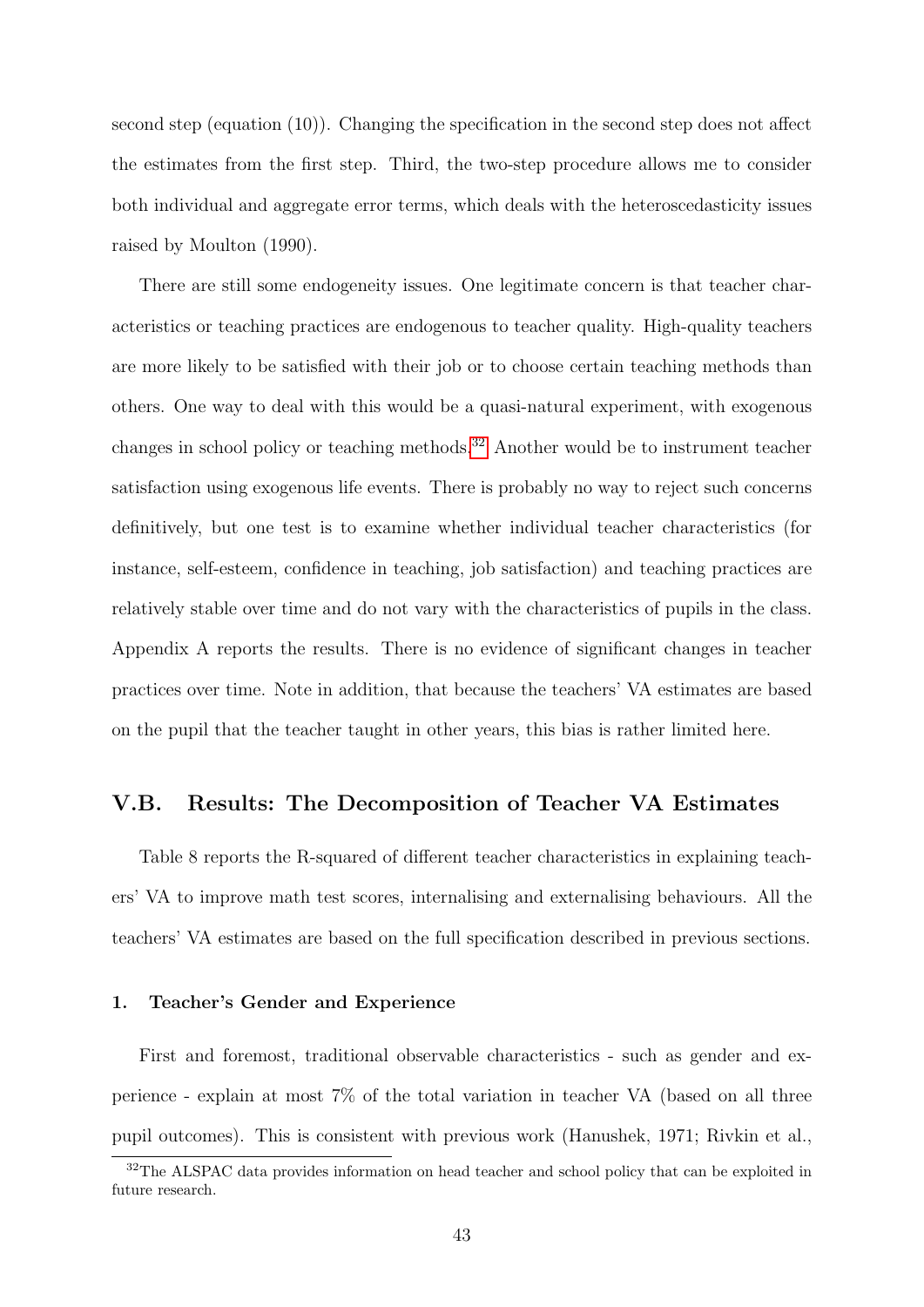2005; Aaronson et al., 2007) finding a small relationship between teacher characteristics such as gender, experience, educational background and teacher ability to raise student achievement.[33](#page-43-0)

In addition, Appendix Table A6 provides detailed information on the effects of teacher gender. It is notable that female teachers are associated with better teachers' VA for noncognitive skills. Female teachers' VA in internalising behaviour is 0.03 SD higher than male teachers' VA in internalising behaviour and 0.01 SD higher than male teachers' VA in externalising behaviour.<sup>[34](#page-43-1)</sup> The coefficients on teacher experience are not statistically significant for all three outcomes, consistently with previous work.

#### 2. Teacher's Non-Cognitive Skills

Given (i) the sizeable effects of teachers on both pupil cognitive and non-cognitive skills and (ii) the limited amount of variation in teacher effectiveness explained by simple characteristics such as gender and experience, a key question is whether other teacher characteristics predict teacher effectiveness and whether these characteristics relate differently to teachers' VA's on math test scores and non-test score outcomes.

One potential question is the influence of teacher's non-cognitive skills on pupils' test scores, internalising and externalising behaviours. While individuals' non-cognitive skills and traits significantly influence academic and labour-market outcomes, teacher's noncognitive skills may exert a significance influence on teacher quality. There is not much rigorous quantitative evidence regarding the effect of teacher's non-cognitive characteristics.

<span id="page-43-0"></span><sup>33</sup>Hanushek (1971) finds no relationship between teacher quality and experience or master's degree attainment. Rivkin et al. (2005) also find no link between educational level and teacher quality, although they find a small positive relationship between the first two years of teacher experience and teacher quality. Aaronson et al. (2007) find that the vast majority of the total variation in teacher quality is unexplained by observable teacher characteristics, such as gender, ethnicity, experience, advanced degrees and teaching certifications.

<span id="page-43-1"></span><sup>34</sup>See Dee (2005) and Ehrenberg et al. (1995) for a discussion on the influence of teachers' race, gender and ethnicity. However, they mostly focus on how pairings by race, ethnicity and gender influence teachers' perceptions and expectations of students. The evidence is mixed.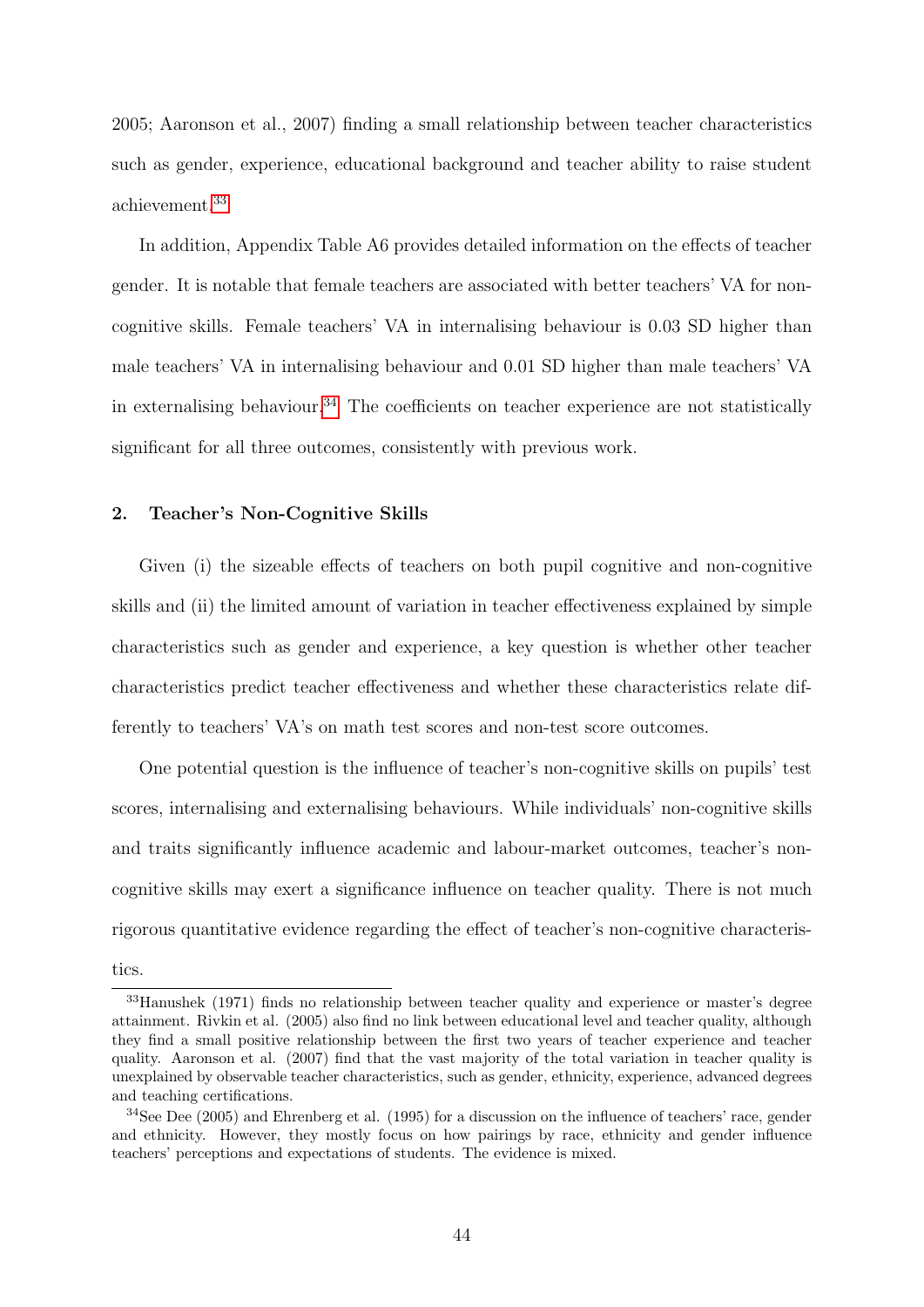I test this hypothesis in Table 8, by estimating the effects of a number of teacher noncognitive skills - including CCEI, Bachman self-esteem, job satisfaction and confidence in teaching - on teacher ability to improve pupils' outcomes. The results indicate that teacher emotional characteristics are significantly related to estimated teacher quality in pupils' cognitive and non-cognitive skills. Strikingly, they explain roughly 3% of the total variation in teachers' VA in maths, 4% of the total variation in teachers' VA in internalising behaviours and 7% of the total variation in teachers' VA in externalising behaviour. Even if these percentages look modest, they are in the same range as the explanatory powers of teacher gender and teacher experience.

In Appendix Table A6, I then detail the effect of teacher's CCEI, Bachman self-esteem, job satisfaction and confidence in teaching on teacher quality.[35](#page-44-0) A one SD increase in teacher emotional health (as measured by CCEI) translates into an increase in teacher quality of 0.02 SD for math, 0.04 SD for internalising behaviour and 0.02 SD for externalising behaviour. These relationships are all statistically significant. In addition, teacher self-esteem and teacher confidence increase teacher non-cognitive quality by approx. 0.1 SD. Finally, teacher job satisfaction has positive effects on teacher quality in internalising behaviour. Note that these results are robust to the use of alternative teachers' VA based on parents' reports. There is still a positive and significant effect of teacher's self-esteem, teacher job satisfaction and teacher confidence in teaching on teacher non-cognitive skill quality when using parents' reports of non-cognitive skills.<sup>[36](#page-44-1)</sup>

These results are a first piece of evidence that teacher's non-cognitive skills matter and go beyond what has been shown in past estimations that have tried to explain the variation in teacher quality. Given the lack of explanatory power of traditional observable characteristics, it is of particular interest that teacher's non-cognitive skills contribute to

<span id="page-44-0"></span><sup>&</sup>lt;sup>35</sup>Note that the coefficients are partial correlation coefficients (or  $\beta$ -statistics). They reflect the "power" of each variable to explain the prevalence of cognitive and non-cognitive skills of pupils, holding all other variables in the equation constant. They therefore reflect the impact of the variable times its standard deviation.

<span id="page-44-1"></span><sup>36</sup>Results available upon request.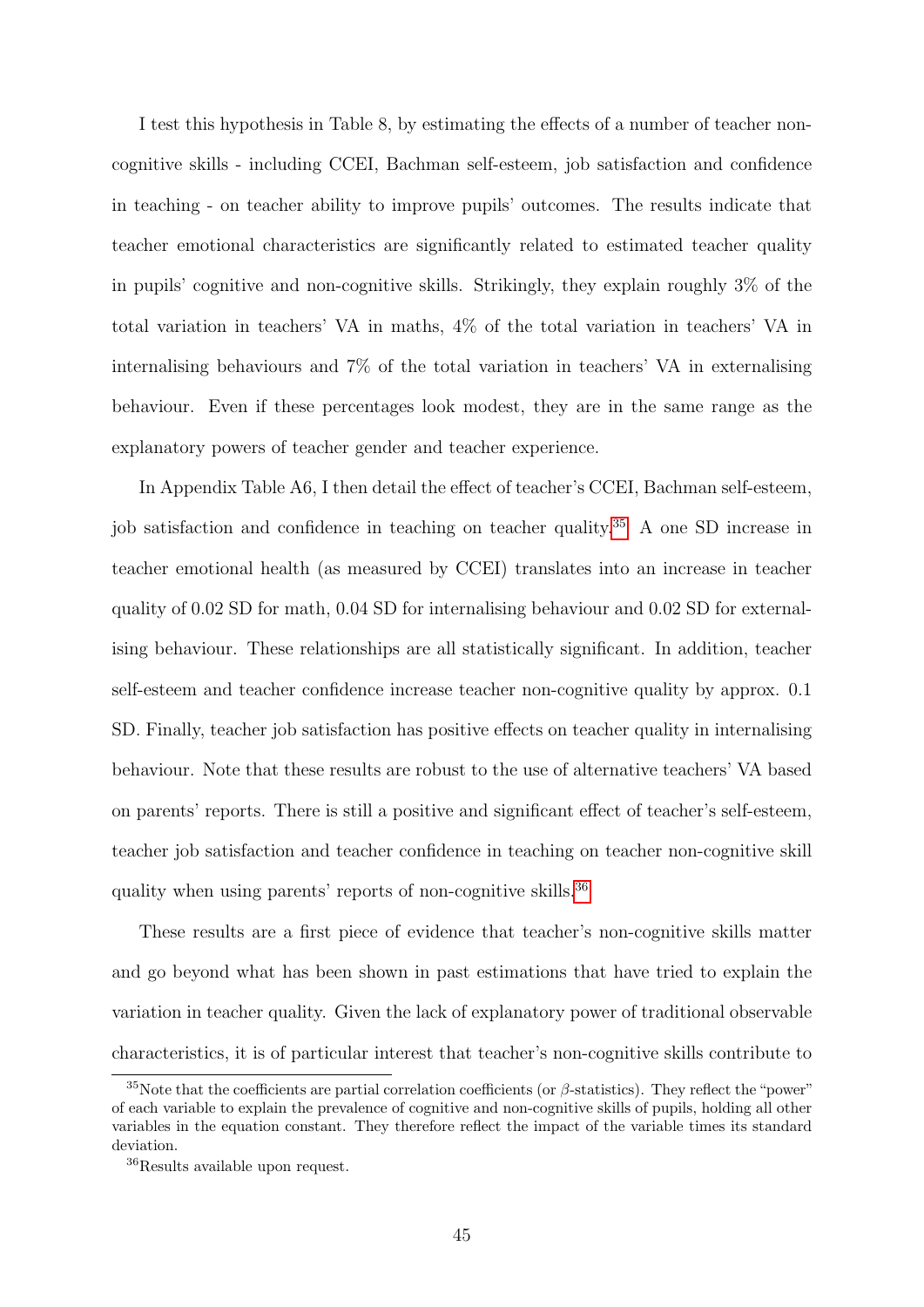explaining the variation in estimated teacher quality on pupils' non-cognitive skills in addition to teacher gender or experience.

#### 3. Teaching Practices

Another line of research to explain teacher effectiveness is to shift the focus to teaching practices, that is, what teachers actually do in the classroom. Previous evidence on teaching practices is not conclusive and especially so far on pupil non-cognitive skills.

To analyse to what extent certain teaching practices in class are related to teacher quality and pupil performance in math and non-test score outcomes, I group the described teaching practices under five categories: (i) instilment of knowledge and enhancement of comprehension; (ii) instilment of analytical and critical skills; (iii) instilment of capacity for individual study; (iv) instilment of social and moral behaviours and (v) individual treatments of pupils. A complete set of information is available in year 3, less information is available in year 6 (see Appendix C for a full description).

Table 8 reports the R-squared values from estimating the effect of teacher practices on teacher's ability to improve pupils' outcomes. The results indicate that including both teacher characteristics and teaching practices explains up to 27% of the total variation in teachers' effects on math test scores, 17% of that on internalising behaviour and 15% of that on externalising behaviour. Again this is larger than the explanatory power attributed to traditional observable teacher characteristics, such as gender or experience.

Appendix Tables A7 and A8 present detailed results on the effect of teaching practices. They clearly show that certain teaching practices are correlated with higher teacher VA, but can have different effects on pupils' math test scores and non-cognitive skills. Appendix Table A7 reports the estimates for each category of teaching practice, controlling for teacher characteristics such as teacher's gender, emotional health and experience. In columns  $(1)$ ,  $(3)$  and  $(5)$ , the estimates are from separate regressions in which each teaching practice enters as a single treatment variable. In columns  $(2)$ ,  $(4)$  and  $(6)$ , the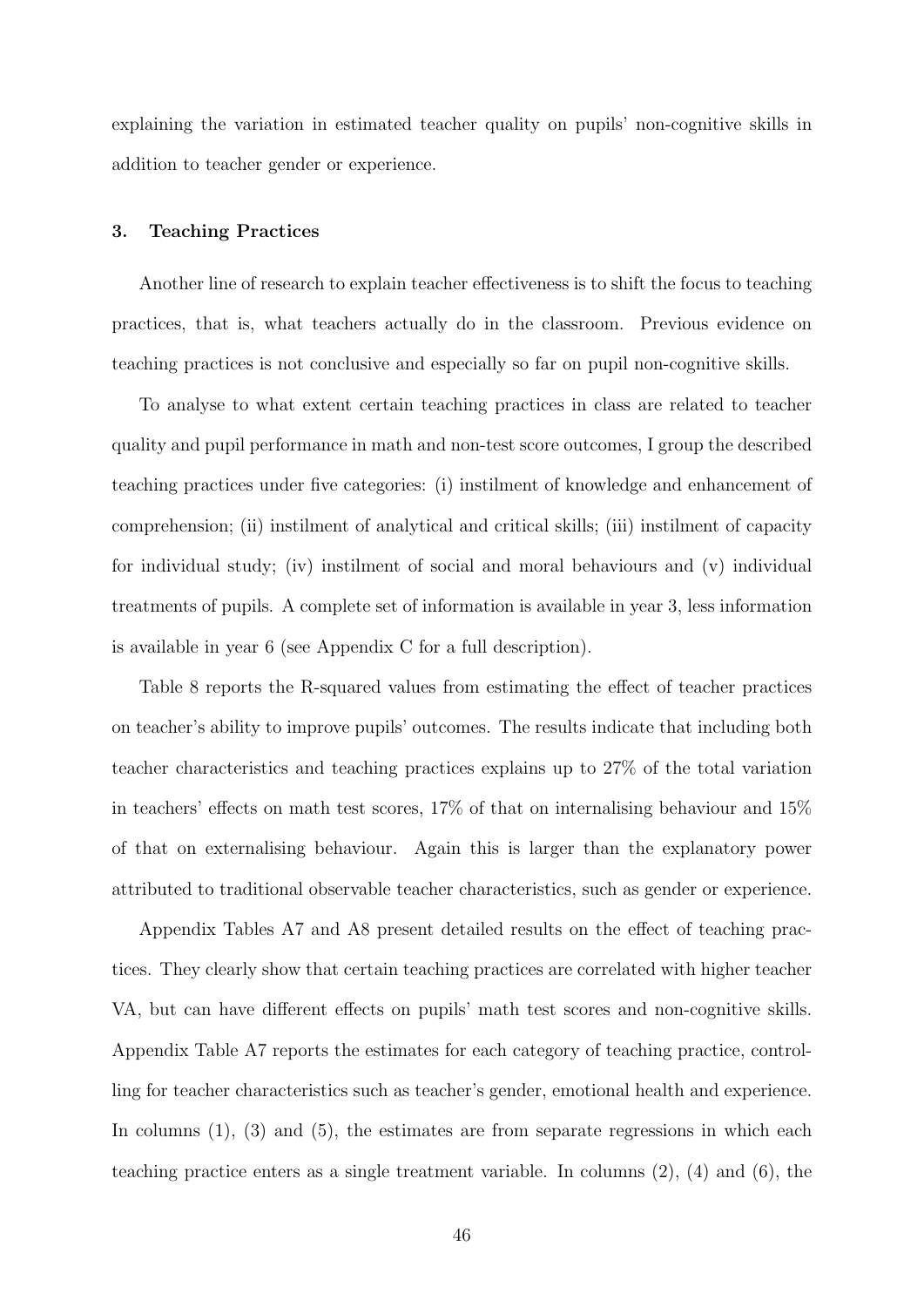estimates come from one regression that includes all the teaching practice measures as multiple treatments.

Some interesting patterns emerge. First, the estimates of measures that capture elements of "traditional teaching practices", e.g. instilment of knowledge and enhancement of comprehension, have negative and significant effects on teachers' ability to enhance pupils' internalising behaviours. The estimated effect is not significant on teachers' ability to increase pupils' math test scores. Another noteworthy feature of the estimates is the positive effects of more "modern teaching practices", e.g. instilment of analytical and critical skills and instilment of capacity for individual study on teachers' ability to increase pupils' math test scores and non-cognitive skills. The coefficients remain significant when all the teaching practices are introduced at the same time.

Row 5 presents estimates based on the individual treatment of pupils. This category includes whether teachers group children by attainment/ability groups for classroom activities, whether teachers use individual reviews or discussions, name pupils in the class and display work as an incentive. The effects are positive for teachers' non-cognitive VA.[37](#page-46-0) This seems to suggest that pupils might gain in confidence when they are taught in groups with similar ability learners, have individual reviews and have good relationship with their teachers.

Appendix Table A8 provides detailed information on the effect of selected teaching practices. Again, I find that teaching practices, such as giving homework and written assessment are positively associated with teacher math quality, while they are negatively or not signiticantly associated with teacher non-cognitive skills quality. By way of contrast, teachers who feel the responsibility to help children to develop in their own way and help children to organise their work have positive effects on pupils' non-cognitive skills. Fi-

<span id="page-46-0"></span><sup>&</sup>lt;sup>37</sup>The accumulating research evidence on grouping appears to be contradictory. Streaming students into separate ability groups could disadvantage low-achieving students while benefiting high-achieving students, thereby exacerbating inequality (Epple et al, 2002). On the other hand, streaming could potentially allow teachers to more closely match instruction to students' needs, benefiting all students (Duflo et al., 2011). In a recent paper, Algan et al. (2013), have shown horizontal teaching practices (i.e. students work in groups) are positively correlated with student self-confidence and positive attitude.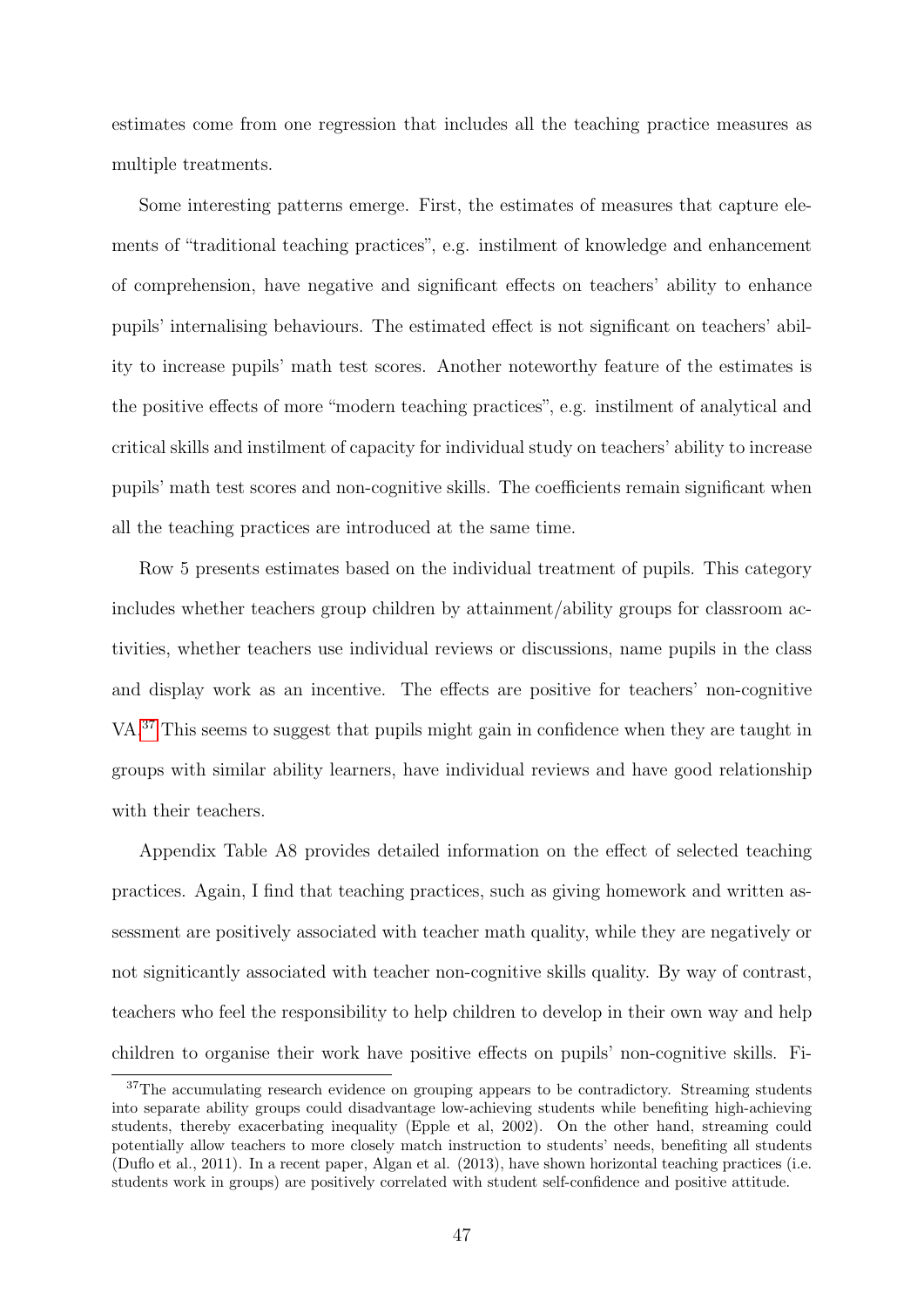nally, teachers who group children by ability groups have negative and significant effects on teachers' ability to improve math test scores, while teachers who recourse to individual reviews have positive effects on pupils' non-cognitive skills.

Overall the evidence in Appendix Tables A7 and A8 suggest that three of the five teaching styles and methods tested have positive effects on pupils' non-cognitive skills, while traditional teaching practices have somewhat detrimental effects. The other most important of these effects (in terms of effect size) is the indicator of the extent to which teachers make sure that their pupils have the capacity to study individually. When this measure increases by one SD, teachers' ability to increase pupils' internalising behaviour raises by 0.08 SD, which results in an increase of 0.02 SD in internalising behaviour. Alternatively, a one SD increase in traditional teaching methods, would decrease teachers' ability to increase pupils' internalising behaviour by 0.10 SD, which results in a decrease of 0.02 SD in internalising behaviour.

## VI. Discussion and Concluding Remarks

Analysing teachers' effects on pupils' cognitive and non-cognitive skills, I have shown that teachers have a large influence on pupils' non-cognitive skills - above and beyond their effects on test scores. I also shed light on long-term impacts of teachers who increase pupils' non-cognitive skills and found that long-run outcomes are improved by a combination of teachers increasing pupils' cognitive and non-cognitive skills. I argued that my findings can provide potential explanation for school interventions with test score effects that "fade-out" over time but have lasting effects on adult outcomes. My research design also allowed me to decompose the teachers' effects on pupils' cognitive and non-cognitive skills into different teaching practices. The analysis revealed that teachers who increase pupils' cognitive skills and teachers who increase pupils' non-cognitive skills use different teaching practices, thus supporting the idea that higher teacher effects in maths are weak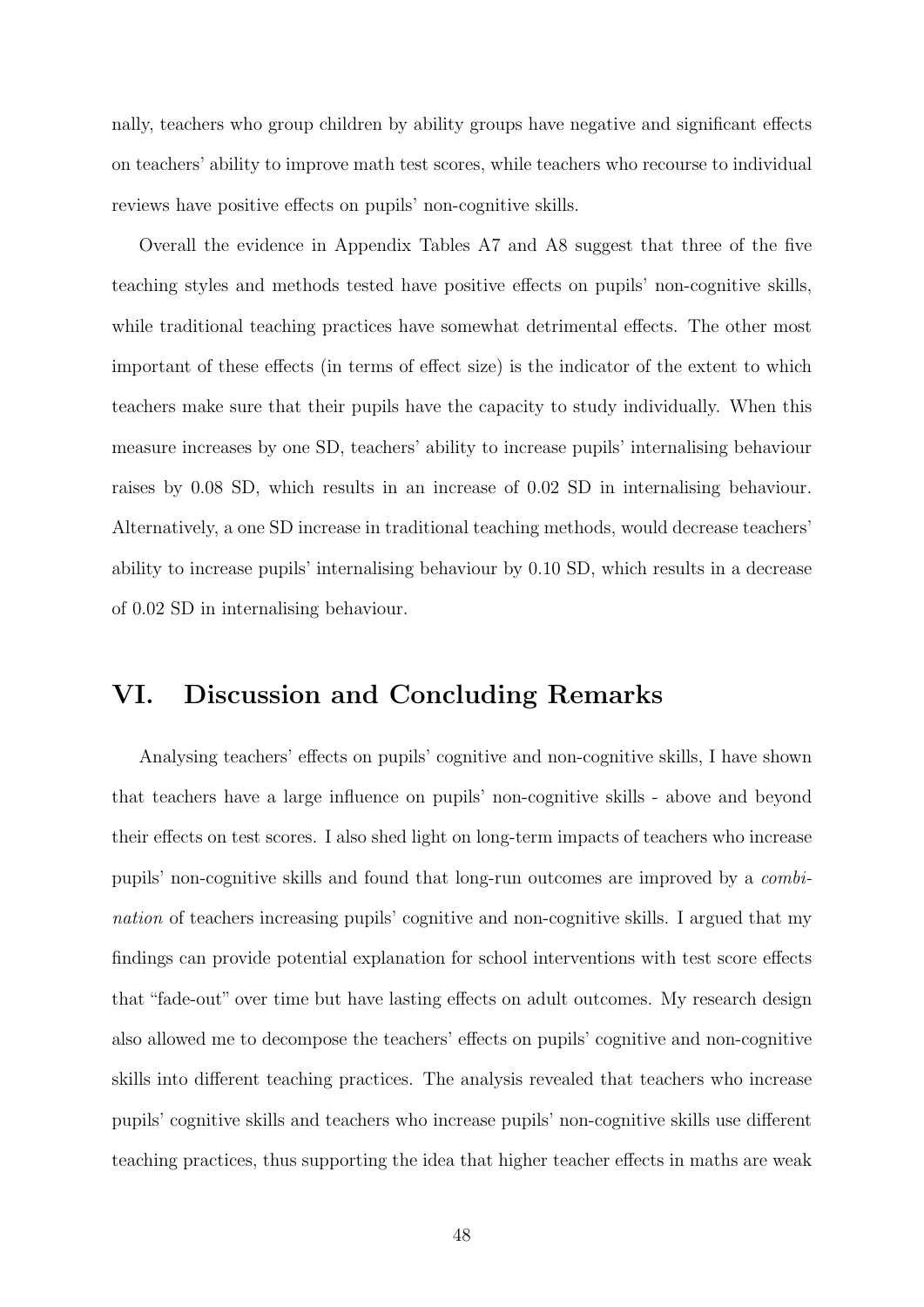predictors of teacher effects in non-cognitive skills. A fruitful avenue for future research would be to see how different types of school interventions amplify or weaken the effects of teachers on pupils' cognitive and non-cognitive skills.

More generally, my findings contribute to the extensive literature that assesses teacher effects on student test scores (e.g. Hanushek, 1971; Rockoff, 2004; Rivkin et al., 2005; Aaronson et al., 2007; Kane and Staiger, 2008; Chetty et al., 2014a,b; Rothstein, 2014; Hacher-Hicks et al., 2014) as it provides evidence for teachers' effects that are not reflected in their test score VA. In doing so, my research could be ultimately used to estimate the optimal weighting of teachers' effects on pupils' cognitive and non-cognitive skills to evaluate teacher quality in school districts.

These results have considerable policy implications: For instance, my findings imply that replacing a teacher in the bottom 10% of the non-cognitive VA distribution with a teacher of mean quality would generate a present value lifetime earnings gain per child of approx. £25,000. This simple calculation shows that there are large potential gains from improving the quality of teaching - whether using selection based on VA, teacher training or other policies.

Although these findings are encouraging, several questions might need to be resolved before we can use these types of measures for policy. For example, in this paper I use different types of measures for pupils' non-cognitive skills. One might ask which of these measures best captures teacher effects on non-cognitive skills. How much do the results depend on the measure used? Moreover, using VA measures on pupils' non-cognitive skills to evaluate teachers could induce teachers to answer the questionnaires differently. If behavioural responses substantially alter the quality of teachers' VA measures, policy makers may need to develop metrics that are more robust to such responses.

In addition, there are many aspects of teachers' long-run impacts that remain to be explored. For example, in this paper, I identify the impact of primary school teachers on long-run outcomes at age 20. Are teacher impacts different over time? Does having a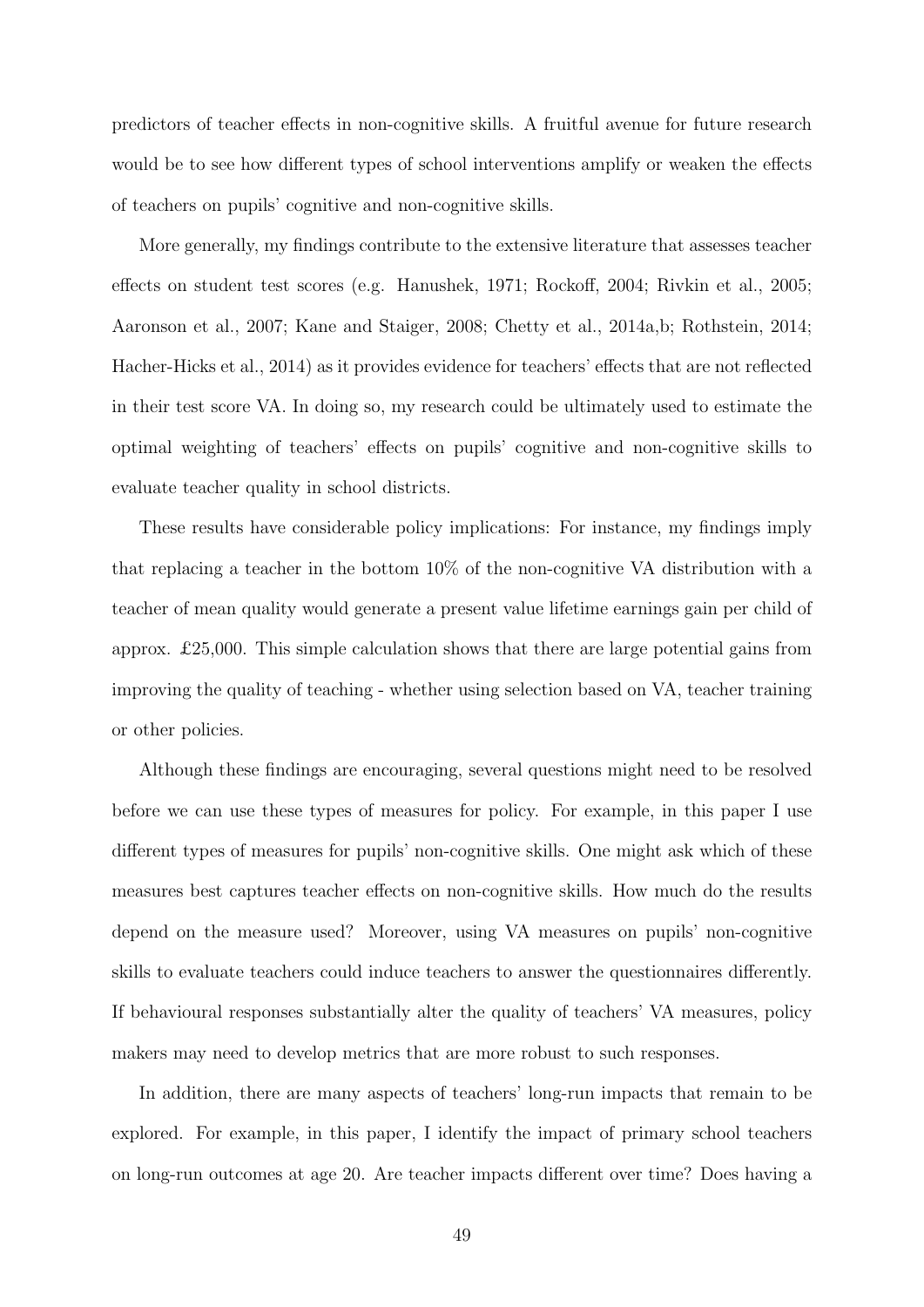good teacher who improves cognitive skills matter more in primary school while having a good teacher who improves non-cognitive skills is more effective later? Are teacher impacts additive over time? Similarly, it would be interesting to develop analyses which go beyond the mean treatment effects that I have estimated here. We could ask whether different types of teacher quality are more effective in helping different types of students. For instance, are higher non-cognitive VA teachers better with boys or girls or lower achievers rather than high achievers?

Whether or not teachers' effects on non-cognitive skills can be used in teachers' evaluations, my results underline the value of teachers who increase pupils' non-cognitive skills for future outcomes. Hence, this study highlights that considering non-cognitive skills in addition to intellectual development in school objectives is likely to have substantial economic and social benefits. At the time of writing, in many countries this objective remains only marginal.

## References

Aaronson, D., L. Barrow and W. Sander (2007), 'Teachers and Student Achievement in the Chicago Public High Schools', Journal of Labor Economics, 25(1), 95-135.

Almond D. and J.Currie (2010), 'Human Capital Development Before Age Five' in Handbook of Labor Economics, volume A., e.d. David Card and Orley Ashenfelter, 1315-1486.

Algan, Y, P. Cahuc and A. Shleifer (2013), 'Teaching Practices and Social Capital' American Economic Journal: Applied Economics, 5(3), 189-210.

Almlund, M., A.L. Duckworth, J.J. Heckman and T.D. Kautz (2011) 'Personality Psychology and Economics' in Handbook of the Economics of Education, volume 4, e.d. Eric A. Hanushek, Stephen Machin and Ludger Woessmann, 1-182.

Araujo, M.C., Carneiro, P.M., Cruz-Aguayo, Y. and N. Schady (2016),'Teacher Quality and Learning Outcomes in Kindergarten', Quarterly Journal of Economics, Forthcoming.

Bacher-Hicks, A., T.J. Kane, and D.O. Staiger (2014),'Validating Teacher Effects Estimates Using Changes in Teacher Assignments in Los Angeles', Unpublished Manuscript.

Bietenbeck, J.C. (2014), 'Teaching Practices and Cognitive skills', Labour Economics, 30, 143-153.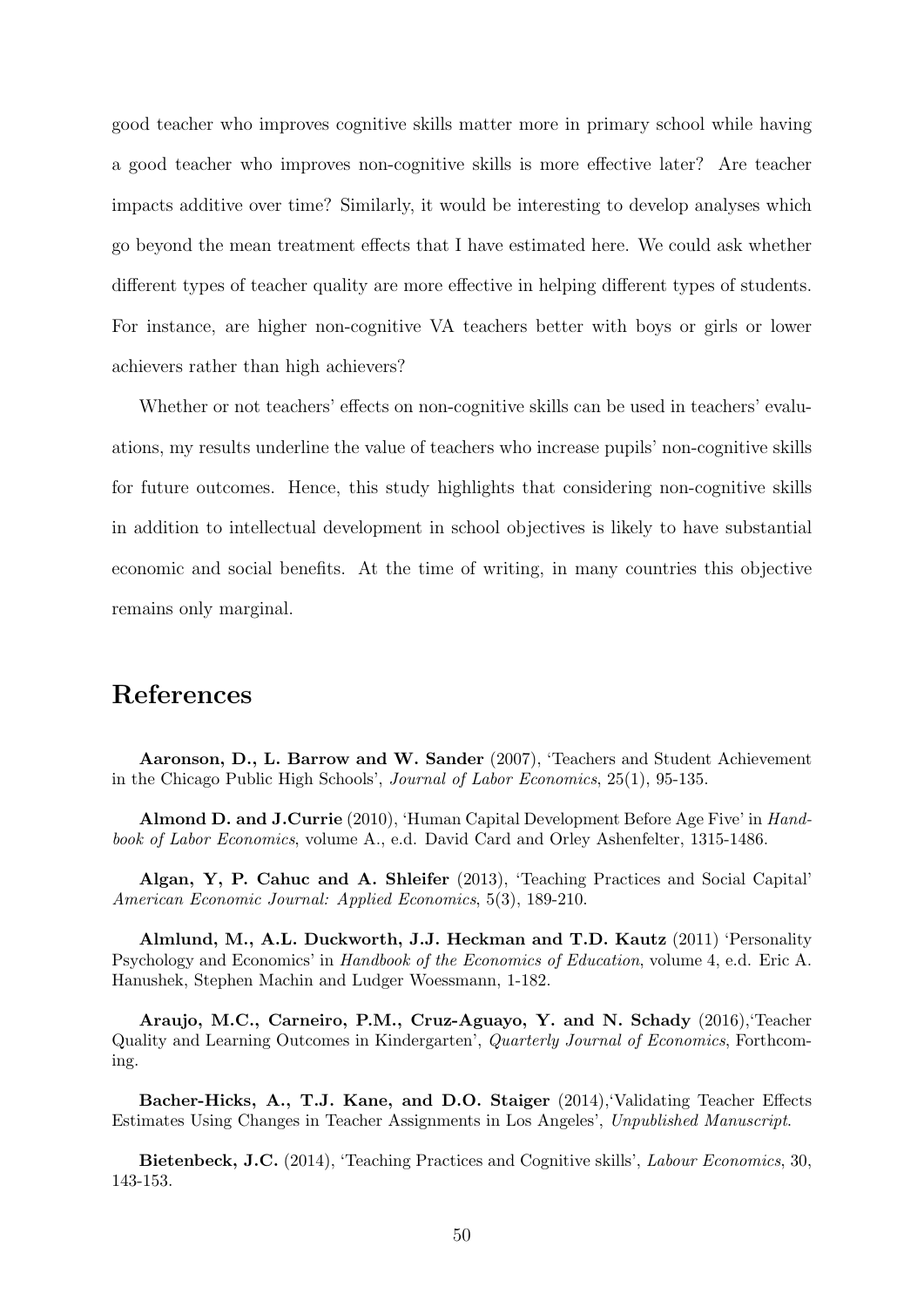Blazar, D. and M.A. Kraft (2015),'Teacher and Teaching Effects on Students' Academic Behaviors and Mindsets', Mathematic Policy Research. Working Paper 41.

Bloom, B.S. (1956),'Taxonomy of Educational Objectives', Handbook 1: Cognitive Domain, New York, N.Y. Longmans, Green and co.

Borghans L., B.T. Weel and B.A. Weinberg (2008), 'Interpersonal Styles and Labor Market Outcomes', Journal of Human Resources, 43 (4), 815-58.

Brewer D.J. and D.D. Goldhaber (1997), 'Why Don't Schools and Teachers Seem to Matter?', Journal of Human Resources, 32, 505-523.

Cascio E. and D. Staiger (2012),'Knowledge, Tests and Fade out in Educational Interventions', NBER working paper No.18038.

Chamberlain G. (2013), 'Predictive Effects of Teachers and Schools on Test Scores, College Attendance, and Earnings', PNAS, no: 1315746110.

Chetty, R., J. Friedman, and J. Rockoff (2014a), 'Measuring the Impacts of Teachers I: Evaluating Bias in Teacher Value-Added Estimates', American Economic Review, 104(9), 2593-2632.

Chetty, R., J. Friedman, and J. Rockoff (2014b), 'Measuring the Impacts of Teachers II: Teacher Value-Added and Student Outcomes in Adulthood', American Economic Review, 104(9), 2633-79.

Chetty, R., J. Friedman, N. Hilger, E. Saez, D. Schanzenbach and D. Yagan (2011), 'How Does Your Kindergarten Classroom Affect Your Earnings? Evidence from Project STAR', Quarterly Journal of Economics, 16(4), 1593-1660.

Clotfelter, C., H. Ladd and J. Vigdor (2007), 'Teacher-student Matching and the Assessment of Teacher Effectiveness', Journal of Human Resources, 41(4), 778-820.

Dee, T.S (2005), 'A teacher like me: Does Race, Ethnicity or Gender Matter?' American Economic Review Papers and Proceedings, 95, 158-165.

Duckworth, A. and M. Seligman (2005), 'Self-discipline Outdoes IQ in Predicting Academic Performance of Adolescents' Psychological Science, 16(2), 939-944.

Duflo, E., P. Dupas and M. Kremer (2011), 'Peer Effects, Teacher Incentives, and the Impact of Tracking: Evidence from a Randomized Evaluation in Kenya' American Economic Review, 101(5), 1739-74.

Ehrenberg R.G, D. D. Goldhaber and D.J. Brewer (1995), 'Do Teachers' Race, Gender and Ethnicity Matter?' Industrial and Labor Relations Review, 48(3), 547-61.

Epple D., E. Newlon and R. Romano (2002), 'Ability Tracking, School Competition and the Distribution of Educational Benefits', Journal of Public Economics, 83(1), 1-48.

Gershenson, S. (2016),'Linking Teacher Quality, Student Attendance and Student Achievement', Education Finance and Policy, 125-149.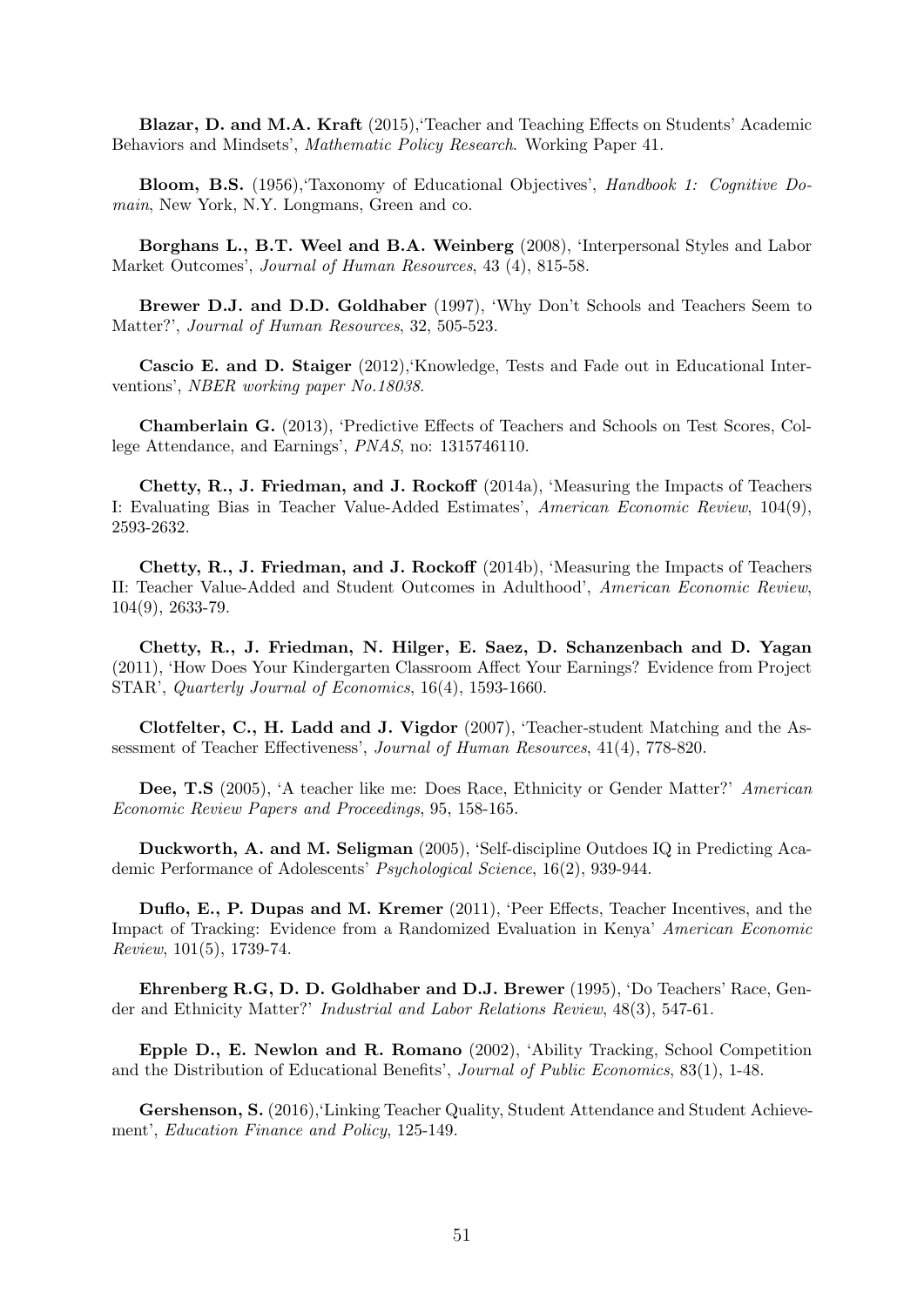Goodman A., D.L. Lamping and G.B. Ploubidis (2010), 'When to Use Broader Internalising and Externalising Subscales Instead of Hypothesised Five Subscales on the Strengths and Difficulties Questionnaire (SDQ); Data from British Parents, Teachers and Children', Journal of Abnormal Child Psychology, 38(8), 1179-91.

Goodman R. (1997), 'The Strengths and Difficulties Questionnaire: A Research Note' Journal of Child Psychology and Psychiatry, 38, 581-586.

Grogger J. and E. Eide (1995), 'Changes in College Skills and the Rise in the College Wage Premium', Journal of Human Resources, 30(2), 280-310.

Hanushek, E.A. (1971), 'Teacher Characteristics and Gains in Student Achievement', American Economic Review, 61(2), 280-88.

Hanushek, E.A. (1992), 'The Trade-off Between Child Quantity and Quality', Journal of Political Economy, 100, no: 1:84-117.

Hanushek, E.A. and D.D. Kimko (2000), 'Schooling, Labor Force Quality and the Growth of Nations', American Economic Review, 90, 1184-1208.

Heckman, J.J. and Y. Rubinstein (2001), 'The Importance of Non-cognitive Skills: Lessons from the GED Testing Program', American Economic Review, 145-149.

Heckman, J.J., J. Stixrud and S. Urzua (2006), 'The Effects of Cognitive and Noncognitive Abilities on Labor Market Outcomes and Social Behavior', Journal of Labor Economics, 24(3), 411-482.

Heckman J.J., R. Pinto and P. Savelyev (2013),'Understanding the Mechanisms Through Which an Influential Early Childhood Program Boosted Adult Outcomes', American Economic Review, 103(6), 2052-2086.

Heckman J.J., T. Kautz, R. Diris, B. Ter Weel and L. Borghans (2015),'Fostering and Measuing Skills: Improving Cognitive and Non-Cognitive Skills to Promote Lifetime Success", NBER working paper.

Hidalgo-Cabrillana, A. and C. Lopez-Mayan (2015), 'Teaching Styles and Achievement: Student and Teacher Perspectives', Available at http://dx.doi.org/10.2139/ssrn.2569020

Jackson, K. (2012), 'Non-Cognitive Ability, Test Scores, and Teacher Quality: Evidence from 9th Grade Teachers in North Carolina', NBER working paper.

**Jacob B.A., L. Lefgren and D. Sims** (2010), The Persistence of Teacher-Induced Learning Gains', Journal of Human Resources, 45(4), 915-943.

Kane, T. and D. Staiger (2008), 'Estimating Teacher Impacts on Student Achievement: An Experimental Evaluation', NBER working paper. No14607

Lavy, V. (2011), 'What Makes an Effective Teacher? Quasi-Experimental Evidence', NBER working paper, no. 16885.

Lindqvist, E. and R. Vestman (2011), 'The Labor Market Returns to Cognitive and Noncognitive Ability: Evidence from the Swedish Enlistment', American Economic Journal: Applied Economics, 3(1), 101-128.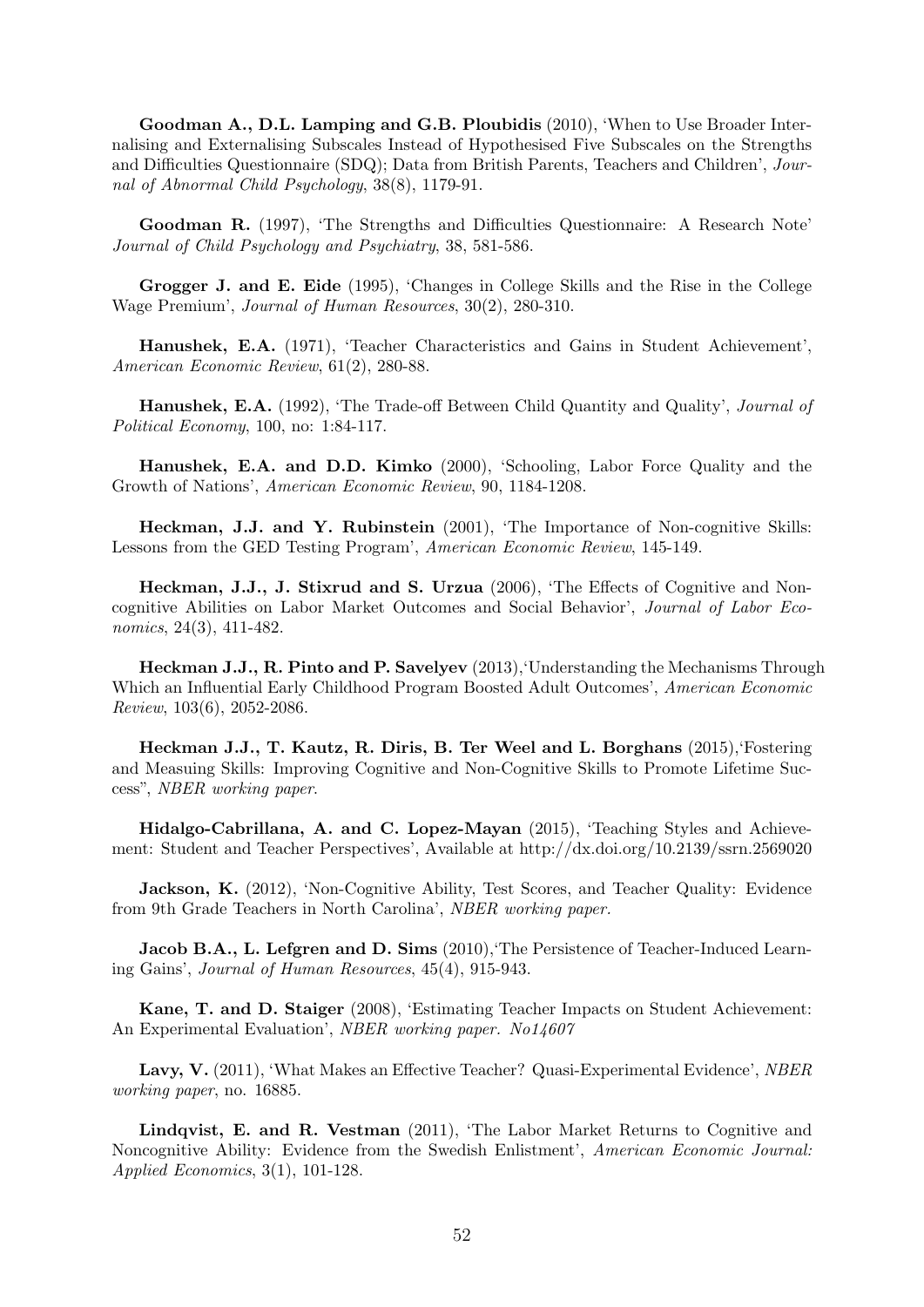Mihaly K., D.F. McCaffrey, D. Staiger and J.R Lockwood (2013),'A Composite Estimator of Effective Teaching', Gate Foundation Research Paper.

Moulton, B.R. (1990), 'An Illustration of a Pitfall in Estimating The Effects of Aggregate Variables on Micro Units', Review of Economics and Statistics, 72(2): 334-338.

Mueller, G. and E. Plug (2006),'Estimating the Effect of Personality on Male and Female Earnings', Industrial and Labor Relations Review, 60(1), 3-22.

Murnane, R.J., J.D. Singer, J.B. Willet, J.J. Kemple and R. Olsen (1991), 'Who Will Teach? Policies that Matter'. Cambridge, MA: Harvard University Press.

Rivkin, S.G, E.A. Hanushek and J.F. Kain (2005), 'Teachers, Schools and Academic Achievement', Econometrica, 73, 417-458.

Rockoff, J.E. (2004), 'The Impact of Individual Teachers on Student Achievement: Evidence from Panel Data', American Economic Review Papers and Proceedings, 94, 247-252.

Rothstein, J. (2010),'Teacher Quality in Educational Production: Tracking, Decay and Student Achievement', Quarterly Journal of Economics, 125(1), 175-214.

Rothstein, J. (2017),'Revisiting the Impacts of Teachers', American Economic Review, forthcoming.

Ruzek, E.A., T. Domina, A.M. Conley, G.J. Duncan and S.A. Karabenick (2014), 'Using Value-Added Models to Measure Teacher Effects on Students' Motivation and Achievement', The Journal of Early Adolescence, 35(5-6), 852-882.

Schwerdt, G. and A.C. Wuppermann (2011), 'Is Traditional Teaching Really all that Bad? A Within-Student Between-Subject Approach', Economics of Education Review, 30, 365- 379.

Van Klaveren C. (2011), 'Lecturing Style Teaching and Student Performance', Economics of Education Review, 30, 729-739.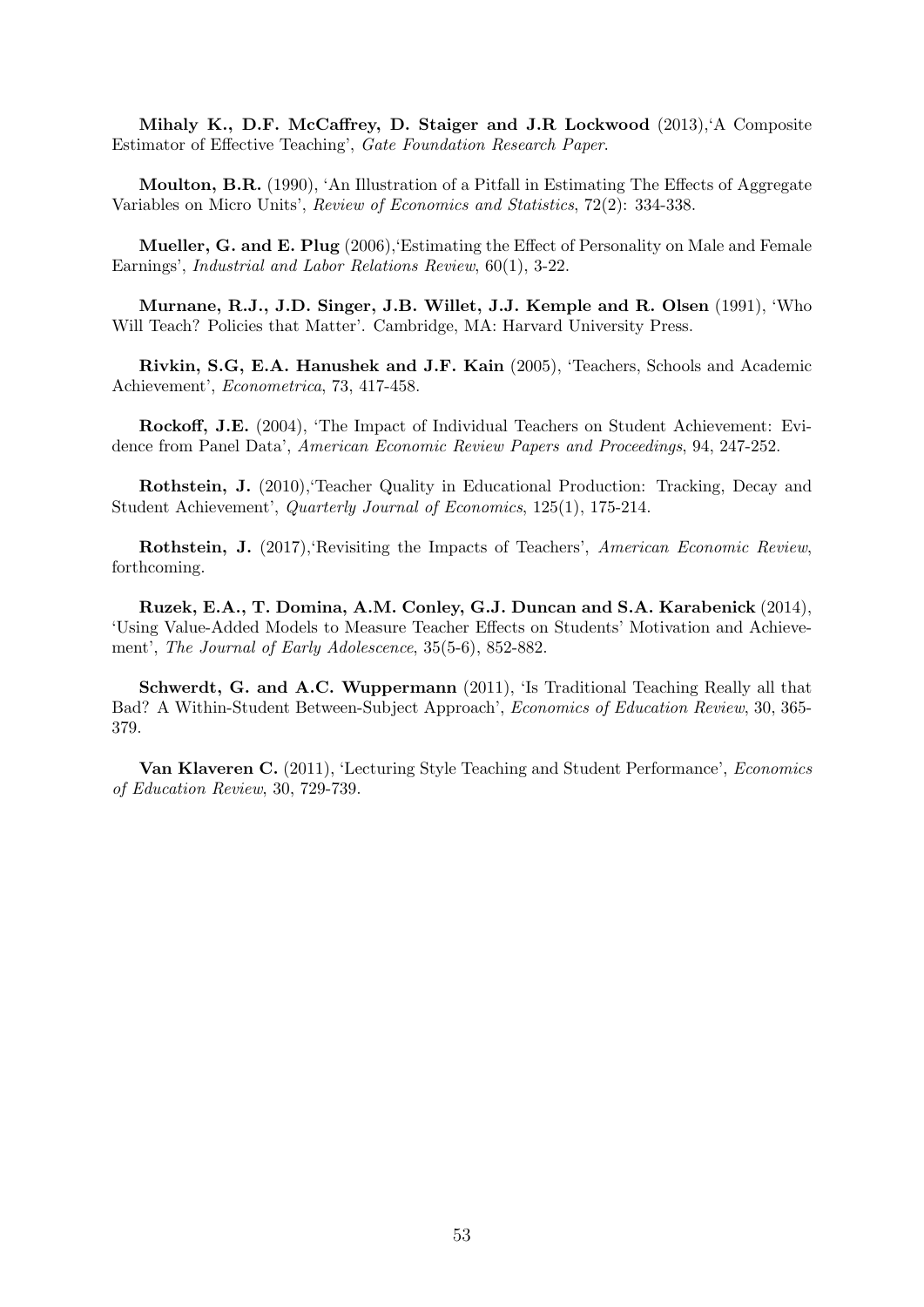# Tables

|                                                            | Math<br>test<br>scores | English<br>test<br>scores | Intern.<br>behaviour<br><i>(parents)</i><br>report) | Extern.<br>behaviour<br><i>(parents)</i><br>report) | Intern.<br>behaviour<br>(teacher)<br>report) | Extern.<br>behaviour<br>(teacher<br>report) |
|------------------------------------------------------------|------------------------|---------------------------|-----------------------------------------------------|-----------------------------------------------------|----------------------------------------------|---------------------------------------------|
| Correlation matrix                                         |                        |                           |                                                     |                                                     |                                              |                                             |
| Math test scores                                           | 1                      |                           |                                                     |                                                     |                                              |                                             |
| English test scores                                        | 0.71                   | $\mathbf{1}$              |                                                     |                                                     |                                              |                                             |
| Internalising behaviour<br>index (parents report)          | 0.17                   | 0.15                      | $\mathbf{1}$                                        |                                                     |                                              |                                             |
| Externalising behaviour                                    | 0.27                   | 0.34                      | 0.40                                                | $\mathbf{1}$                                        |                                              |                                             |
| index (parents report)                                     |                        |                           |                                                     |                                                     |                                              |                                             |
| Internalising behaviour<br>index (teacher report)          | 0.25                   | 0.24                      | 0.33                                                | 0.20                                                | $\mathbf{1}$                                 |                                             |
| Externalising behaviour                                    | 0.36                   | 0.45                      | 0.16                                                | 0.46                                                | 0.37                                         | $\mathbf{1}$                                |
| index (teacher report)                                     |                        |                           |                                                     |                                                     |                                              |                                             |
| Pupil average                                              | 62.05                  | 57.03                     | 17.19                                               | 15.52                                               | 17.40                                        | 16.57                                       |
| Individual level SD                                        | 23.20                  | 16.29                     | 2.79                                                | 3.35                                                | 3.25                                         | 3.97                                        |
| Within-year variance:<br><i>(on standardised outcomes)</i> |                        |                           |                                                     |                                                     |                                              |                                             |
| Individual level SD                                        | 0.67                   | 0.61                      | 0.86                                                | 0.81                                                | 0.87                                         | 0.83                                        |
| $Class + Teacher SD$                                       | 0.22                   | 0.32                      | 0.27                                                | 0.27                                                | 0.24                                         | 0.29                                        |

Table 1: Correlations between Pupils' Cognitive and Non-Cognitive Skills

Notes: Table 1 reports the correlation, the mean and the standard deviations of math test scores, English test scores, internalising behaviour and externalising behaviour in years 3 and 6 of primary school for the sample used in estimating the baseline VA model. Internalising behaviour and externalising behaviour are reported by the parents and by the teacher in both school years for each pupil. Math test scores are measured by KS2 math test scores in year 6 and ALSPAC math test scores at the end of year 3. English test scores are measured by KS2 and KS1 English test scores in year 6 and year 2 of primary school. Internalising behaviours and externalising behaviours are two composite indicators computed from the Strength and Difficulties Questionnaire (see Goldman et al., 1997). "Pupil average" reports the mean of unstandardised math test scores, English test scores, internalising behaviour and externalising behaviour at the pupil level. Individual level SD reports the standard deviation of unstandardised math test scores, English test scores, internalising behaviour and externalising behaviour at the pupil level. The last two rows are based on standardised math test scores, English test scores, internalising behaviour, and externalising behaviour residuals, used in the teacher VA estimates computation. Individual level SD reports the within-year standard deviation of pupils' outcomes residuals based on pupils' variation. Class-teacher level SD reports the within-year standard deviation of pupils' outcomes residuals based on classroom and teacher-level variation.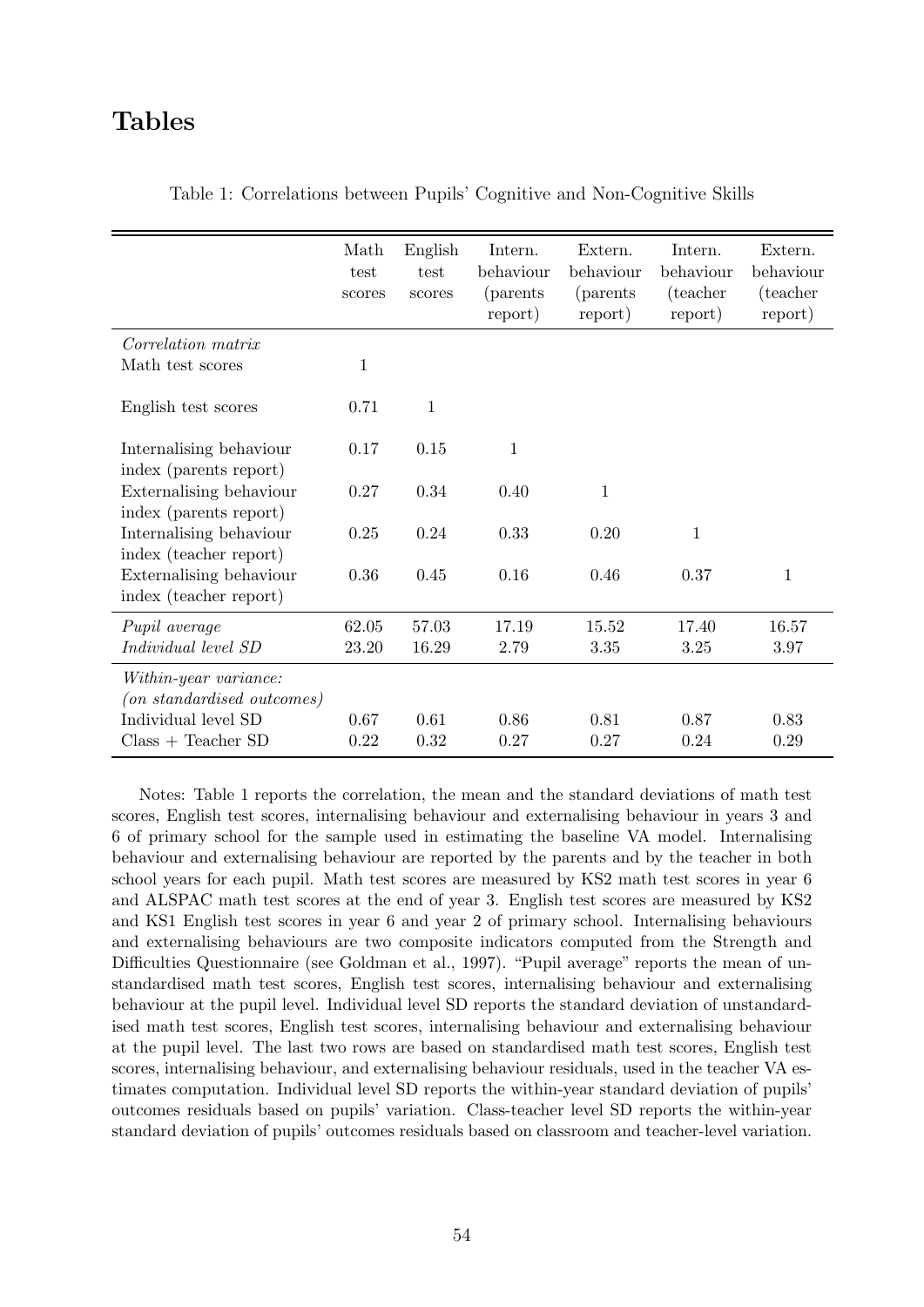|                                    | (1)                     | (2)            | (3)              | (4)            |
|------------------------------------|-------------------------|----------------|------------------|----------------|
| Included explanatory variables     |                         |                |                  |                |
| Pupil and family covariates        | Yes                     | Yes            | Yes              | Yes            |
| School & classroom characteristics | $\rm N_{\Omega}$        | Yes            | Yes              | Yes            |
| Teacher fixed effects              | N <sub>0</sub>          | N <sub>0</sub> | Yes              | N <sub>0</sub> |
| F tests, HO:                       |                         |                | (<0.01)          |                |
| School fixed effects               | N <sub>0</sub>          | N <sub>o</sub> | No               | Yes            |
| F tests, HO:                       |                         |                |                  | (<0.01)        |
|                                    |                         |                |                  |                |
|                                    |                         |                | Math Test Scores |                |
| R-squared                          | 0.281                   | 0.298          | 0.482            | 0.409          |
| Adjusted R-squared                 | 0.279                   | 0.295          | 0.426            | 0.381          |
| Observations                       | 11964                   | 11964          | 11964            | 11964          |
|                                    |                         |                |                  |                |
|                                    | Internalising behaviour |                |                  |                |
| R-squared                          | 0.103                   | 0.119          | 0.306            | 0.219          |
| Adjusted R-squared                 | 0.100                   | 0.115          | 0.231            | 0.182          |
| Observations                       | 12266                   | 12266          | 12266            | 12266          |
|                                    |                         |                |                  |                |
|                                    | Externalising behaviour |                |                  |                |
| R-squared                          | 0.243                   | 0.252          | 0.380            | 0.318          |
| Adjusted R-squared                 | 0.241                   | 0.248          | 0.313            | 0.286          |
| Observations                       | 12212                   | 12212          | 12212            | 12212          |

Table 2: Pupils' Cognitive and Non-Cognitive Skills - Explanatory Powers

Notes: All regressions include pupil characteristics (including lagged dependent variable), family background, grade fixed effects and school-cohort fixed effects. Column (2) adds school and classroom characteristics. Column (3) adds teacher fixed effects and column (4) substitutes school to teacher fixed effects. Only R-squareds, adjusted R-squareds and number of observations are reported in each column. Numbers in parentheses are p values from F tests of the joint significance of teacher fixed effects and school fixed effects separately. All three outcomes (math test scores, internalising and externalising behaviours) are measured in years 3 and 6 of primary school. Internalising and externalising behaviours are reported by the teacher.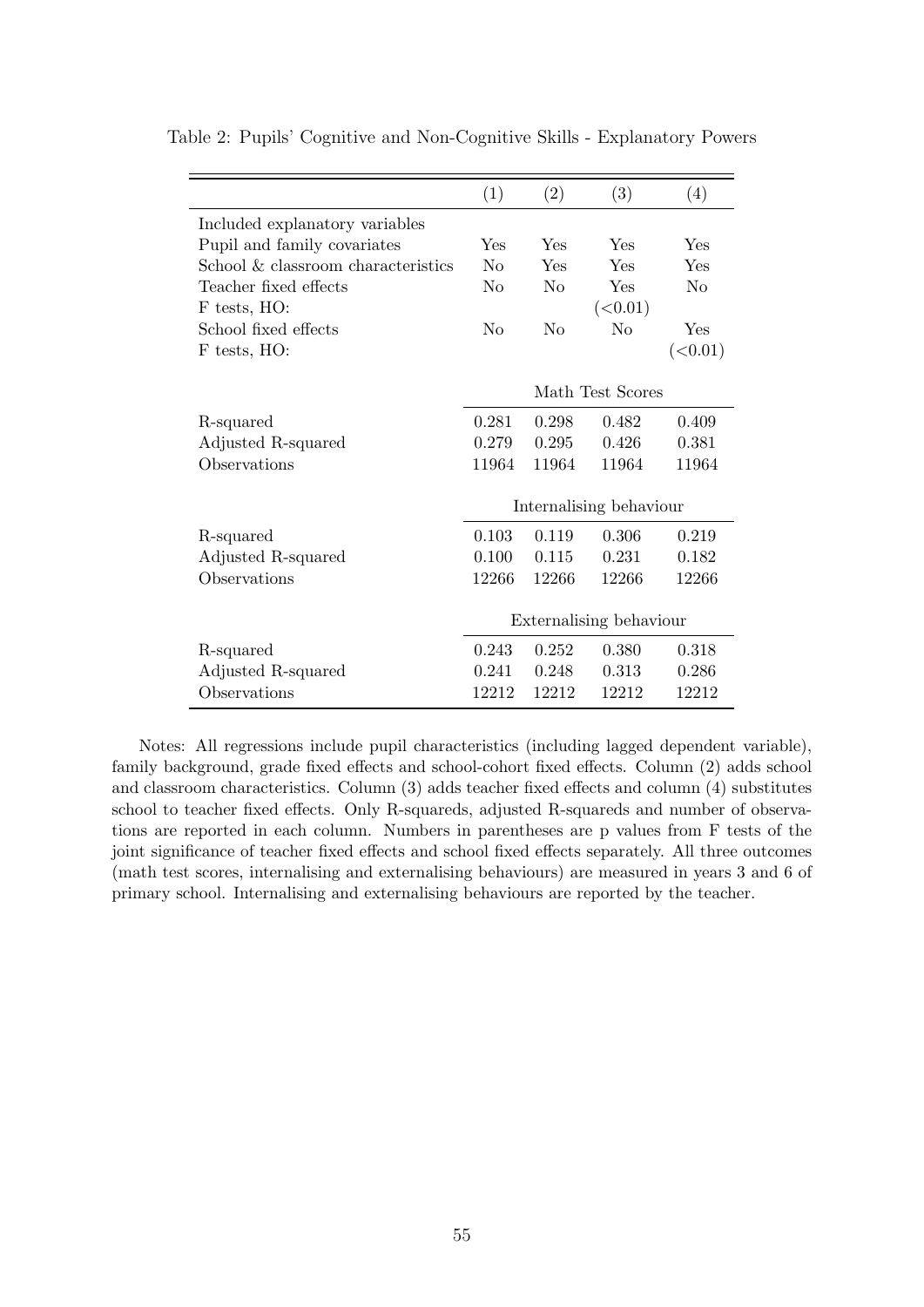|                                           | Math Test Scores     | Internalising<br>behaviour | Externalising<br>behaviour |
|-------------------------------------------|----------------------|----------------------------|----------------------------|
| Teacher VA (SD)                           | 0.142                | 0.229                      | 0.120                      |
| 10th percentile<br>25th percentile        | $-0.159$<br>$-0.067$ | $-0.298$<br>$-0.103$       | $-0.145$<br>$-0.041$       |
| 50th percentile                           | 0.007                | 0.038                      | 0.011                      |
| 75th percentile<br>90th percentile        | 0.075<br>0.163       | 0.174<br>0.266             | 0.089<br>0.148             |
| $90-10$ gap                               | 0.322                | 0.564                      | 0.293                      |
| $75-25$ gap                               | 0.142                | 0.277                      | 0.130                      |
| Number of teachers                        | 312                  | 312                        | 312                        |
| Number of school-years per teacher        | 2.38                 | 2.38                       | 2.38                       |
| Avg number of pupils per teacher per year | 13.80                | 13.80                      | 13.80                      |

### Table 3: Teacher VA Model Estimates

Notes: Teacher VA are estimated in regressions that include controls for school and classroom characteristics, pupil characteristics, family background, school-cohort effects, grade dummies and lagged pupil dependent variables. All three outcomes are measured in years 3 and 6 of primary school. Internalising and externalising behaviour scores are reported by the teacher.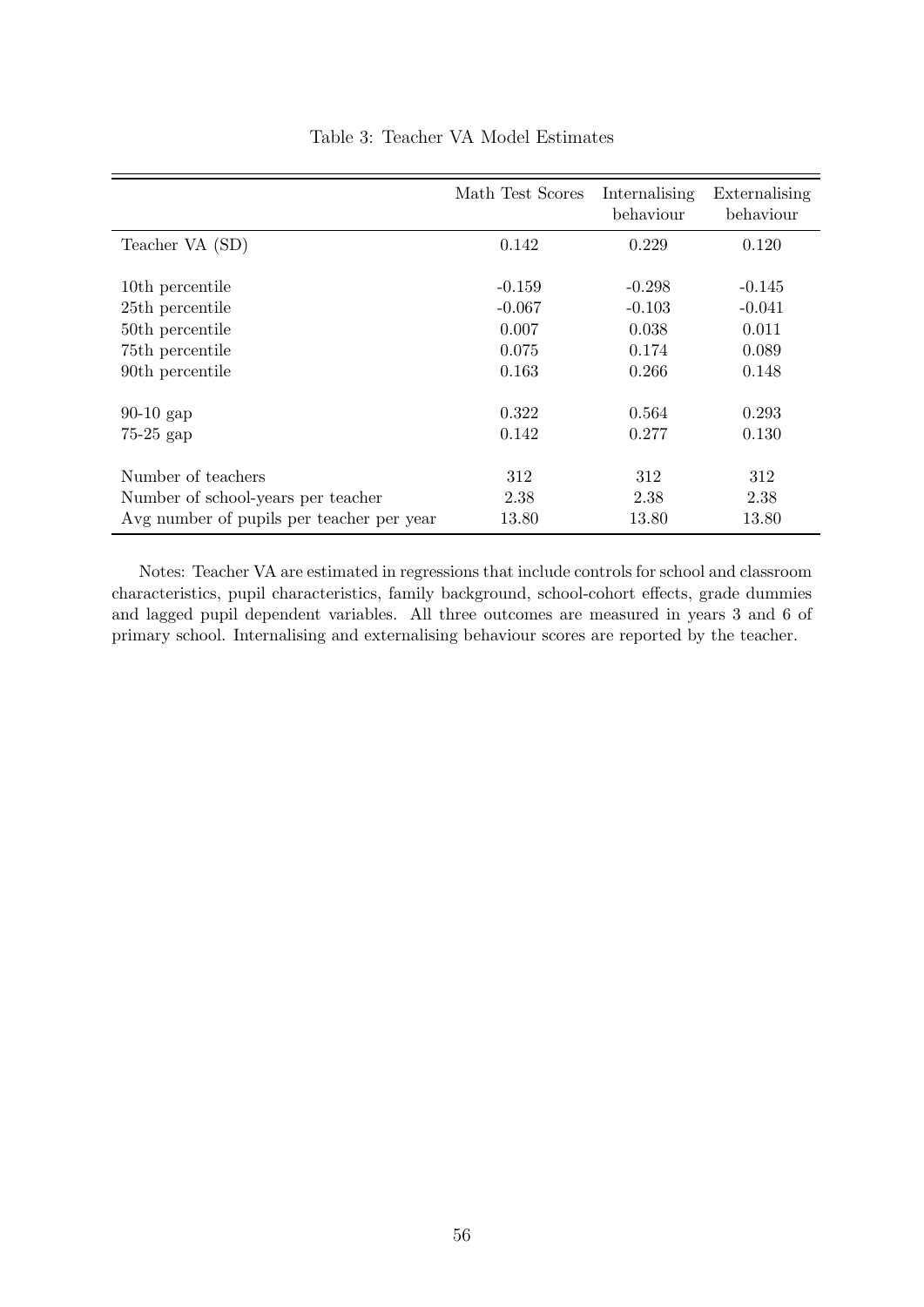|                      | Math<br>test scores  | Predicted<br>test scores   | Predicted<br>test scores   | Predicted<br>test scores   | Predicted<br>test scores   |
|----------------------|----------------------|----------------------------|----------------------------|----------------------------|----------------------------|
| Math teacher VA      | 1.080<br>(0.084)     | 0.153<br>(0.009)           | 0.001<br>(0.022)           | 0.213<br>(0.040)           | 0.018<br>(0.016)           |
| Grade fixed effects  | Yes                  | $\operatorname{Yes}$       | $\operatorname{Yes}$       | ${\rm Yes}$                | $\operatorname{Yes}$       |
| School fixed effects | N <sub>o</sub>       | $\rm No$                   | Yes                        | N <sub>o</sub>             | Yes                        |
|                      |                      | using parent.              | using parent.              | using lags                 | using lags                 |
|                      | Intern.<br>behaviour | Predicted<br>internalising | Predicted<br>internalising | Predicted<br>internalising | Predicted<br>internalising |
| Intern. teacher VA   | 1.013                | 0.015                      | 0.008                      | 0.003                      | $-0.004$                   |
|                      | (0.016)              | (0.001)                    | (0.005)                    | (0.002)                    | (0.002)                    |
| Grade fixed effects  | Yes                  | Yes                        | Yes                        | Yes                        | ${\rm Yes}$                |
| School fixed effects | N <sub>o</sub>       | N <sub>o</sub>             | Yes                        | N <sub>o</sub>             | Yes                        |
|                      |                      | using parent.              | using parent.              | using lags                 | using lags                 |
|                      | Extern.<br>behaviour | Predicted<br>externalising | Predicted<br>externalising | Predicted<br>externalising | Predicted<br>externalising |
| Extern. teacher VA   | 1.295                | 0.052                      | 0.002                      | 0.020                      | $-0.001$                   |
|                      | (0.091)              | (0.008)                    | (0.007)                    | (0.003)                    | (0.003)                    |
| Grade fixed effects  | Yes                  | $\operatorname{Yes}$       | $\operatorname{Yes}$       | Yes                        | Yes                        |
| School fixed effects | N <sub>o</sub>       | $\rm No$                   | Yes                        | N <sub>o</sub>             | Yes                        |
|                      |                      | using parent.              | using parent.              | using lags                 | using lags                 |

Table 4: Estimating Pupil Sorting Using Parent Characteristics and Lagged DV

Notes: Each column reports coefficients from an OLS regression, with standard errors clustered by school-cohort in parentheses. The regressions are run on the sample used to estimate the baseline VA models. There is one observation for each pupil school year in all regressions. Teacher VA are scaled in units of pupils' test scores, and pupils' internalising and externalising behaviours and are estimated using data from classes taught by the same teacher in other years, following the procedure described in section 3. Teacher VA is estimated using the baseline control vector which includes: prior math test scores and prior internalising and externalising behaviours; pupil's gender, ethnicity, free school meal eligibility, age, SEN statement, health; school and classroom characteristics; grade and school-cohort dummies. In column (1) it also includes family characteristics. In column (1), the dependent variable is the pupil's residual math test scores (internalising or externalising behaviour) in a given year. In columns (2) and (4), the dependent variable is the predicted value generates from a regression of test scores (internalising or externalising behaviour) on in (2): parents' education, parental marital status, mother employment history, mother age at birth, financial difficulties and in (4): lagged test scores (at the entry of primary school) and lagged internalising or externalising behaviours measured at age 6. Columns (3) and (5) include school fixed effects.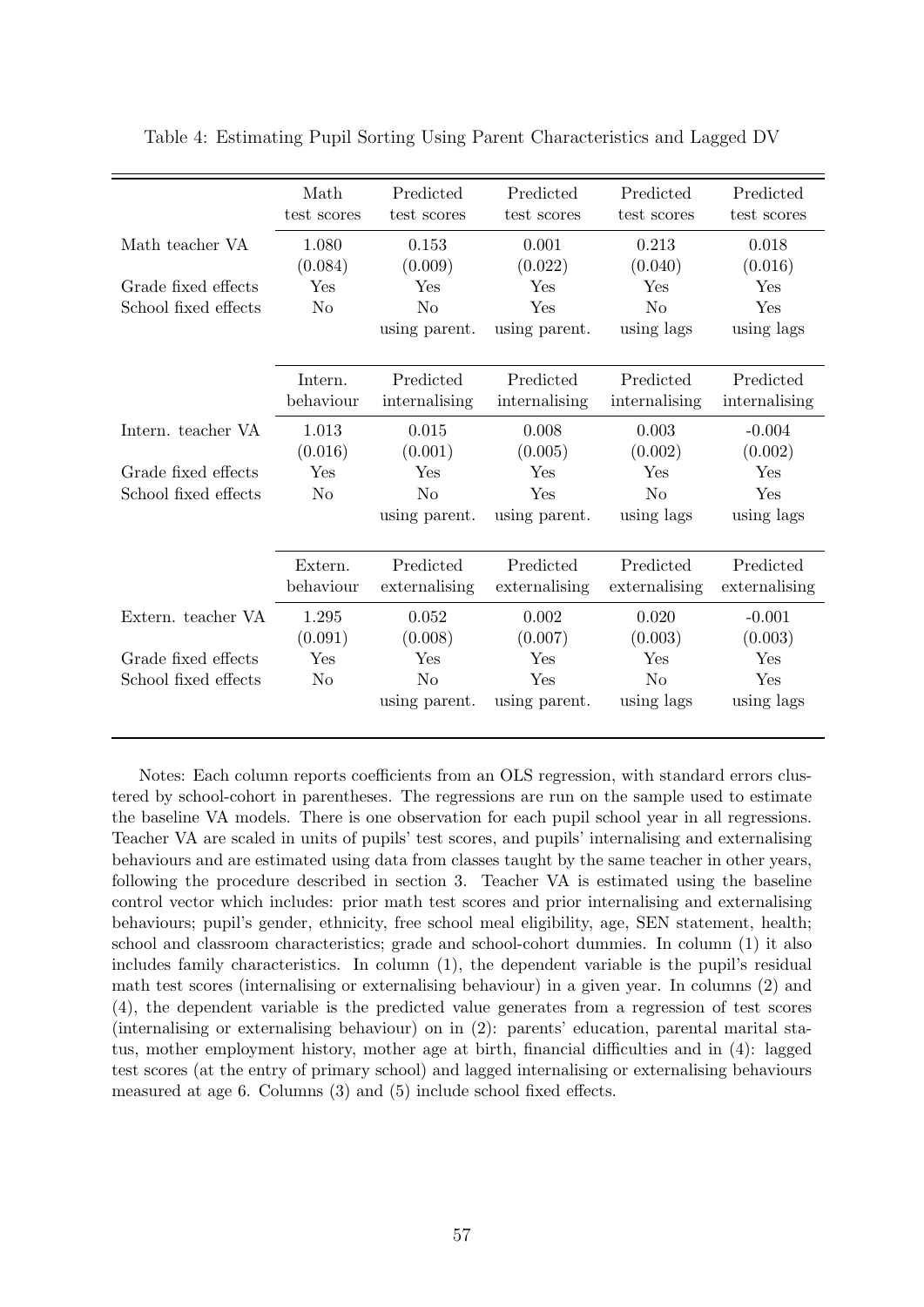|                                          | Math test scores |
|------------------------------------------|------------------|
| <i>Correlation matrix</i>                |                  |
| Math test scores                         | 1                |
| Internalising behaviour (parents report) | 0.26(0.01)       |
| Externalising behaviour (parents report) | 0.12(0.01)       |
| Internalising behaviour (teacher report) | 0.08(0.01)       |
| Externalising behaviour (teacher report) | 0.14(0.01)       |

Table 5: Correlation Between the Teacher VA Model Estimates

Notes: Bootstrapped standard errors are in parentheses. Teacher VA estimates are based on specifications that include school and classroom characteristics, pupil characteristics, family background, school-cohort effects, grade dummies and lagged dependent variables, separately. All outcomes are measured in years 3 and 6 of primary school. Internalising and externalising behaviour scores are reported by teachers and parents.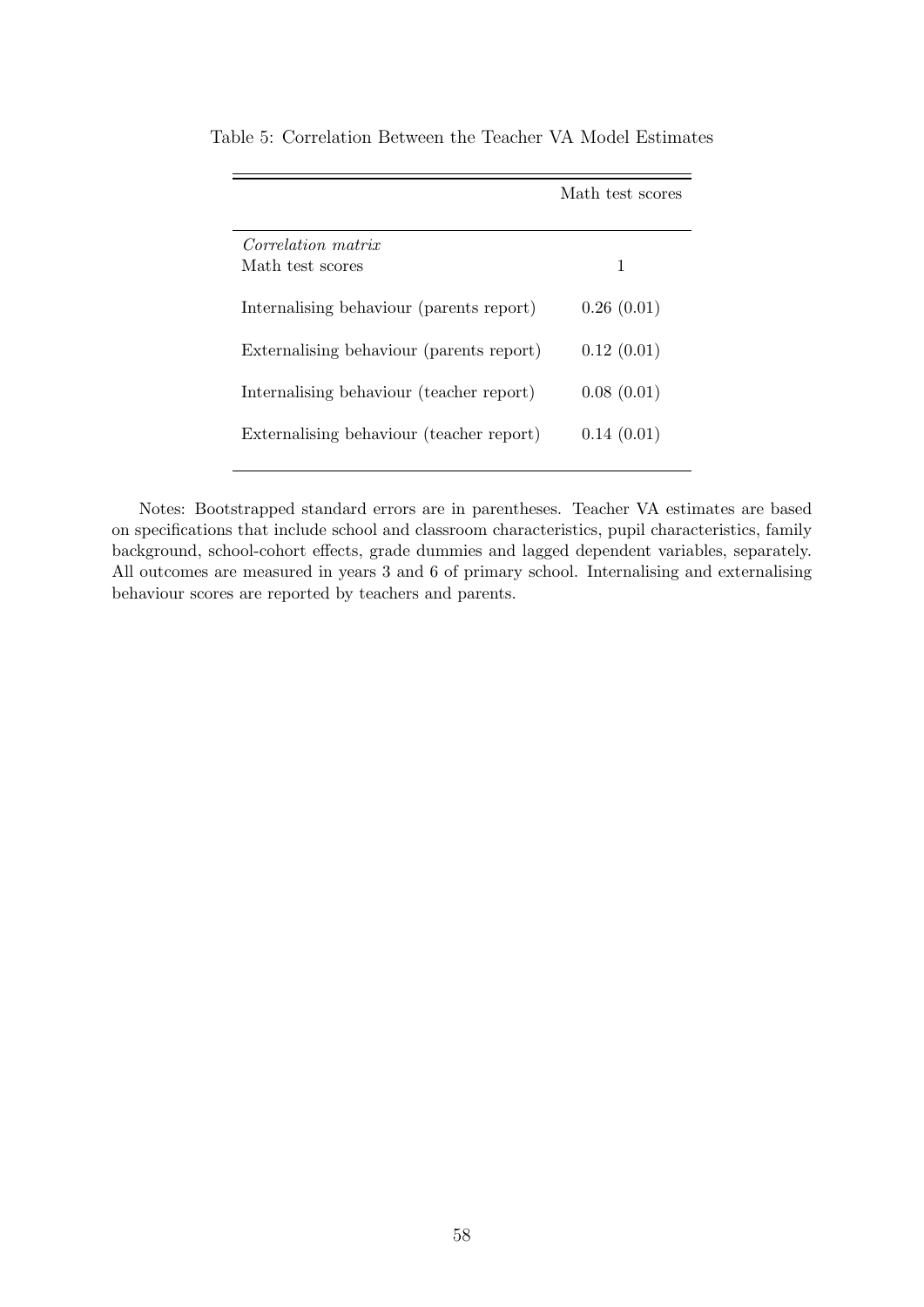|                             | $#$ of classes | Separate regressions              |                |                                                        | All                                    |
|-----------------------------|----------------|-----------------------------------|----------------|--------------------------------------------------------|----------------------------------------|
|                             |                | Higher education at age 20 $(\%)$ |                |                                                        |                                        |
| Math Teacher VA             | 505            | 0.980                             | 1.033          | 0.523                                                  | 0.933                                  |
|                             |                | (0.362)                           | (0.349)        | (1.095)                                                | (0.341)                                |
| Internalising Teacher VA    | 505            | 0.549                             | 0.545          | 0.949                                                  | 0.143                                  |
|                             |                | (0.146)                           | (0.143)        | (0.306)                                                | (0.107)                                |
| Externalising Teacher VA    | 505            | 0.859                             | 0.868          | 0.511                                                  | 0.606                                  |
|                             |                | (0.132)                           | (0.121)        | (0.343)                                                | (0.071)                                |
|                             |                |                                   |                | Total take home pay at age 20 $(\text{\textsterling})$ |                                        |
| Math Teacher VA             | 420            | 480.4                             | 485.3          | 544.2                                                  | 393.3                                  |
|                             |                | (213)                             | (215)          | (370)                                                  | (189)                                  |
| Internalising Teacher VA    | 420            | 132.1                             | 126.7          | 265.2                                                  | 193.3                                  |
|                             |                | (86)                              | (76)           | (539)                                                  | (95)                                   |
| Externalising Teacher VA    | 420            | 487.7                             | 478.7          | 699.9                                                  | 519.1                                  |
|                             |                | (111)                             | (121)          | (52)                                                   | (115)                                  |
|                             |                |                                   |                |                                                        | Never been unemployed at age 20 $(\%)$ |
| Math Teacher VA             | 578            | 0.544                             | 0.540          | 0.767                                                  | 0.498                                  |
|                             |                | (0.348)                           | (0.355)        | (0.792)                                                | (0.374)                                |
| Internalising Teacher VA    | 578            | 0.643                             | 0.632          | 0.074                                                  | 0.546                                  |
|                             |                | (0.131)                           | (0.146)        | (0.156)                                                | (0.200)                                |
| Externalising Teacher VA    | 578            | 0.459                             | 0.473          | 0.617                                                  | 0.100                                  |
|                             |                | (0.149)                           | (0.146)        | (0.410)                                                | (0.276)                                |
|                             |                |                                   |                | Being in full-time job at age 20 $(\%)$                |                                        |
| Math Teacher VA             | 508            | $-1.565$                          | $-1.639$       | $-1.140$                                               | $-1.508$                               |
|                             |                | (0.544)                           | (0.555)        | (0.848)                                                | (0.573)                                |
| Internalising Teacher VA    | 508            | $-0.773$                          | $-0.786$       | $-1.797$                                               | $-0.286$                               |
|                             |                | (0.328)                           | (0.324)        | (0.497)                                                | (0.155)                                |
| Externalising Teacher VA    | 508            | $-1.065$                          | $-1.121$       | $-1.685$                                               | $-0.771$                               |
|                             |                | (0.388)                           | (0.317)        | (1.310)                                                | (0.309)                                |
| Grade fixed effects         |                | Yes                               | Yes            | Yes                                                    | Yes                                    |
| School-cohort fixed effects |                | N <sub>o</sub>                    | Yes            | Yes                                                    | Yes                                    |
| School fixed effects        |                | N <sub>o</sub>                    | N <sub>o</sub> | Yes                                                    | N <sub>o</sub>                         |
|                             |                |                                   |                |                                                        |                                        |

Table 6: Impacts of Teacher VA on Long-Run Outcomes

Notes: Each column reports coefficients from OLS regressions with standard errors clustered by school-cohort in parentheses. The dependent variables are residualised higher education attendance, earnings, probability of never been unemployed and probability of being in full time job at age 20. See Section 4 for a detailed description of the variables. Columns (2), (3), (4) present results from separate regressions. Column (5) includes all the teacher VA estimates at once. Column (1) shows the number of class observations used in the regressions.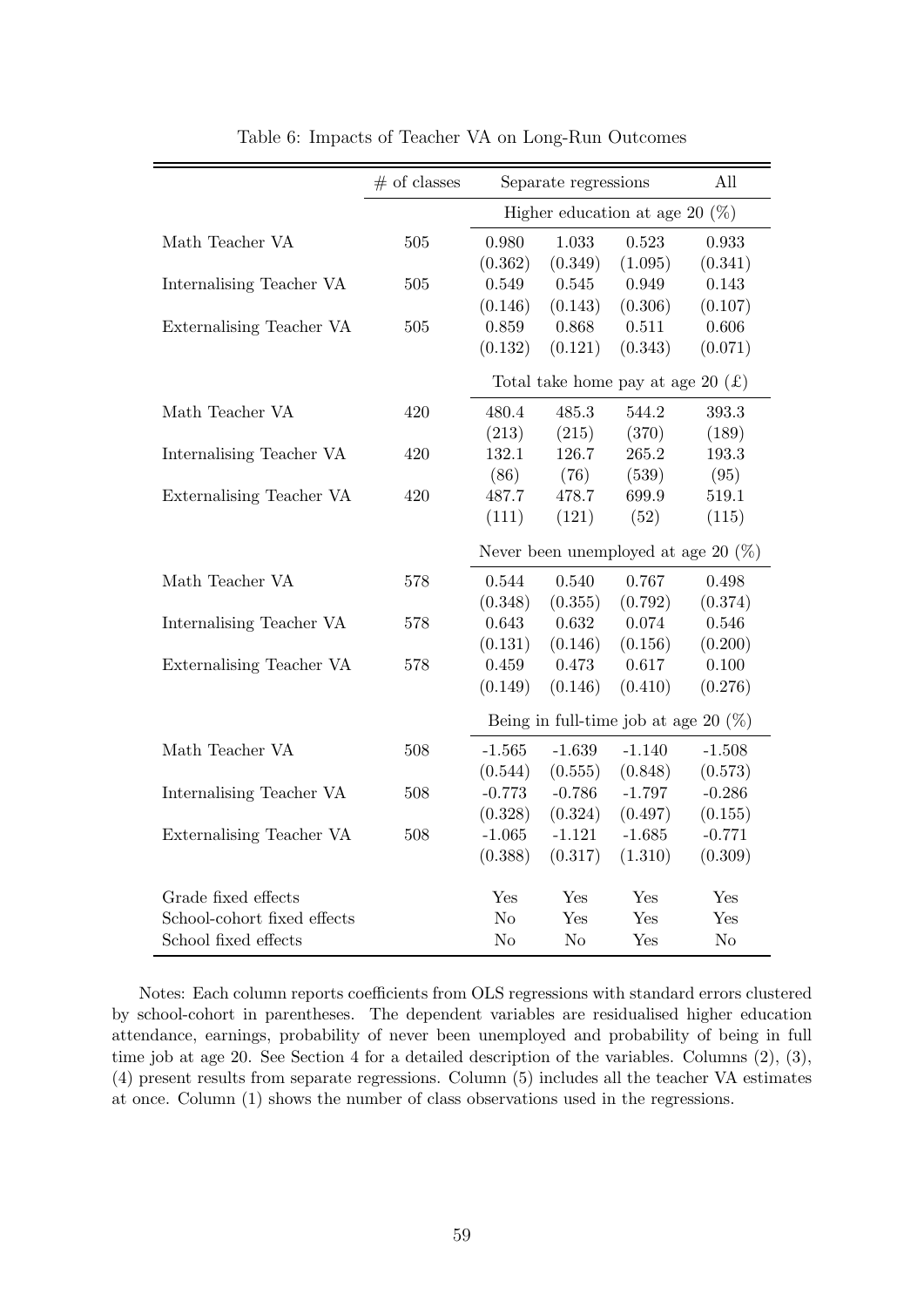|                          | t,                                       | $t+3$   | $t+5$   | $t+7$                                    |  |  |
|--------------------------|------------------------------------------|---------|---------|------------------------------------------|--|--|
|                          | Math test scores                         |         |         |                                          |  |  |
| Math Teacher VA          | 1.018                                    | 0.470   | 0.190   | 0.127                                    |  |  |
|                          | (0.119)                                  | (0.146) | (0.047) | (0.106)                                  |  |  |
| Internalising Teacher VA | 0.078                                    | 0.152   | 0.048   | 0.067                                    |  |  |
|                          | (0.057)                                  | (0.057) | (0.059) | (0.086)                                  |  |  |
| Externalising Teacher VA | 0.154                                    | 0.321   | 0.348   | 0.276                                    |  |  |
|                          | (0.028)                                  | (0.122) | (0.107) | (0.038)                                  |  |  |
| Observations             | 3646                                     | 2670    | 3331    | 1971                                     |  |  |
|                          | Internalising behaviour (parents report) |         |         |                                          |  |  |
| Math Teacher VA          | 0.015                                    | 0.399   | 0.093   |                                          |  |  |
|                          | (0.068)                                  | (0.101) | (0.192) |                                          |  |  |
| Observations             | 3698                                     | 1863    | 1458    |                                          |  |  |
|                          |                                          |         |         | Externalising behaviour (parents report) |  |  |
| Math Teacher VA          | 0.085                                    | 0.297   | 0.054   |                                          |  |  |
|                          | (0.188)                                  | (0.099) | (0.081) |                                          |  |  |
| Observations             | 3688                                     | 1866    | 1460    |                                          |  |  |

Table 7: Impacts of Teacher VA on Current and Future Outcomes

Notes: The table shows the effect of current teacher VA (in year 6) on test scores and noncognitive skills at the end of the current and subsequent school years. I regress end of grade test scores and non-cognitive skills in year t+s on teacher VA in year t, varying s from 3 to 7. I scale teacher VA in units of pupils test score SD's and pupils non-cognitive skills SD's. I control for the baseline control vector (pupil, family, classroom and school characteristics, defined in the text) using within-teacher variation to identify the coefficients on controls. The table reports the coefficients and standard errors clustered at the school-cohort level in parentheses.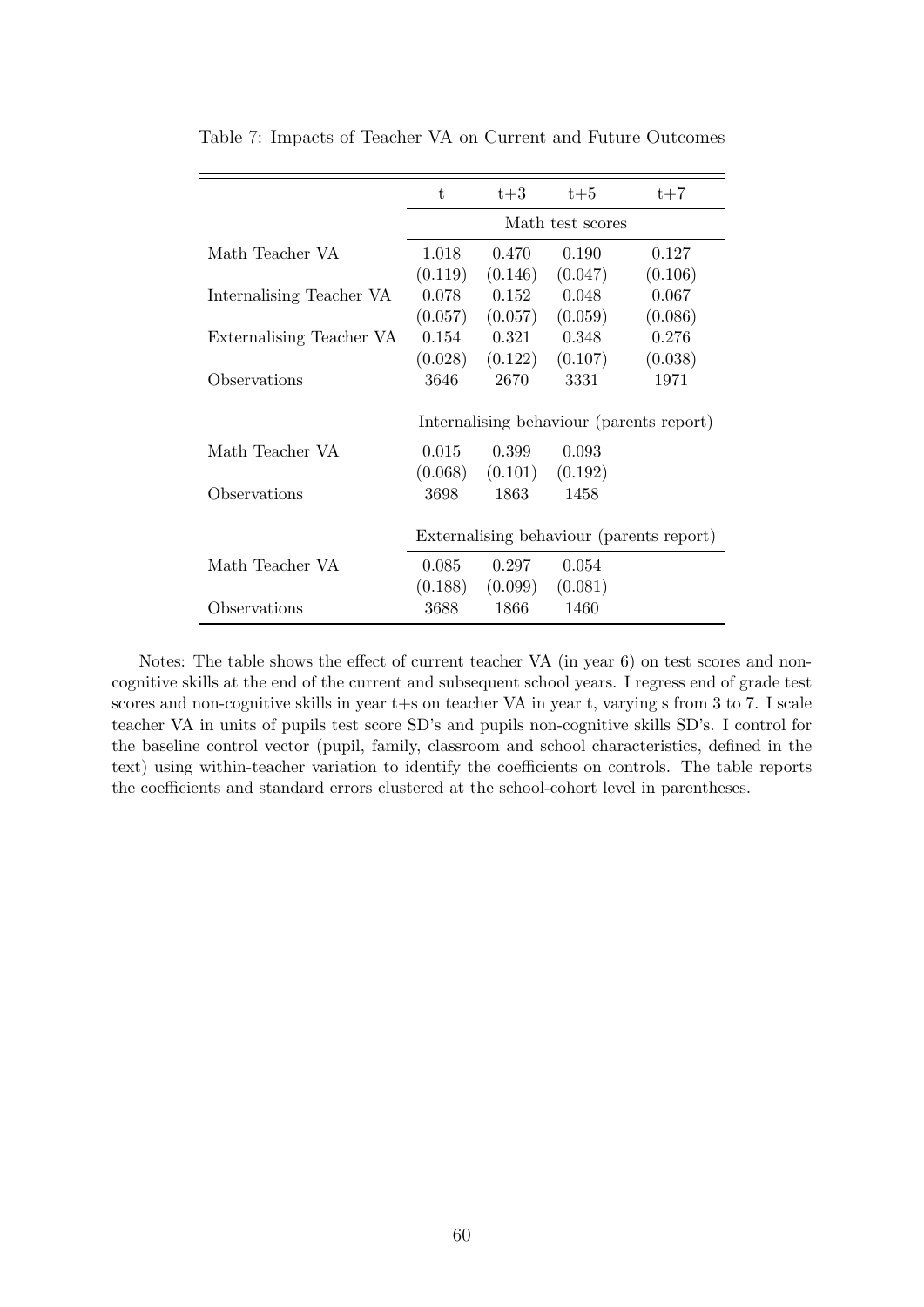|                                     | Math Teacher<br>VA | Internalising<br>Teacher VA | Externalising<br>Teacher VA |
|-------------------------------------|--------------------|-----------------------------|-----------------------------|
| $(1)$ = Teacher gender + experience | 0.031              | 0.048                       | 0.071                       |
| $(2)$ = Teacher non cog. skills     | 0.029              | 0.037                       | 0.071                       |
| $(3)$ = Teaching practices          | 0.228              | 0.129                       | 0.107                       |
| $(4) = (1) + (2)$                   | 0.053              | 0.064                       | 0.098                       |
| $(5) = (1) + (3)$                   | 0.257              | 0.146                       | 0.126                       |
| $(6) = (2) + (3)$                   | 0.244              | 0.147                       | 0.131                       |
| $(7) = (1) + (2) + (3)$             | 0.270              | 0.167                       | 0.152                       |

Table 8: Share of the Variance in Teacher VA Explained by Teacher Characteristics and Teaching Practices (R-squared)

Notes: Teacher non-cog skills includes teacher CCEI, teacher Bachman self-esteem, job satisfaction, and teaching confidence. Teaching practices includes all the teaching practices listed in Appendix C. The teacher VA are estimated in regressions that include the baseline control vector described in Section 3. Only R-squared from second step regressions in which teacher VA are decomposed into different teacher characteristics and teaching practices are reported. The second step regressions include teacher gender and experience in row (1). Row (2) includes only teacher non-cognitive skills. Row (3) includes only teaching practices. Row (4) includes teacher gender, experience and non-cognitive skills. Row (5) includes teacher gender, experience and teaching practices. Row (6) includes teacher non-cognitive skills and teaching practices. Row  $(7)$  includes rows  $(1)$ ,  $(2)$  and  $(3)$  variables.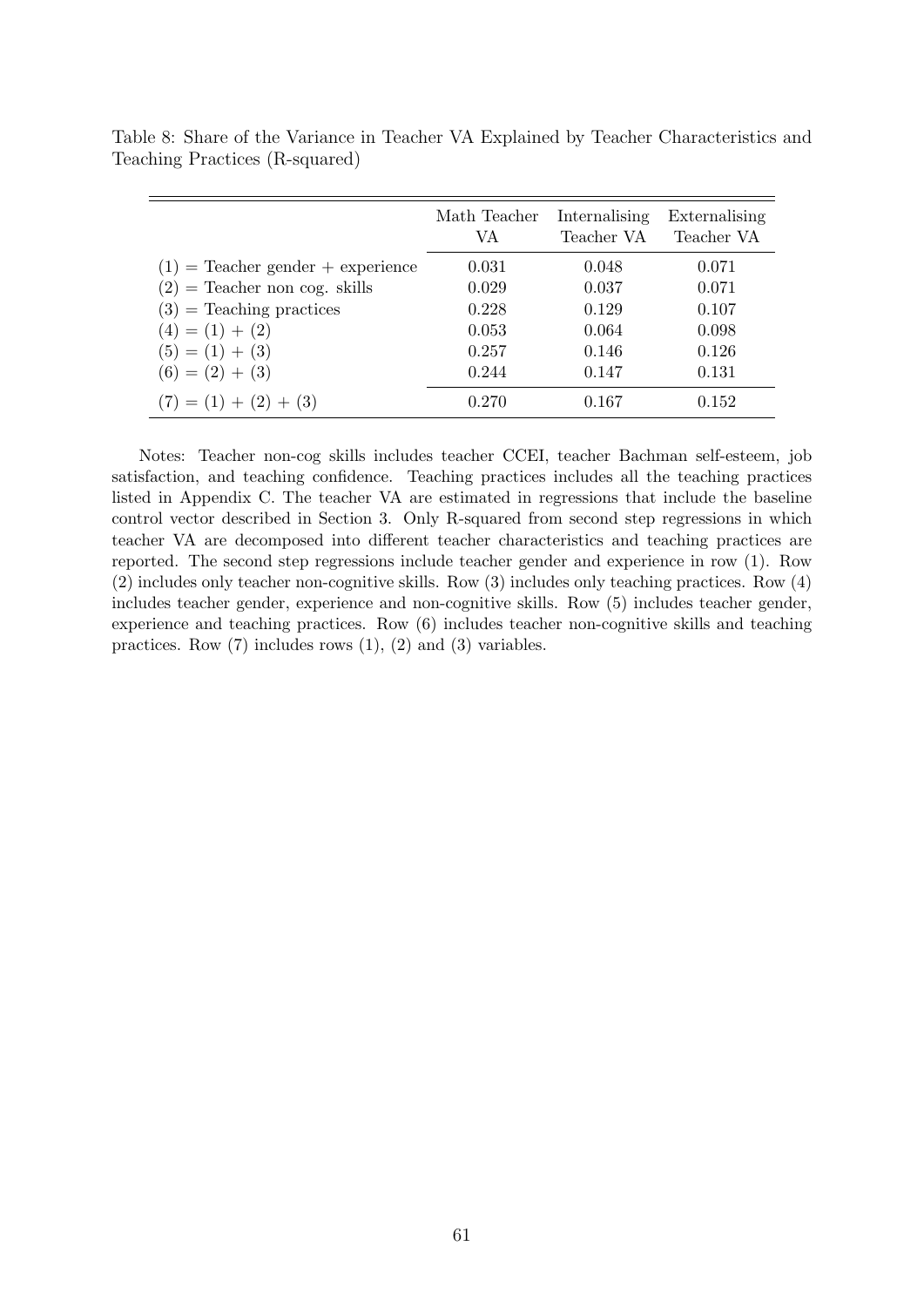# Appendix A: Tables

.

|                                | Mean<br>(1) | <b>Standard Deviation</b><br>(2) |
|--------------------------------|-------------|----------------------------------|
| <i>Student characteristics</i> |             |                                  |
| Male                           | $51.50\%$   |                                  |
| Age (years)                    | 9.83        | 1.41                             |
| Free school meal eligible      | 12.00%      |                                  |
| Special education needs        | 2.80%       |                                  |
| White                          | 94.90%      |                                  |
| Low birth weight               | 5.40%       |                                  |
| Good health                    | 86.90%      |                                  |
| Class size                     | 28.5        | 4.96                             |
| Class exclusion                | $2.60\%$    |                                  |
| Parent characteristics         |             |                                  |
| Age at child birth             | 27.8        | 4.99                             |
| Mother's education $(1-5)$     | 2.92        | 1.27                             |
| Father's education (1-5)       | 2.94        | 1.45                             |
| Major financial difficulties   | 14.20%      |                                  |
| Mother in labour force         | 69.50%      |                                  |
| Married                        | $74.10\%$   |                                  |

Table A.1: Summary Statistics for Sample Used To Estimate VA Model

Notes: All statistics are from the ALSPAC data and are measured during primary school. Free school meal eligible is an indicator for receiving free school meals. Mother's and father's education are measured on a 1-5 scale. Marital status is measured by whether the natural parents are married at child birth. Age at child birth is the age of the mother at child birth. Major financial difficulties is an indicator for whether the household has been in major financial difficulties since child birth. Mother in labour force is an indicator about whether mother is currently working at child birth.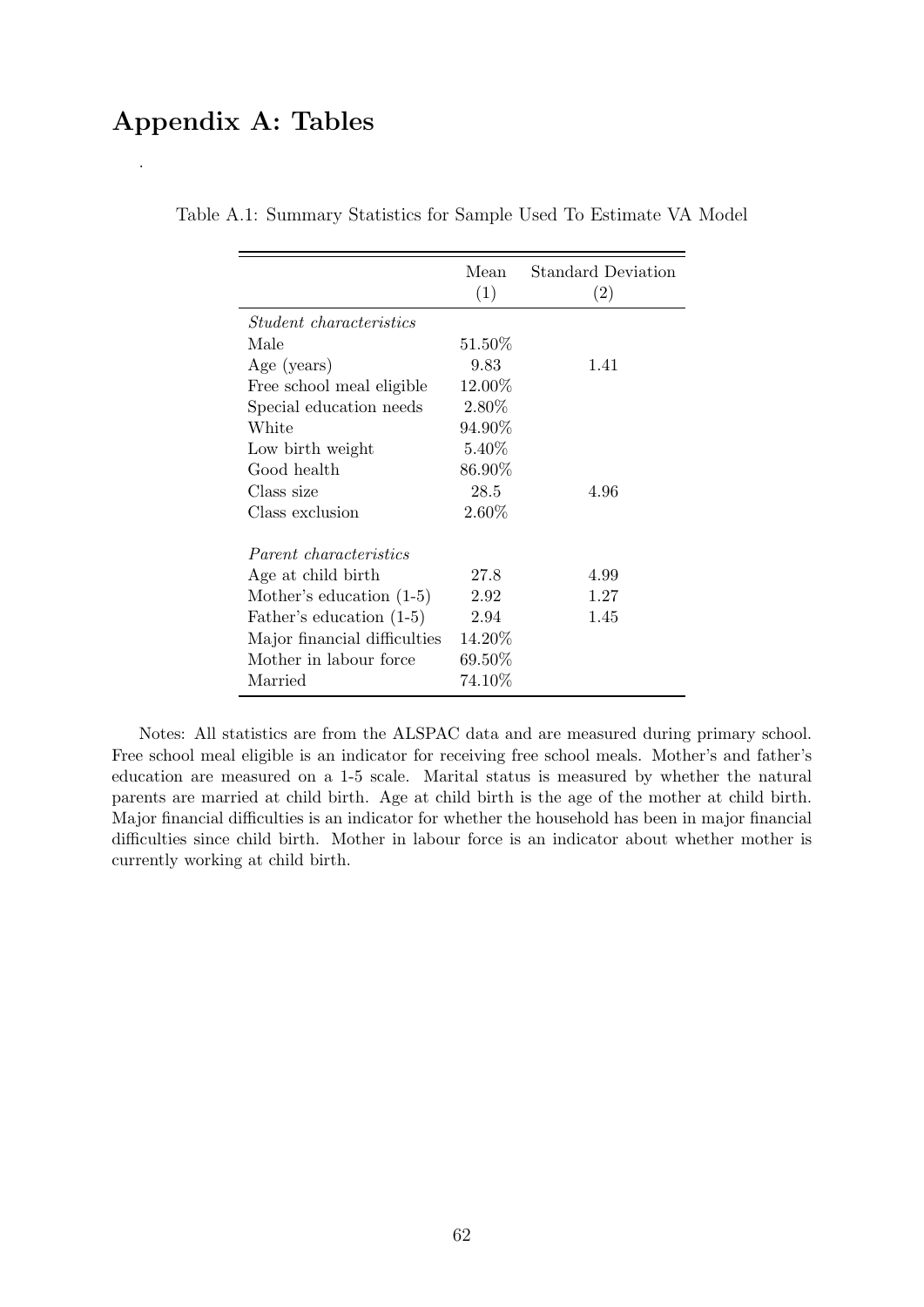|                                               | Correlation<br>Teacher / Parents<br>Internalising | Correlation<br>Teacher $/$ Parents<br>Externalising |
|-----------------------------------------------|---------------------------------------------------|-----------------------------------------------------|
| Teacher female                                | 0.046                                             | $-0.030$                                            |
|                                               | (0.014)                                           | (0.013)                                             |
| Teacher CCEI                                  | 0.002                                             | 0.002                                               |
|                                               | (0.001)                                           | (0.001)                                             |
| Length of time taught pupil                   | 0.047                                             | 0.025                                               |
|                                               | (0.013)                                           | (0.012)                                             |
| Teacher experience                            | 0.011                                             | $-0.001$                                            |
|                                               | (0.005)                                           | (0.005)                                             |
| Standardised tests                            | $-0.036$                                          | 0.004                                               |
|                                               | (0.011)                                           | (0.010)                                             |
| Individual discussions and review             | 0.029                                             | $-0.035$                                            |
|                                               | (0.015)                                           | (0.013)                                             |
| Naming pupils in the classroom                | 0.276                                             | 0.069                                               |
|                                               | (0.117)                                           | (0.101)                                             |
| Class groups: by attainment                   | 0.090                                             | 0.072                                               |
|                                               | (0.048)                                           | (0.044)                                             |
| Teacher responsibility: develop individual    | 0.034                                             | 0.050                                               |
|                                               | (0.013)                                           | (0.012)                                             |
| Teacher responsibility: capacity to think     | 0.058                                             | $-0.054$                                            |
|                                               | (0.026)                                           | (0.023)                                             |
| Teacher responsibility: considerate to others | 0.023                                             | 0.057                                               |
|                                               | (0.022)                                           | (0.020)                                             |
| Observations                                  | 6128                                              | 6166                                                |

Table A.2: Correlations between Teachers', Parents' Reports and Teaching Practices

Notes: This table reports OLS estimates of different teacher characteristics and teaching practices on a variable describing the correlation between teacher reports and parents' reports. The correlation between teacher reports and parents' reports is calculated at the pupil-year level.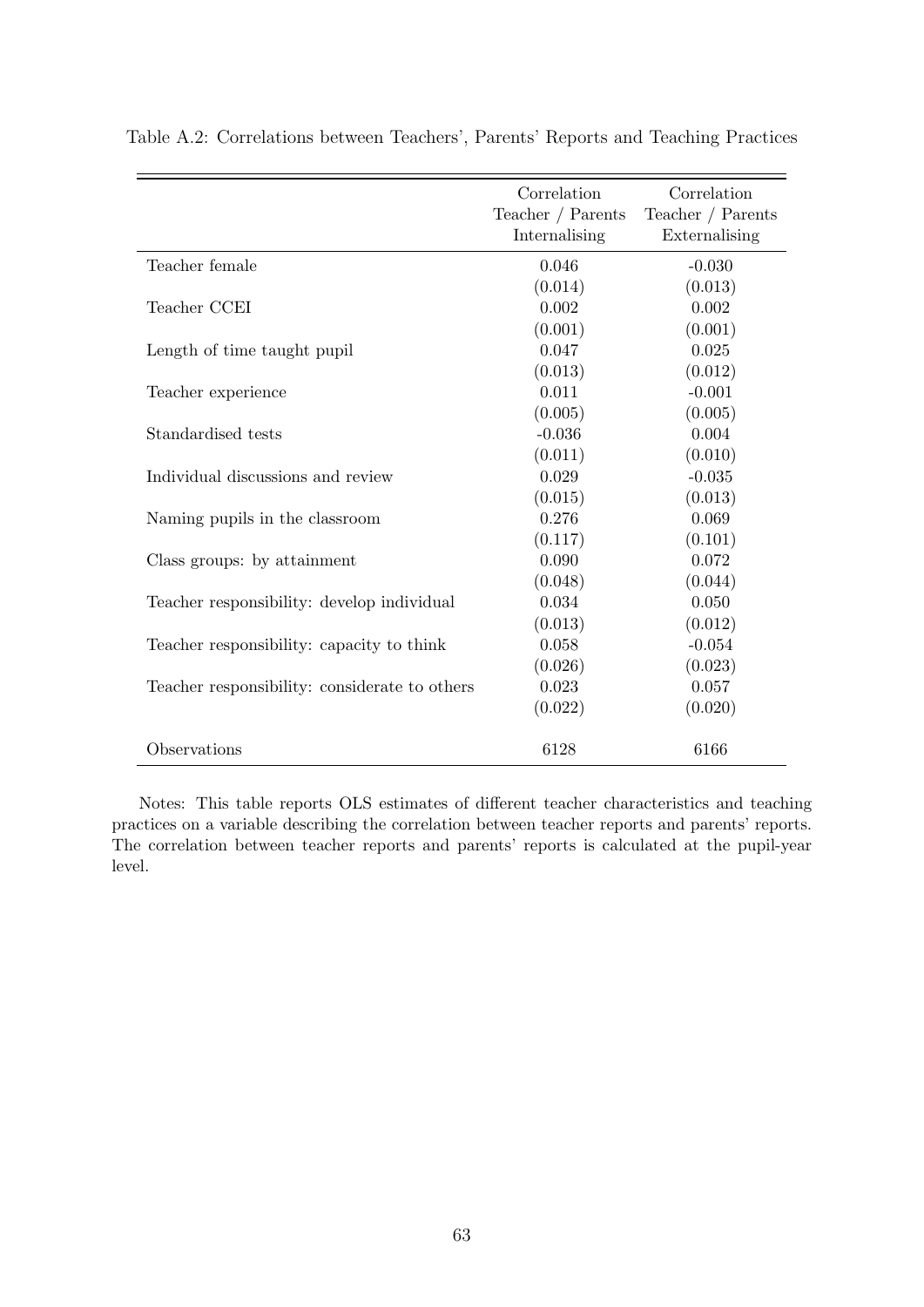|                                                   | Higher<br>Education<br>Attendance<br>at age 20 | Total Take<br>Home Pay<br>at age 20 | Never been<br>unemployed<br>at age 20 | Full time job<br>at age 20 |
|---------------------------------------------------|------------------------------------------------|-------------------------------------|---------------------------------------|----------------------------|
| <i>Correlation matrix</i>                         |                                                |                                     |                                       |                            |
| Math test scores                                  | 0.32                                           | 0.07                                | 0.09                                  | $-0.15$                    |
| English test scores                               | 0.35                                           | 0.04                                | 0.08                                  | $-0.21$                    |
| Internalising behaviour<br>index (parents report) | 0.07                                           | 0.06                                | 0.08                                  | $-0.01$                    |
| Externalising behaviour<br>index (parents report) | 0.18                                           | 0.01                                | 0.10                                  | $-0.11$                    |
| Internalising behaviour<br>index (teacher report) | 0.09                                           | 0.07                                | 0.08                                  | $-0.00$                    |
| Externalising behaviour<br>index (teacher report) | 0.20                                           | $-0.02$                             | 0.11                                  | $-0.10$                    |
| Pupil Average<br><i>Individual level SD</i>       | 50.60%                                         | £10,454<br>5727                     | 67.30%                                | 49.10%                     |

Table A.3: Correlations between Cognitive, Non-Cognitive Skills and LR Outcomes

Notes: Tables A3 reports the correlation of higher education attendance, total take home pay, the probability of never been unemployed and the probability of being in a full time job at age 20 with primary school outcomes such as math test scores, English test scores, internalising behaviour and externalising behaviour in years 3 and 6. Internalising behaviour and externalising behaviour are reported by the parents and by the teacher in both school years for each pupil. Math test scores are measured by KS2 math test scores in year 6 and ALSPAC math test scores at the end of year 3. English test scores are measured by KS2 and KS1 English test scores in year 6 and year 2 of primary school. Internalising behaviours and externalising behaviours are two composite indicators computed from the Strength and Difficulties Questionnaire (see Goldman et al., 1997). Higher education attendance is an indicator for being in higher education at age 20 (all types of higher education institutions). Total take home pay is measured in pounds and is the annual total take home pay (after NI and tax) at age 20. Never been unemployed is an indicator for never having been unemployed at age 20. Full time job at age 20 is an indicator for being in a full time job at age 20 (it excludes being in full time education and being in a part time job). Pupil average reports the mean of higher education attendance, total take home pay, never been unemployed and full time job at age 20, at the pupil level. Individual level SD reports the standard deviations of these long-run outcomes.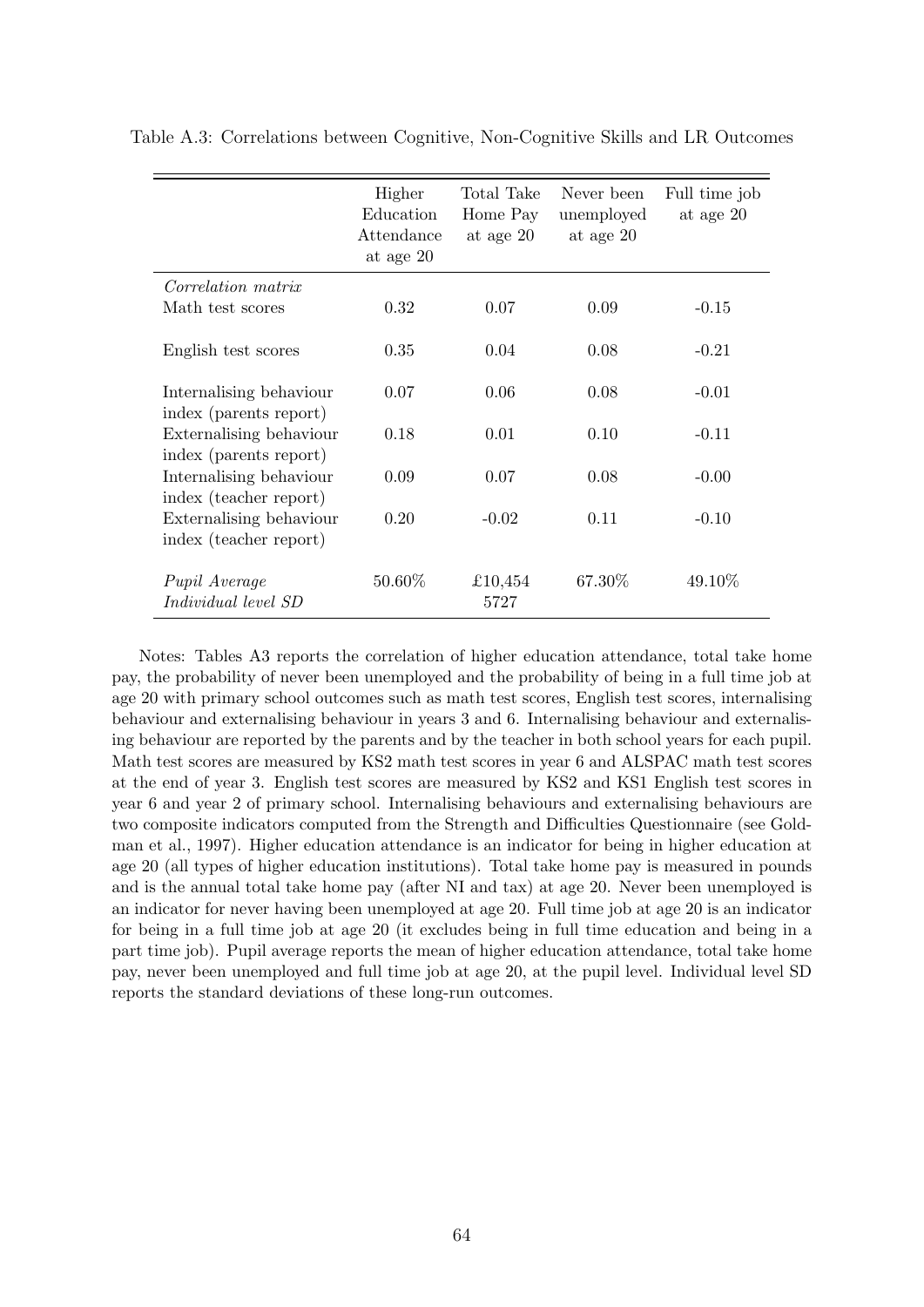|                                                | Math Test Scores | Internalising<br>behaviour | Externalising<br>behaviour |
|------------------------------------------------|------------------|----------------------------|----------------------------|
| Teacher VA (SD):                               |                  |                            |                            |
| Baseline estimates                             | 0.142            | 0.229                      | 0.120                      |
| Controlling for prior cog. and non cog. skills | 0.152            | 0.226                      | 0.120                      |
| Using parents reports                          |                  | 0.221                      | 0.090                      |
| Using principal component analysis             |                  | 0.243                      | 0.127                      |
| Using instrumental variables                   |                  | 0.213                      | 0.123                      |
| Using averaged parents and teacher reports     |                  | 0.258                      | 0.107                      |
| Only year 3                                    | 0.144            | 0.241                      | 0.122                      |
| Only year 6                                    | 0.179            | 0.166                      | 0.096                      |
| Minimum number of obs per teacher per year     |                  |                            |                            |
| More than 5                                    | 0.108            | 0.214                      | 0.155                      |

Table A.4: Sensitivity Analysis

Notes: Table A4 reports teacher VA estimates using alternative specifications. Row 1 reports the baseline estimates where teacher VA controls for school and classroom characteristics, pupil characteristics, family background, school-cohort effects, grade dummies and lagged dependent variables, separately. Row 2 presents results from a specification which includes lagged dependent variables simultaneously. Row 3 presents results where parents' reports for internalising and externalising behaviours are used instead of teacher reports. Row 4 presents teacher VA estimates where internalising and externalising behaviours are obtained from a principal component analysis on teacher and parents' reports. Row 5 presents teacher VA estimates where internaliting and externalising behaviours are obtained from a regression of parents' reports on teacher reports controlling for pupil-fixed effects. Row 6 presents teacher VA estimates where internalising and externalising behaviours are obtained from an average of teacher and parents' reports. Row 7 presents teacher VA estimates for year 3 only, using teacher reports. Row 8 presents teacher VA estimates for year 6 only, using teacher reports. Row 9 presents teacher VA estimates, where I restrict the sample to teachers who have at least 5 observations (pupils) per year.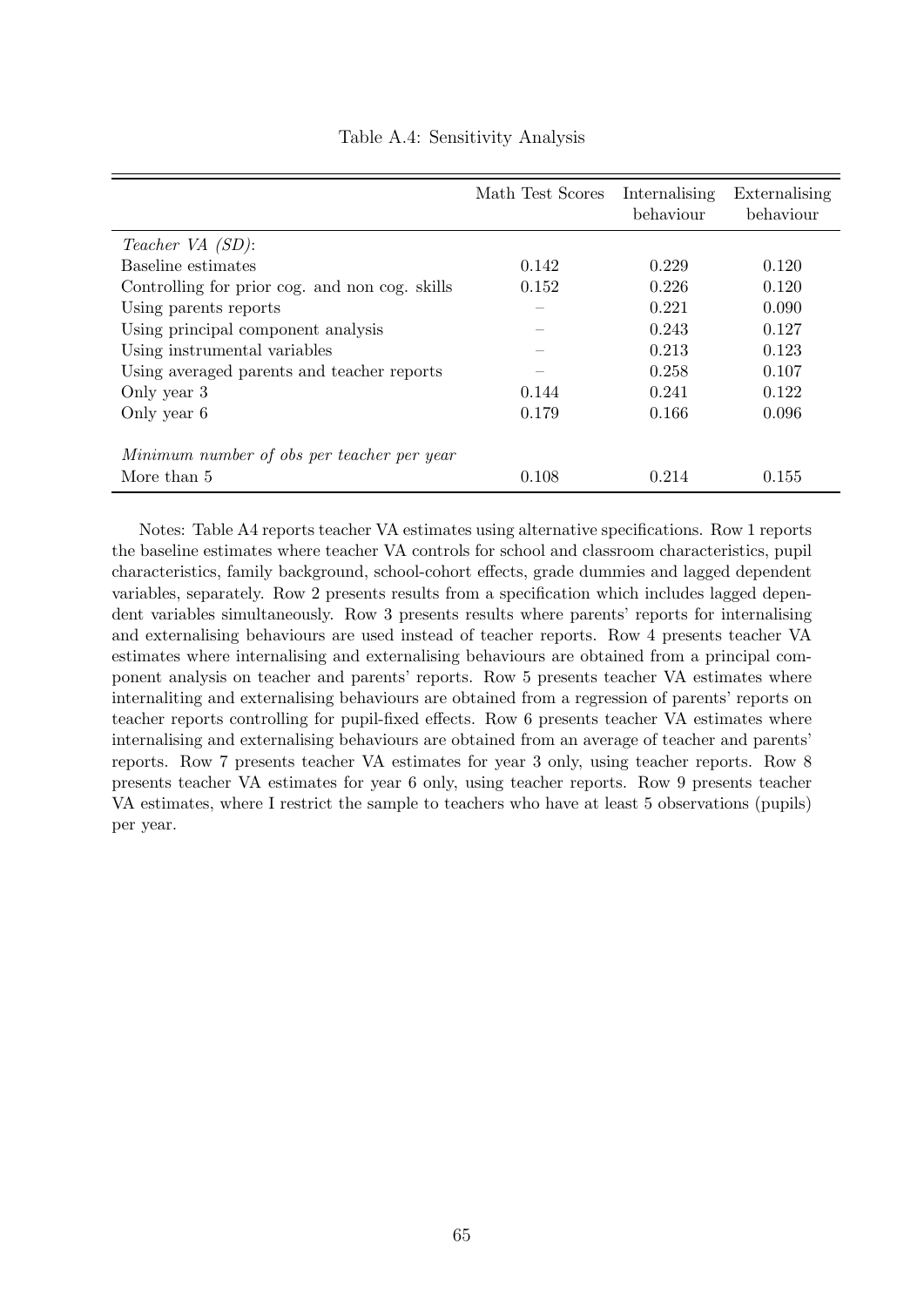|                           | Class-level regressions  |          | School-level regressions |  |  |
|---------------------------|--------------------------|----------|--------------------------|--|--|
|                           | Math teacher VA          |          |                          |  |  |
| Mother's education        | 0.077                    | 0.002    | 0.085                    |  |  |
|                           | (0.014)                  | (0.015)  | (0.023)                  |  |  |
| Fathers' education        | 0.025                    | $-0.007$ | 0.036                    |  |  |
|                           | (0.010)                  | (0.013)  | (0.014)                  |  |  |
| Free school meal eligible | $-0.171$                 | $-0.029$ | $-0.284$                 |  |  |
|                           | (0.055)                  | (0.066)  | (0.106)                  |  |  |
| Prior test score          | 0.047                    | $-0.012$ | 0.037                    |  |  |
|                           | (0.011)                  | (0.010)  | (0.013)                  |  |  |
|                           |                          |          | Internalising teacher VA |  |  |
| Mother's education        | 0.021                    | 0.022    | $-0.004$                 |  |  |
|                           | (0.019)                  | (0.026)  | (0.033)                  |  |  |
| Fathers' education        | $-0.012$                 | 0.039    | $-0.051$                 |  |  |
|                           | (0.019)                  | (0.022)  | (0.025)                  |  |  |
| Free school meal eligible | 0.006                    | 0.088    | $-0.127$                 |  |  |
|                           | (0.091)                  | (0.092)  | (0.167)                  |  |  |
| Prior intern. behaviour   | $-0.014$                 | $-0.004$ | 0.015                    |  |  |
|                           | (0.011)                  | (0.014)  | (0.024)                  |  |  |
|                           | Externalising teacher VA |          |                          |  |  |
| Mother's education        | 0.037                    | 0.003    | 0.019                    |  |  |
|                           | (0.013)                  | (0.018)  | (0.024)                  |  |  |
| Fathers' education        | 0.011                    | 0.011    | 0.007                    |  |  |
|                           | (0.011)                  | (0.016)  | (0.018)                  |  |  |
| Free school meal eligible | $-0.195$                 | 0.033    | $-0.308$                 |  |  |
|                           | (0.054)                  | (0.070)  | (0.095)                  |  |  |
| Prior extern. behaviour   | $-0.017$                 | $-0.009$ | $-0.013$                 |  |  |
|                           | (0.006)                  | (0.007)  | (0.010)                  |  |  |
| School fixed effects      | N <sub>o</sub>           | Yes      | N <sub>o</sub>           |  |  |
| Observations              | 707                      | 707      | 209                      |  |  |

Table A.5: Association between Teacher VA and Selected Pupil Characteristics

Notes: Each entry presents the coefficient from a separate regression of the indicated variable on the teacher VA estimates. Column 2 includes school fixed effects. Regressions are weighted by the class or school size and standard errors are clustered at the school level.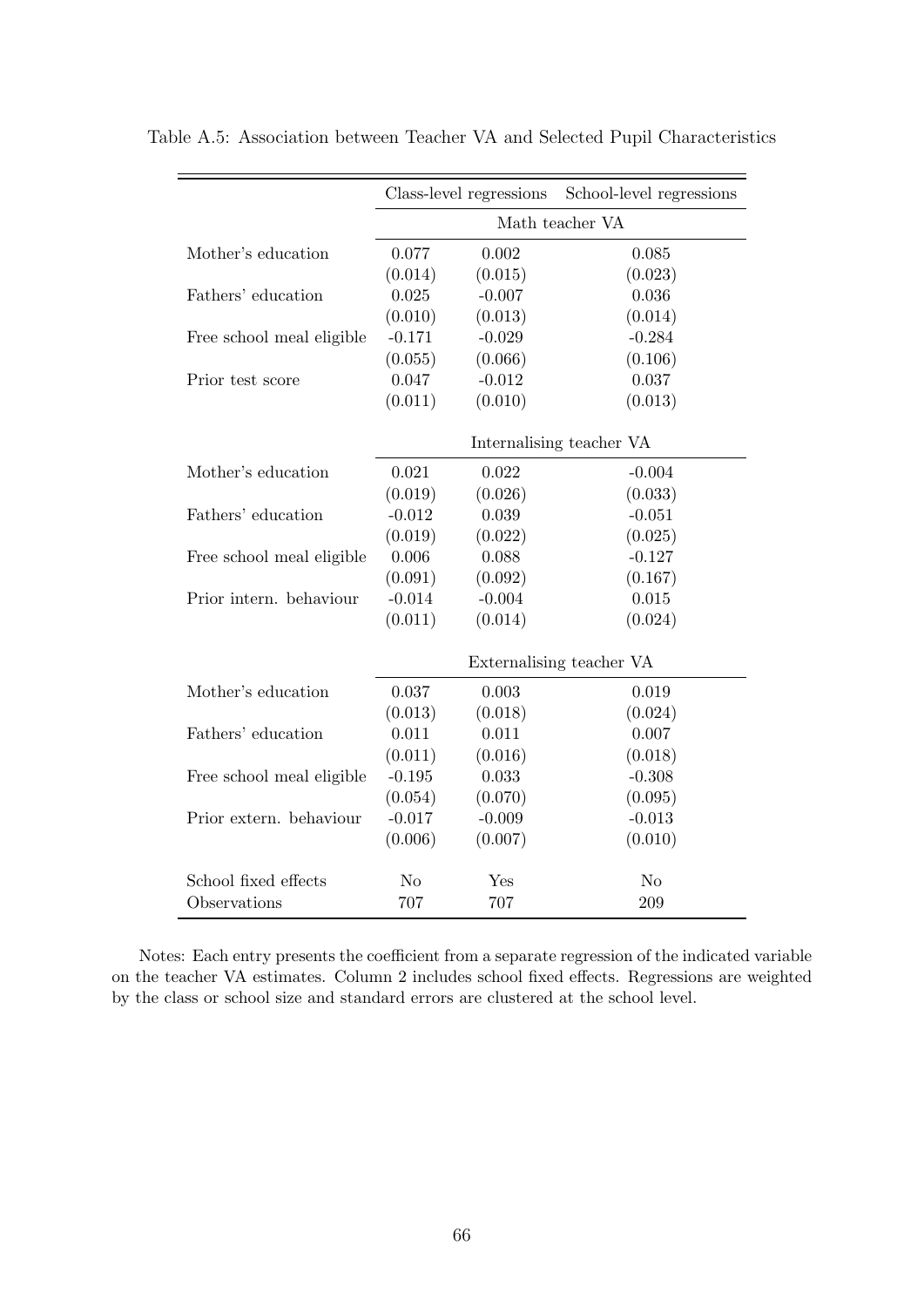|                                | Math<br>Teacher VA | Internalising<br>Teacher VA | Externalising<br>Teacher VA |
|--------------------------------|--------------------|-----------------------------|-----------------------------|
| Teacher female                 | $-0.015$           | 0.028                       | 0.014                       |
|                                | (0.009)            | (0.014)                     | (0.007)                     |
| Teacher CCEI                   | 0.017              | 0.037                       | 0.017                       |
|                                | (0.008)            | (0.012)                     | (0.006)                     |
| Teacher self-esteem            | 0.013              | 0.005                       | 0.012                       |
|                                | (0.012)            | (0.018)                     | (0.009)                     |
| Teacher job satisfaction       | 0.002              | 0.028                       | 0.006                       |
|                                | (0.011)            | (0.017)                     | (0.008)                     |
| Teacher confidence in teaching | 0.016              | 0.007                       | 0.001                       |
|                                | (0.008)            | (0.013)                     | (0.006)                     |
| Teacher experience             | 0.015              | $-0.010$                    | $-0.012$                    |
|                                | (0.011)            | (0.015)                     | (0.008)                     |
| Observations                   | 717                | 722                         | 722                         |

Table A.6: Estimates of the Effect of Teacher Characteristics on Teacher VA

Notes: This tables reports teacher-year level regressions of teacher characteristics on teacher VA. The dependent variables are the teacher VA, estimated in regressions that include the baseline control vector described in Section 3. Teacher characteristics include teacher gender, teacher emotional health (CCEI), teacher Bachman self-esteem, teacher job satisfaction, teacher confidence in teaching math and teacher experience. See Appendix C for a full description of teacher CCEI and teacher Bachman self-esteem.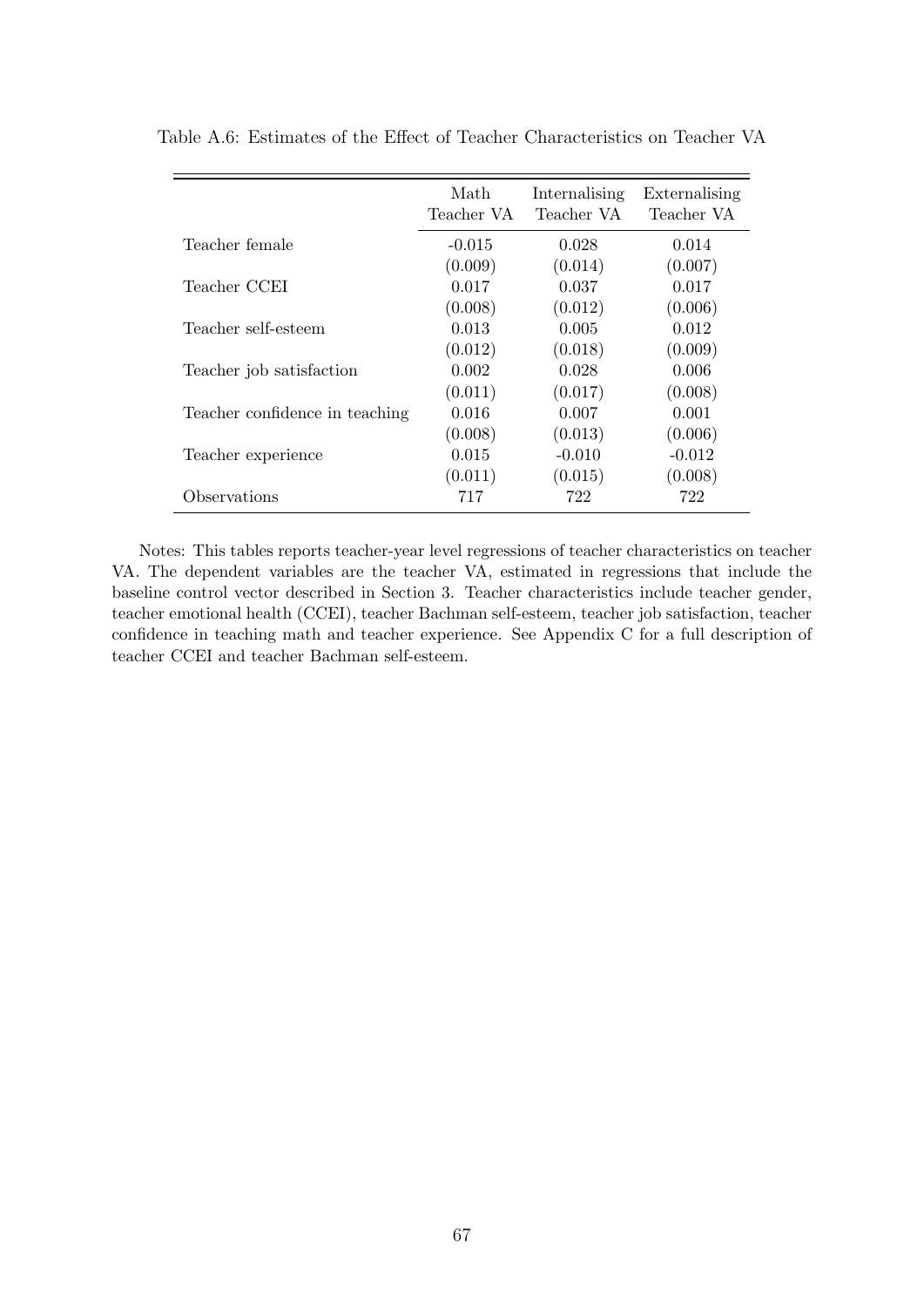|                         | Math Teacher VA |          | Internalising Teacher VA |          | Externalising Teacher VA |          |
|-------------------------|-----------------|----------|--------------------------|----------|--------------------------|----------|
|                         | Each            | All      | All<br>Each              |          | Each                     | All      |
|                         | measure         | measures | measure                  | measures | measure                  | measures |
|                         | included        | included | included                 | included | included                 | included |
|                         | separately      | jointly  | separately               | jointly  | separately               | jointly  |
| Knowledge               | 0.005           | 0.001    | $-0.084$                 | $-0.098$ | 0.022                    | 0.017    |
|                         | (0.026)         | (0.031)  | (0.029)                  | (0.046)  | (0.020)                  | (0.024)  |
| Analytical and critical | 0.049           | 0.052    | 0.009                    | $-0.041$ | 0.016                    | $-0.001$ |
|                         | (0.020)         | (0.027)  | (0.030)                  | (0.043)  | (0.015)                  | (0.022)  |
| Autonomy                | 0.015           | $-0.004$ | 0.052                    | 0.074    | 0.013                    | 0.007    |
|                         | (0.017)         | (0.021)  | (0.024)                  | (0.033)  | (0.012)                  | (0.017)  |
| Social and moral behav. | 0.011           | $-0.010$ | 0.019                    | $-0.003$ | 0.017                    | 0.013    |
|                         | (0.017)         | (0.022)  | (0.024)                  | (0.035)  | (0.013)                  | (0.018)  |
| Individual treatment    | 0.011           | $-0.004$ | 0.082                    | 0.078    | 0.028                    | 0.022    |
|                         | (0.028)         | (0.030)  | (0.040)                  | (0.048)  | (0.020)                  | (0.024)  |
| Observations            | 717             | 717      | 722                      | 722      | 722                      | 722      |

Table A.7: Estimates of the Effect of Teaching Practices on Teacher VA

Notes: This table reports OLS estimates of the effect of five teaching practices measures on teacher value-added estimates measured on pupils' math test scores, pupils' internalising behaviours and pupils' externalising behaviours. The unit of analysis is one observation per teacher per year. Robust standard errors are reported in parentheses. The regressions include teacher gender, teacher CCEI and teacher experience. The estimates presented in the odd columns are from regressions where each of teaching practices is used as the only treatment variable in the regression. The estimates presented in the even columns are from regressions where all five teaching practices measures are used simultaneously as treatment variables in the regressions.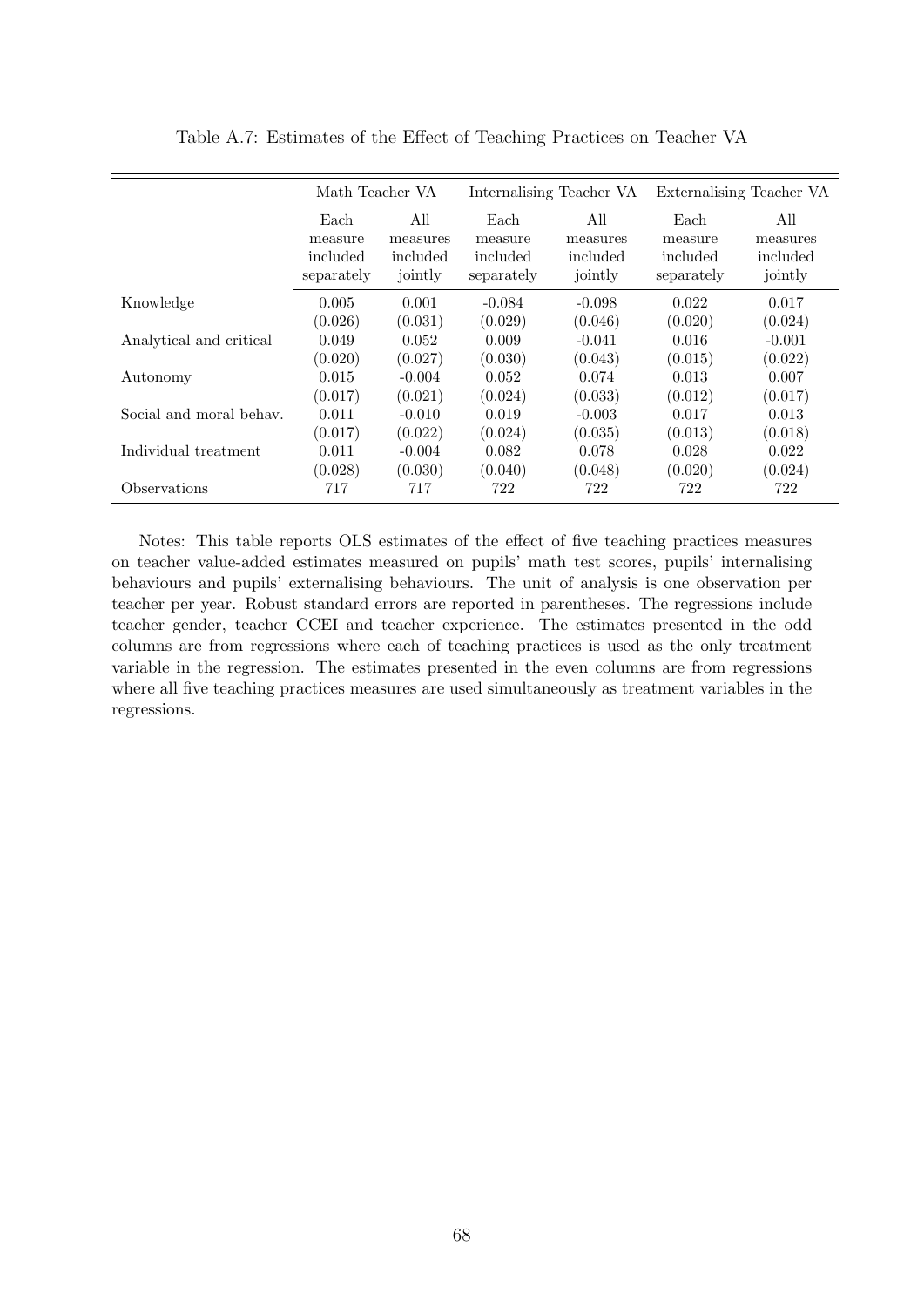|                                                    | Math<br>Teacher VA | Internalising<br>Teacher VA | Externalising<br>Teacher VA |
|----------------------------------------------------|--------------------|-----------------------------|-----------------------------|
| Homework: Yes/No                                   | 0.055              | $-0.049$                    | 0.015                       |
|                                                    | (0.025)            | (0.040)                     | (0.021)                     |
| Written assessment: Yes/No                         | 0.028              | 0.001                       | 0.002                       |
|                                                    | (0.016)            | (0.026)                     | (0.013)                     |
| Help child to develop in his/her own way: $Yes/No$ | $-0.008$           | 0.103                       | 0.026                       |
|                                                    | (0.023)            | (0.038)                     | (0.019)                     |
| Help child to organise his/her work: $: Yes/No$    | $-0.010$           | 0.072                       | $-0.007$                    |
|                                                    | (0.023)            | (0.037)                     | (0.019)                     |
| Ability groups in the class: $: Yes/No$            | $-0.080$           | 0.010                       | 0.005                       |
|                                                    | (0.020)            | (0.033)                     | (0.017)                     |
| Individual reviews and discussions: : Yes/No       | 0.041              | 0.164                       | 0.041                       |
|                                                    | (0.041)            | (0.066)                     | (0.034)                     |
| Teacher characteristics                            | Yes                | Yes                         | Yes                         |
| Observations                                       | 717                | 722                         | 722                         |

Table A.8: Estimates of the Effect of Selected Teaching Practices on Teacher VA

Notes: This tables reports teacher-year level regressions of teaching practices on teacher VA. The dependent variables are the teacher VA, estimated in regressions that include the baseline control vector described in Section 3. Teacher characteristics include teacher gender, teacher emotional health (CCEI), teacher Bachman self-esteem, teacher job satisfaction, teacher confidence in teaching math and teacher experience. See Appendix C for a full description of teacher CCEI and teacher Bachman self-esteem. Only a selected sample of teaching practices include in the regressions is shown. See Appendix C for a full description of the teaching practices.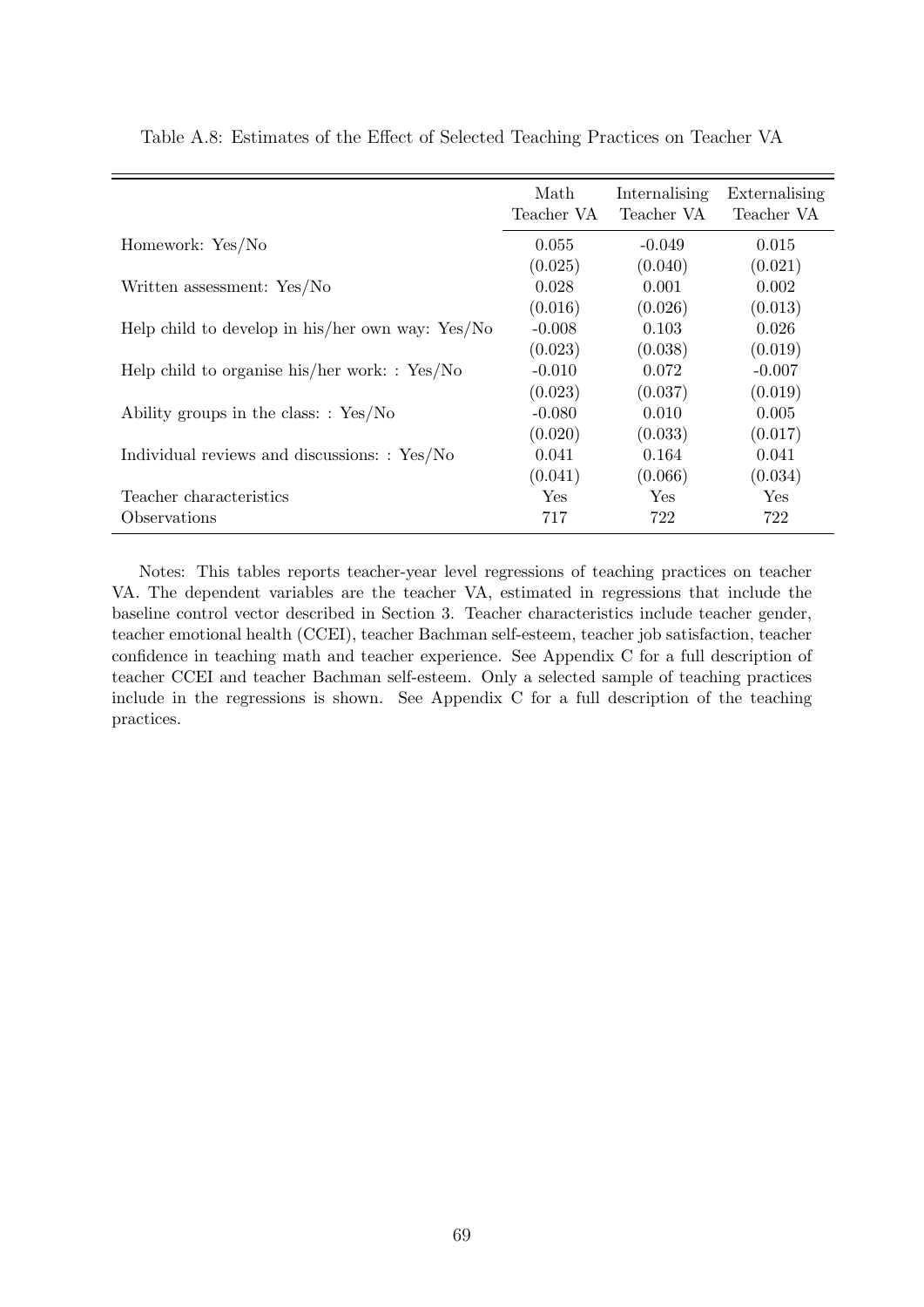|                                                  | Mean   | <b>SD</b> | <b>Between</b><br><b>SD</b> | Within<br><b>SD</b> | Min            | Max            |
|--------------------------------------------------|--------|-----------|-----------------------------|---------------------|----------------|----------------|
| Female                                           | 79.5 % |           |                             |                     |                |                |
| Teacher CCEI                                     | 13.61  | 7.97      | 7.86                        | 2.25                | $\mathbf{1}$   | 40             |
| Teacher Bachman self-esteem                      | 30.98  | 5.55      | 5.50                        | 1.64                | 13             | 40             |
| Teacher job satisfaction                         | 4.39   | 0.86      | 0.82                        | 0.27                | $\mathbf{1}$   | $\overline{5}$ |
| Length of time teaching pupil                    | 1.17   | 0.38      | 0.38                        | 0.18                | $\mathbf{1}$   | $\overline{2}$ |
| Teacher confidence in teaching                   | 1.54   | 0.51      | 0.49                        | 0.18                | $\overline{0}$ | $\overline{2}$ |
| Teacher experience                               | 14.85  | 11.12     | 11.14                       | 0.51                | $\overline{0}$ | 42             |
| Homework frequency                               | 3.470  | 0.878     | 0.86                        | 0.25                | 1              | $\overline{5}$ |
| Type of homework                                 | 1.908  | 0.507     | 0.48                        | 0.20                | $\mathbf{1}$   | 3              |
| Written tests                                    | 2.835  | 0.391     | 0.36                        | 0.12                | $\mathbf{1}$   | 3              |
| Self-assessed tests                              | 1.960  | 0.545     | 0.53                        | 0.23                | $\mathbf{1}$   | 3              |
| Listen to pupils                                 | 2.669  | 0.491     | 0.45                        | 0.20                | $\mathbf{1}$   | 3              |
| Individual discussions and review                | 2.186  | 0.533     | 0.51                        | 0.24                | $\mathbf{1}$   | 3              |
| Written incentives                               | 0.994  | 0.075     | 0.06                        | 0.04                | $\overline{0}$ | $\mathbf{1}$   |
| Naming pupils in the classroom                   | 0.989  | 0.106     | 0.08                        | 0.05                | $\overline{0}$ | $\mathbf{1}$   |
| Free time as incentive                           | 0.560  | 0.497     | 0.47                        | 0.18                | $\overline{0}$ | $\mathbf{1}$   |
| Competition as incentive                         | 0.562  | 0.497     | 0.48                        | 0.16                | $\overline{0}$ | $\mathbf{1}$   |
| Displaying work                                  | 0.319  | 0.467     | 0.46                        | 0.17                | $\overline{0}$ | $\mathbf{1}$   |
| Class ability groups                             | 0.921  | 0.270     | 0.24                        | 0.10                | $\overline{0}$ | $\mathbf{1}$   |
| Teacher responsibility: develop skills           | 1.043  | 0.213     | 0.22                        | 0.10                | $\mathbf{1}$   | 3              |
| Teacher responsibility: moral and behaviours     | 1.177  | 0.446     | 0.45                        | 0.15                | $\mathbf{1}$   | 3              |
| Teacher responsibility: equip skills for society | 1.126  | 0.365     | 0.38                        | 0.16                | $\mathbf{1}$   | 3              |
| Teacher responsibility: develop individual       | 1.408  | 0.628     | 0.63                        | 0.23                | $\mathbf{1}$   | $\overline{4}$ |
| Teacher responsibility: being obedient           | 1.406  | 0.621     | 0.63                        | 0.23                | $\mathbf{1}$   | $\overline{4}$ |
| Teacher responsibility: capacity to think        | 1.138  | 0.401     | 0.41                        | 0.14                | $\mathbf{1}$   | 3              |
| Teacher responsibility: prepare for occupation   | 2.298  | 1.032     | 1.02                        | 0.35                | $\mathbf{1}$   | $\overline{5}$ |
| Teacher responsibility: respect                  | 1.244  | 0.518     | 0.53                        | 0.21                | $\mathbf{1}$   | $\overline{4}$ |
| Teacher responsibility: work cooperatively       | 1.287  | 0.540     | 0.54                        | 0.19                | $\mathbf{1}$   | $\overline{4}$ |
| Teacher responsibility: interest in learning     | 1.128  | 0.382     | 0.39                        | 0.13                | $\mathbf{1}$   | 3              |
| Teacher responsibility: able to organise         | 1.562  | 0.675     | 0.66                        | 0.27                | $\mathbf{1}$   | $\overline{4}$ |
| Teacher responsibility: self confidence          | 1.102  | 0.327     | 0.33                        | 0.17                | $\mathbf{1}$   | 3              |
| Teacher responsibility: considerate to others    | 1.140  | 0.398     | 0.41                        | 0.14                | $\mathbf{1}$   | 3              |
| Teacher responsibility: show respect             | 1.439  | 0.519     | $0.50\,$                    | 0.20                | $\mathbf{1}$   | $\overline{4}$ |
| Homework: to the most able or least able         | 2.998  | 0.209     | 0.21                        | 0.04                | $\mathbf{1}$   | $\overline{4}$ |

Table A.9: Summary Statistics for the Sample Used to Estimate VA Model

Notes: All the statistics are from the ALSPAC data and are measured in year 3 or 6 of primary school.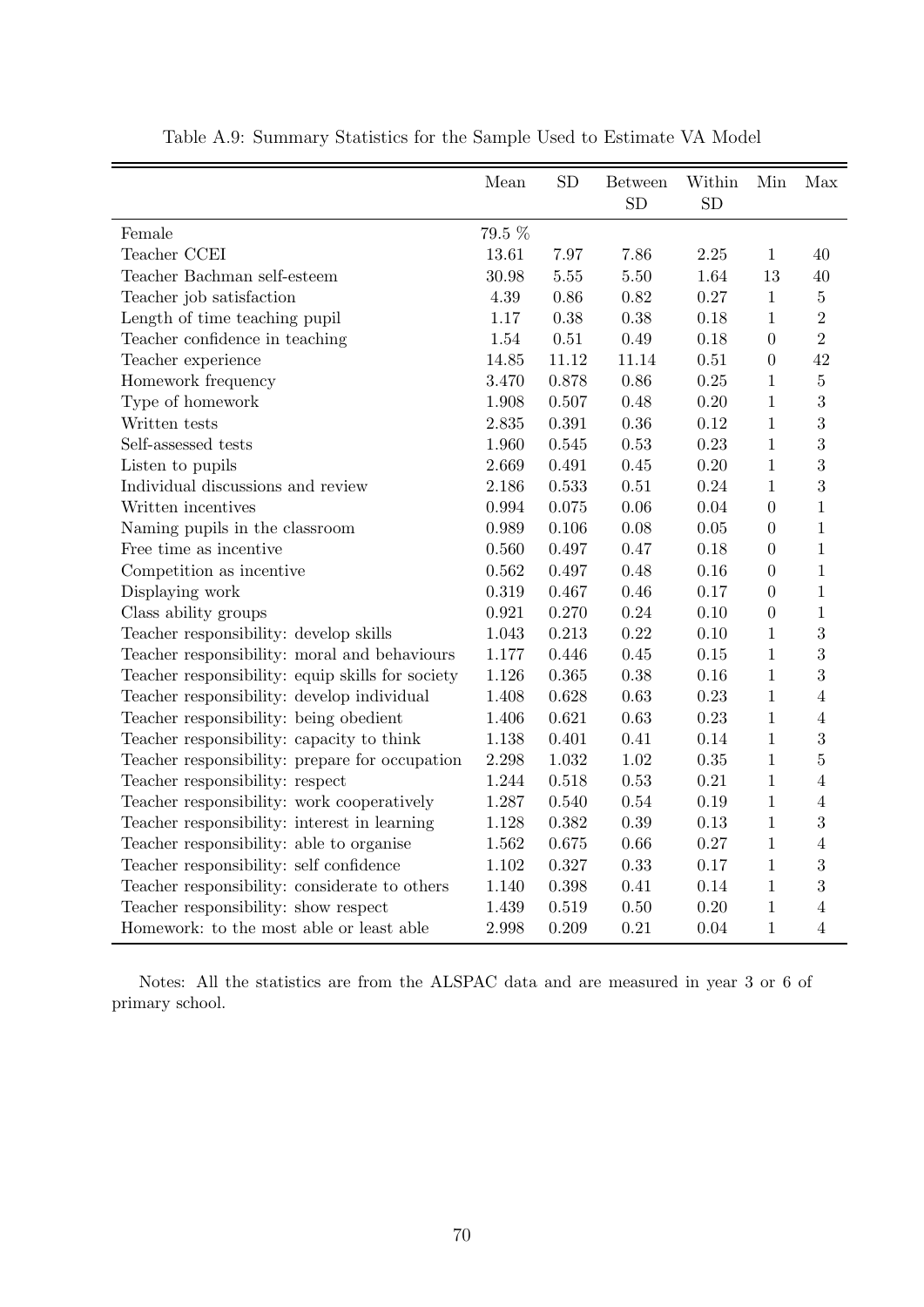# Appendix B: Figures



Figure B.1: Empirical Distributions of Teacher VA Estimates

Notes: Figures 1-6 report kernel distribution of teacher VA estimates. Teacher VA are estimated in regressions that include controls for class characteristics, school characteristics, pupil characteristics, family background, school cohort effects, grade dummies and lagged pupil dependent variables.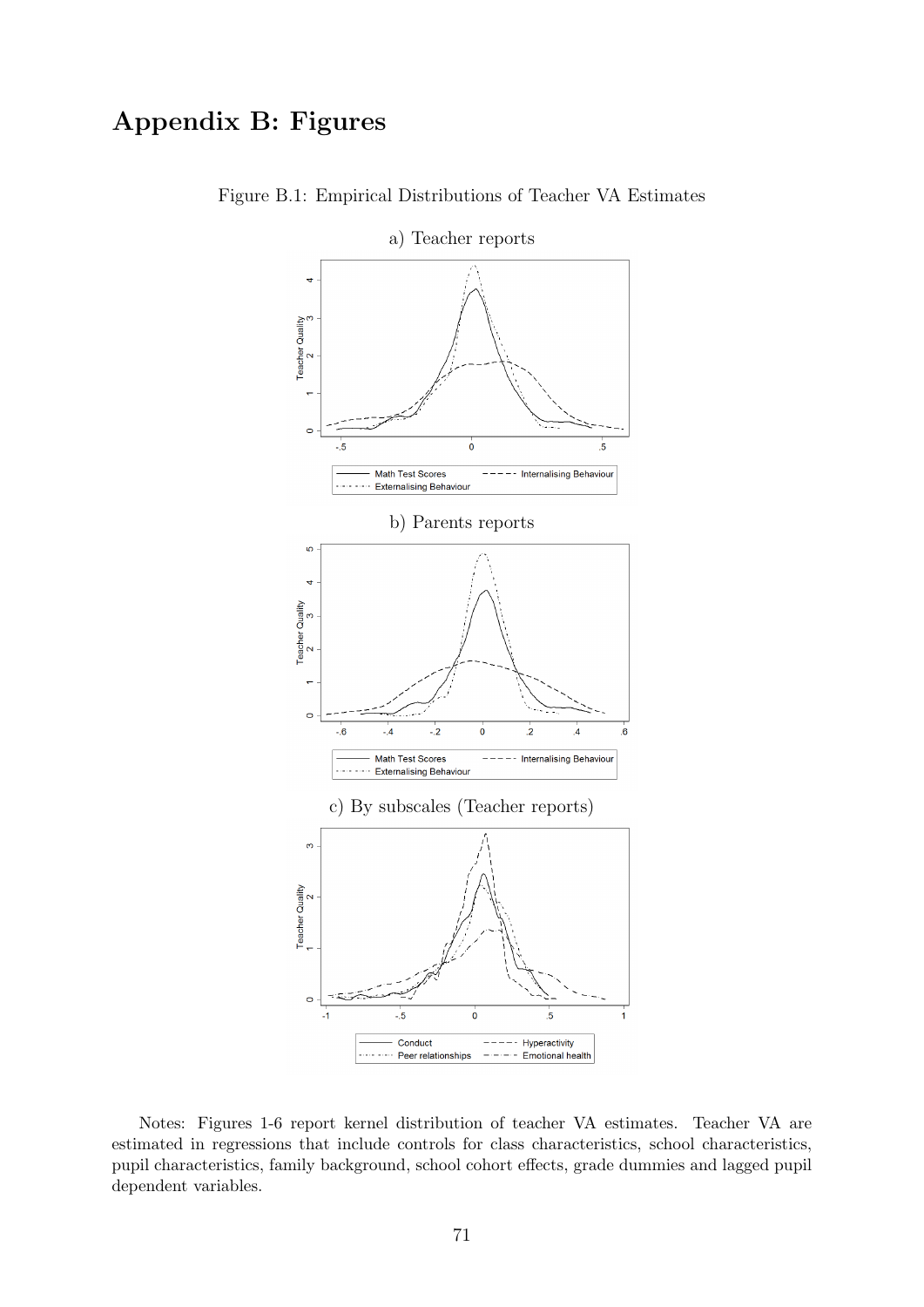

Notes: These figures plot all cognitive and non-cognitive measures and are constructed using the sample used to estimate the VA models, which has one observation per pupil-schoolyear. The three figures are binned scatter plots of actual math test scores, internalising and externalising behaviours vs teacher math VA, teacher internalising VA and teacher externalising VA. These plots correspond to the regressions in Column (1) of Table 4. To construct these binned scatter plots, I first residualise the y-axis variable with respect to the baseline control vector using within-teacher variation. I then divide the VA estimates into fifty equal-sized groups and plot the means of the y-variable residuals within each bin agains the mean value of the VA estimates within each bin. The solid line shows the best linear fit estimated.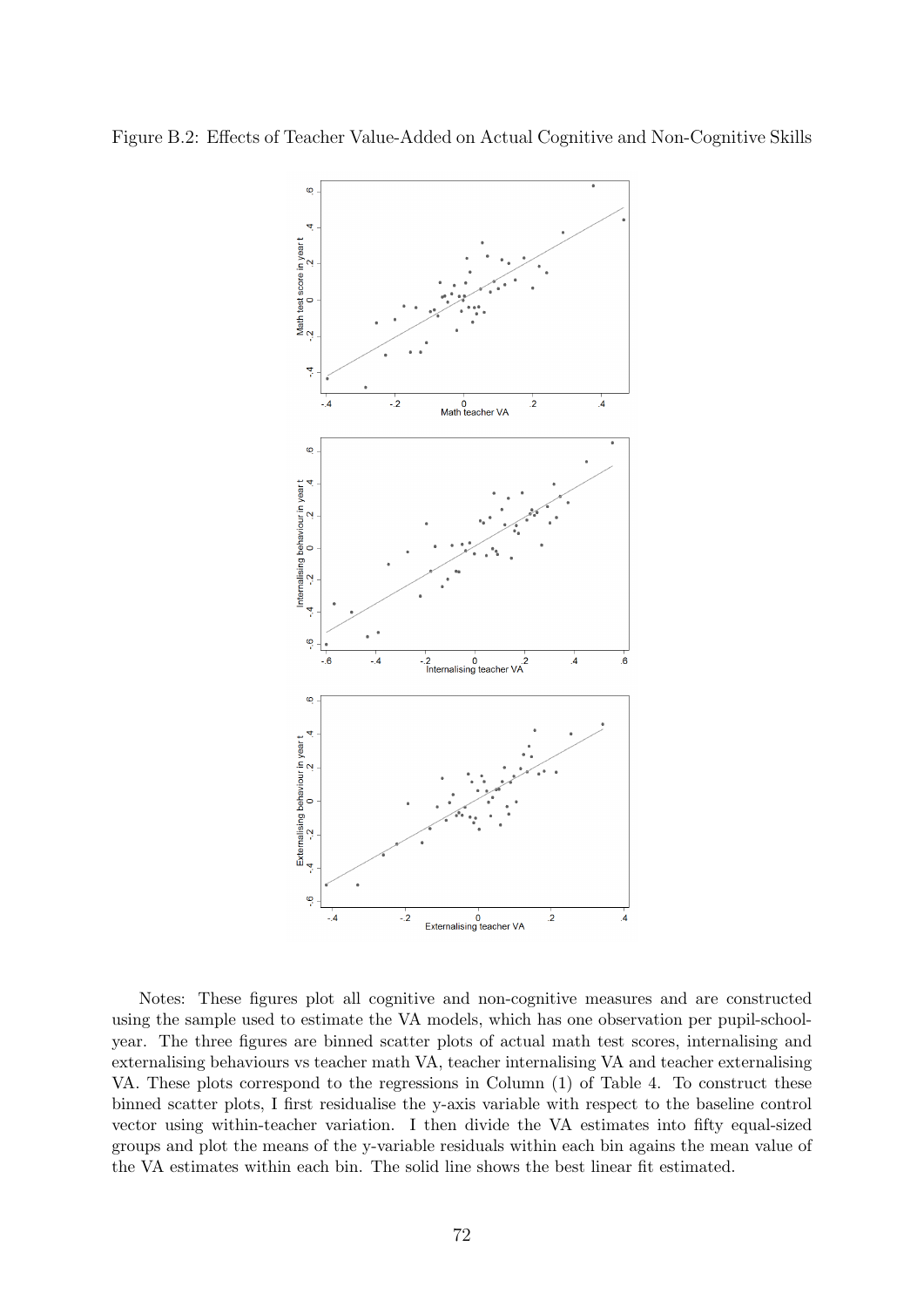Figure B.3: Effects of Teacher Value-Added on Predicted Cognitive and Non-Cognitive Skills using Parent Characteristics



Notes: These figures plot all cognitive and non-cognitive measures and are constructed using the sample used to estimate the VA models, which has one observation per pupil-schoolyear. The three figures are binned scatter plots of predicted math test scores, internalising and externalising behaviours using parent characteristics vs teacher math VA, teacher internalising VA and teacher externalising VA. These plots correspond to the regressions in Column (2) of Table 4. To construct these binned scatter plots, I first predicted the y-axis variable with respect to the parent characteristics vector. I then divide the VA estimates into fifty equal-sized groups and plot the means of the y-variable residuals within each bin agains the mean value of the VA estimates within each bin. The solid line shows the best linear fit estimated.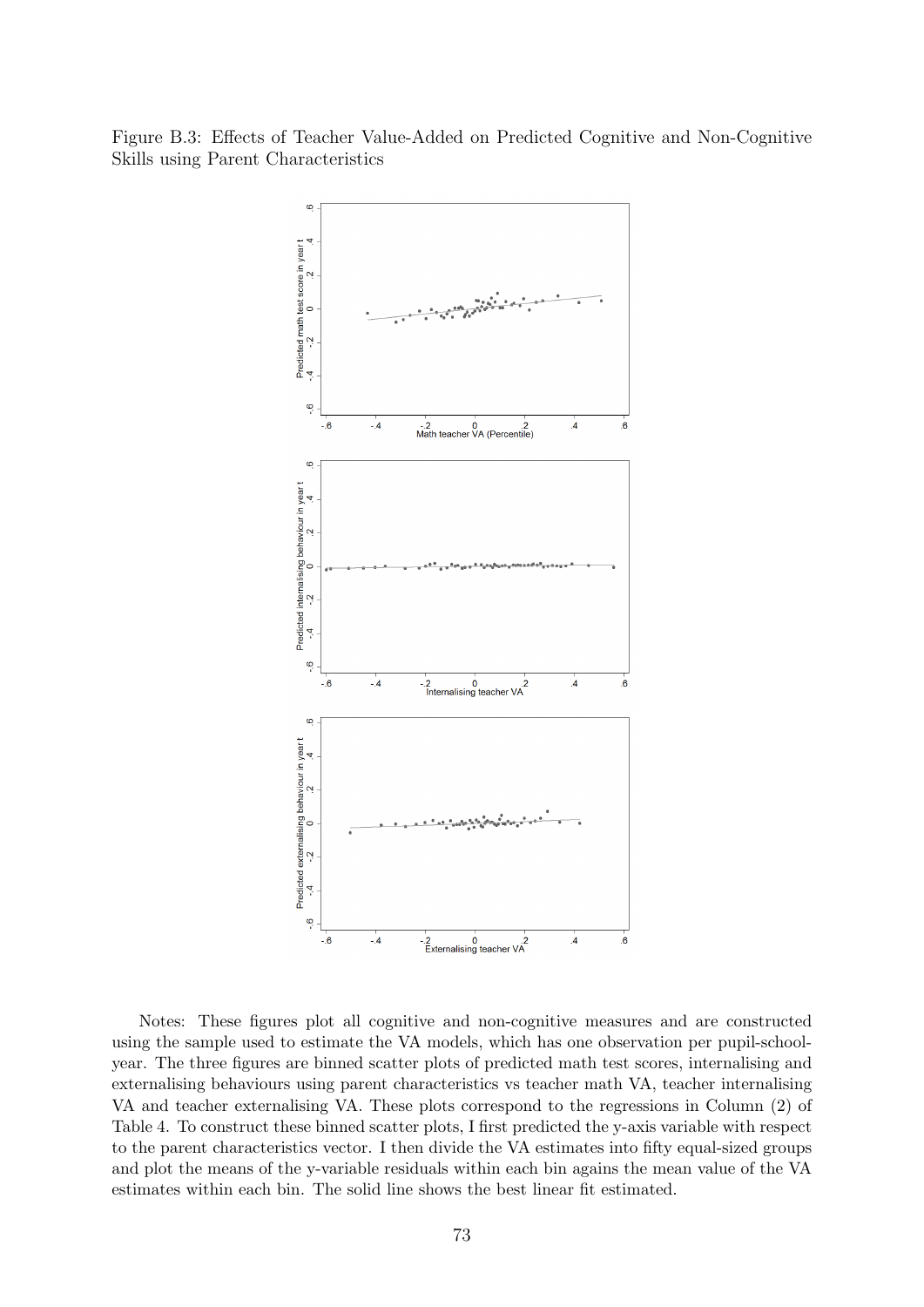

Figure B.4: Effects of Teacher Value-Added on Current and Future Test Scores

Notes: These figures show the effect of current teacher VA on test scores at the end of current and subsequent school years. To construct these figures, I regress test scores in year t=s on teacher VA, in year t varying s from 3 to 7. I control for the baseline control vector (defined in section 3), using within teacher variation to identify the coefficients on controls. The dashed lines depict 90% confidence intervals on each regression coefficient, with standard errors clustered by school-cohort. The coefficients and standard errors from the underling regressions are reported in Table 7.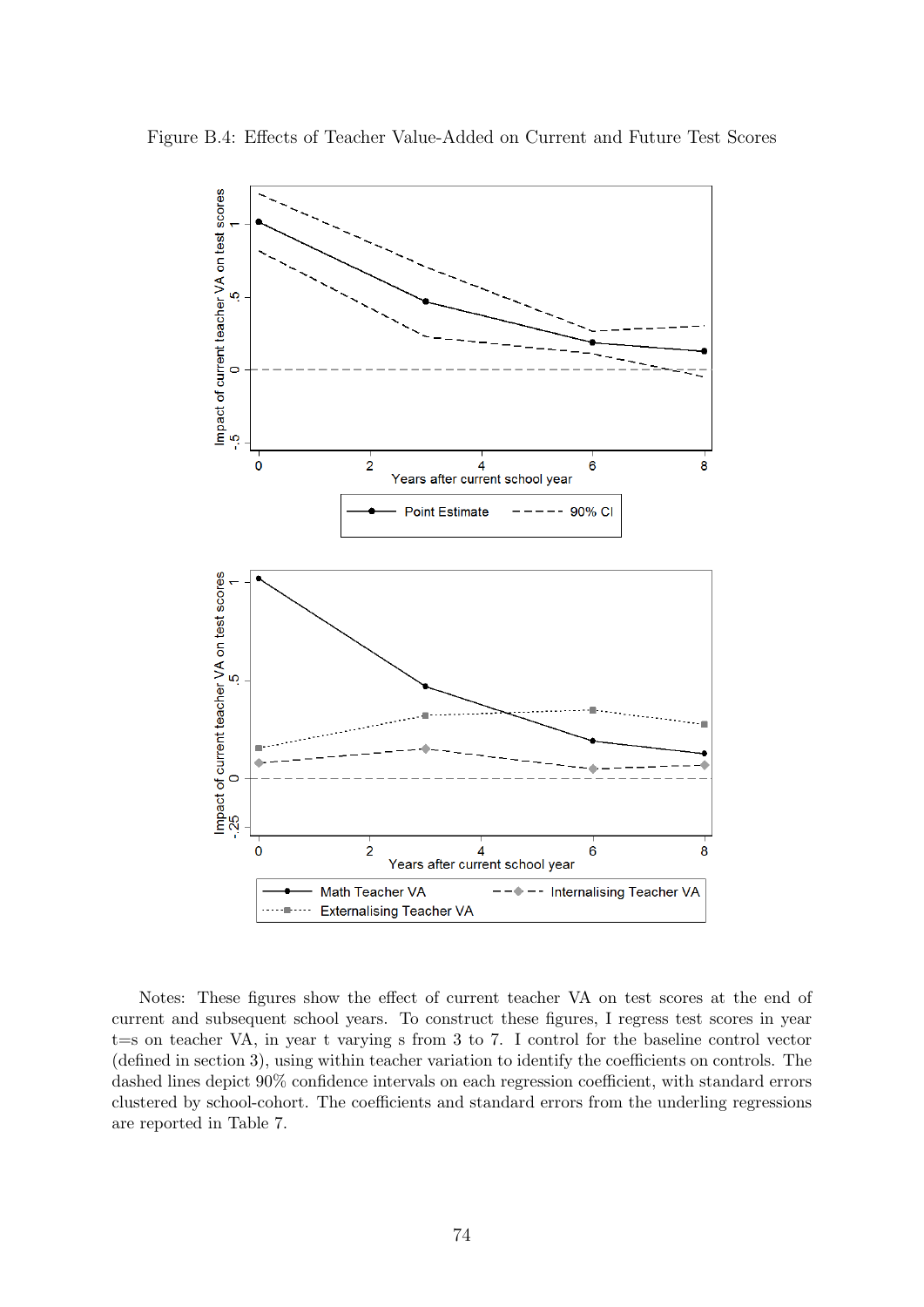# Appendix C: Description of the Variables

## Internalising SDQ - Strength and Difficulties Questionnaire

- Emotional problems scale
	- Often complains of headaches, stomach-aches or sickness (0-2)
	- Many worries, often seems worried (0-2)
	- Often unhappy, down-hearted or tearful (0-2)
	- Nervous or clingy in new situations, easily loses confidence (0-2)
	- Many fears, easily scared (0-2)
- Peer problems scale
	- Rather solitary, tends to play alone (0-2)
	- Has at least one good friend (0-2)
	- Generally liked by other children (0-2)
	- Picked on or bullied by other children (0-2)
	- Gets on better with adults than with other children (0-2)

#### Externalising SDQ - Strength and Difficulties Questionnaire

- Behavioural problems scale
	- Often has temper tantrums or hot tempers (0-2)
	- Generally obedient, usually does what adults request (0-2)
	- Often fights with other children or bullies them (0-2)
	- Often lies or cheats (0-2)
	- Steals from home, school or elsewhere (0-2)
- Hyperactivity scale
	- Restless, overactive, cannot stay still for long (0-2)
	- Constantly fidgeting or squirming (0-2)
	- Easily distracted, concentration wanders (0-2)
	- Thinks things out before acting (0-2)
	- Sees tasks through to the end, good attention span (0-2)
	- $I$  did everything wrong  $(0-2)$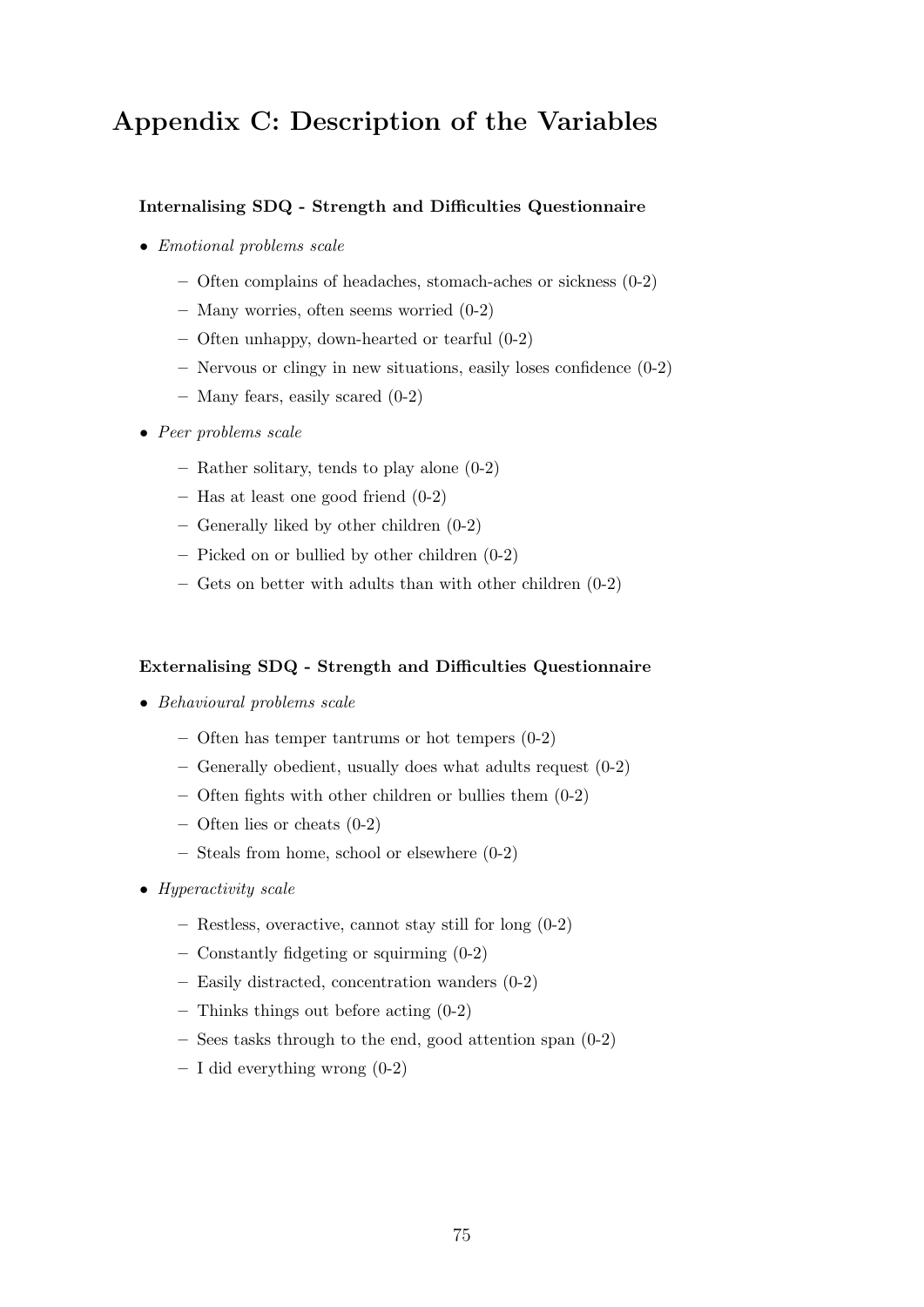### Teaching Practices: Five Categories Based on the ALSPAC Questionnaire

- Instilment of knowledge and enhancement of comprehension
	- The teachers give homework in term time (0-1)
	- The homework includes assignments due for teachers' checking (0-1)
- Instilment of analytical and critical skills
	- $-$  The teachers feel the responsibility to develop the child's capacity to think  $(0-1)$
	- The teachers feel the responsibility that an interest in learning is aroused (0-1)
	- The teachers feel the responsibility to equip child with skills and attitudes which will enable her/him to take a place effectively in society  $(0-1)$
- Instilment of capacity for individual study
	- The teachers use pupils' self-assessment  $(0-1)$
	- The teachers feel the responsibility that the child should be an individual/developing in his/her own way (0-1)
	- The teachers feel the responsibility that children should be able to organise their work (0-1)
	- The teachers feel the responsibility to develop child's self-confidence (0-1)
- Instilment of social and moral behaviours
	- The teachers feel the responsibility that the child should be obedient to parents and teachers (0-1)
	- The teachers feel the responsibility that the child acquired respects for her own property and others (0-1)
	- The teachers feel the responsibility that children learn how to work cooperatively  $(0-1)$
	- The teachers feel the responsibility that children should be kind and considerate to others (0-1)
- Individual treatmnents of pupils
	- $-$  Teachers group chilldren by attainment groups for classroom activities  $(0-1)$
	- $-$  In this class, there are ability groups  $(0-1)$
	- The teachers use individual reviews or discussions (0-1)
	- The teachers use the following incentives in relation to academic work: naming of children (0-1)
	- The teachers use the following incentives in relation to academic work: displaying work (0-1)